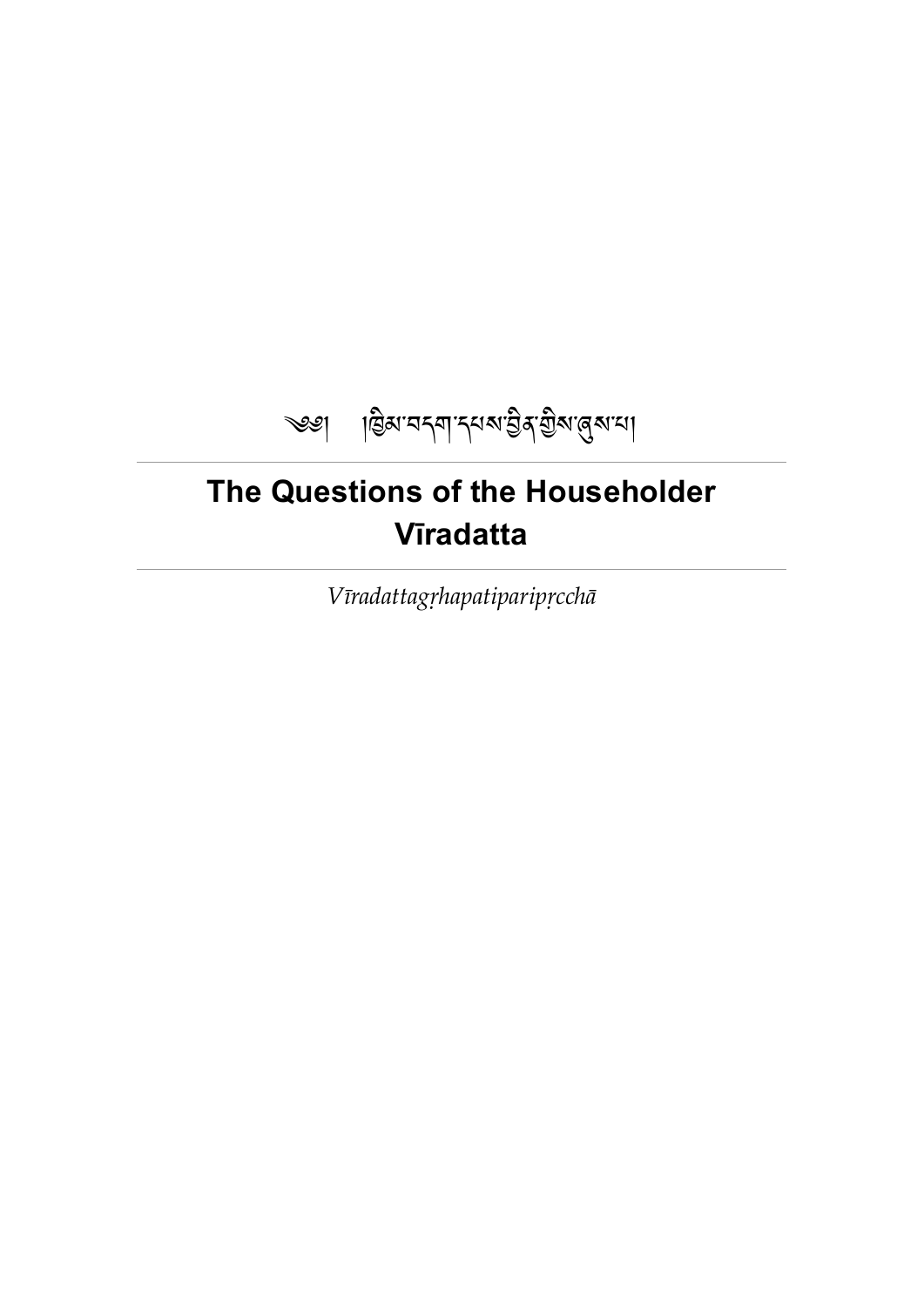# ব্ধনাৰ মান্তিৰ বৰ্ণা ব্যৰ ইৰ শ্ৰীৰ প্ৰিৰ মান্তৰ ইন প্ৰদান কৰা বিদ্যালয়

*'phags pa khyim bdag dpas byin gyis zhus pa zhes bya ba theg pa chen po'i mdo* The Noble Mahāyāna Sūtra "The Questions of the Householder Vīradatta" *Āryavīradattagṛhapatiparipṛcchānāmamahāyānasūtra*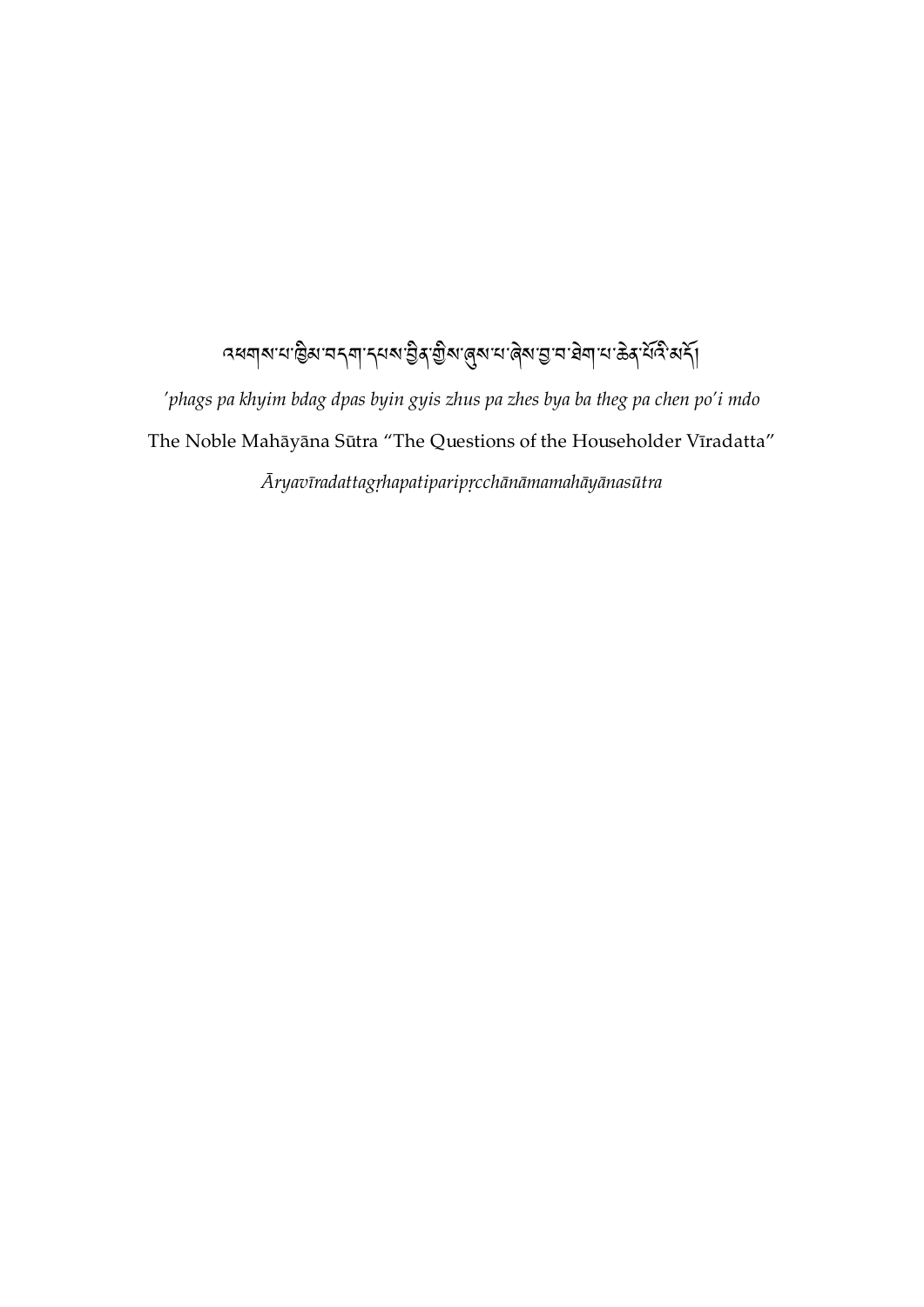

## <span id="page-2-0"></span>Toh 72 Degé Kangyur, vol. 43 (dkon brtsegs, ca), folios 194.a–204.b.

## Translated by the University of Calgary Buddhist Studies team under the patronage and supervision of 84000: Translating the Words of the Buddha

First published 2022 Current version v 1.0.2 (2022) Generated by 84000 Reading Room v2.14.4

*84000: Translating the Words of the Buddha* is a global non-profit initiative to translate all the Buddha's words into modern languages, and to make them available to everyone.

# $\bigcirc$  000

This work is provided under the protection of a Creative Commons CC BY-NC-ND (Attribution - Noncommercial - No-derivatives) 3.0 copyright. It may be copied or printed for fair use, but only with full attribution, and not for commercial advantage or personal compensation. For full details, see the Creative Commons license.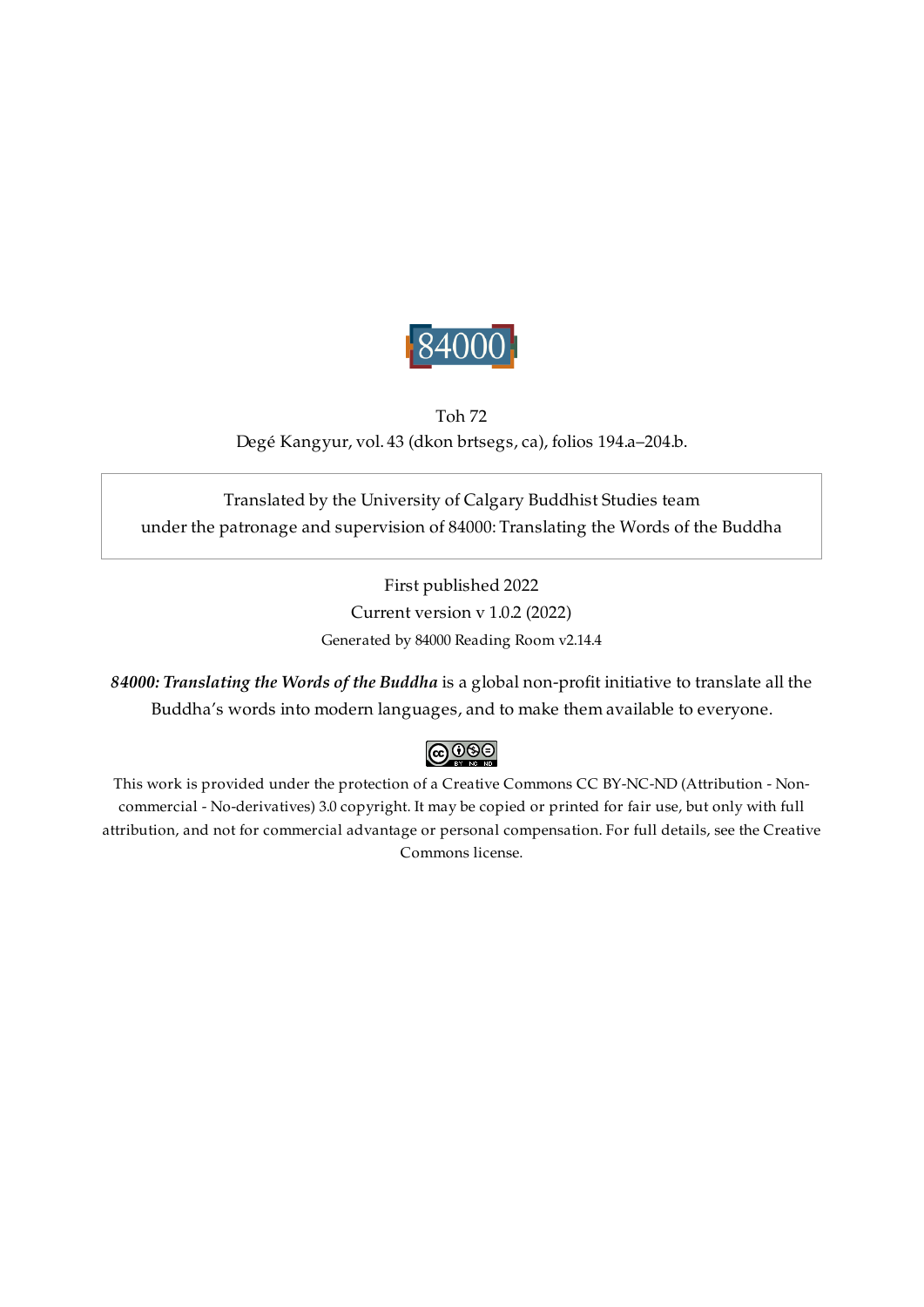This print version was generated at 10.06am on Saturday, 11th June 2022 from the online version of the text available on that date. If some time has elapsed since then, this version may have been superseded, as most of 84000's published translations undergo significant updates from time to time. For the latest online version, with bilingual display, interactive glossary entries and notes, and a variety of further download options, please see [https://read.84000.co/translation/toh72.html.](https://read.84000.co/translation/toh72.html)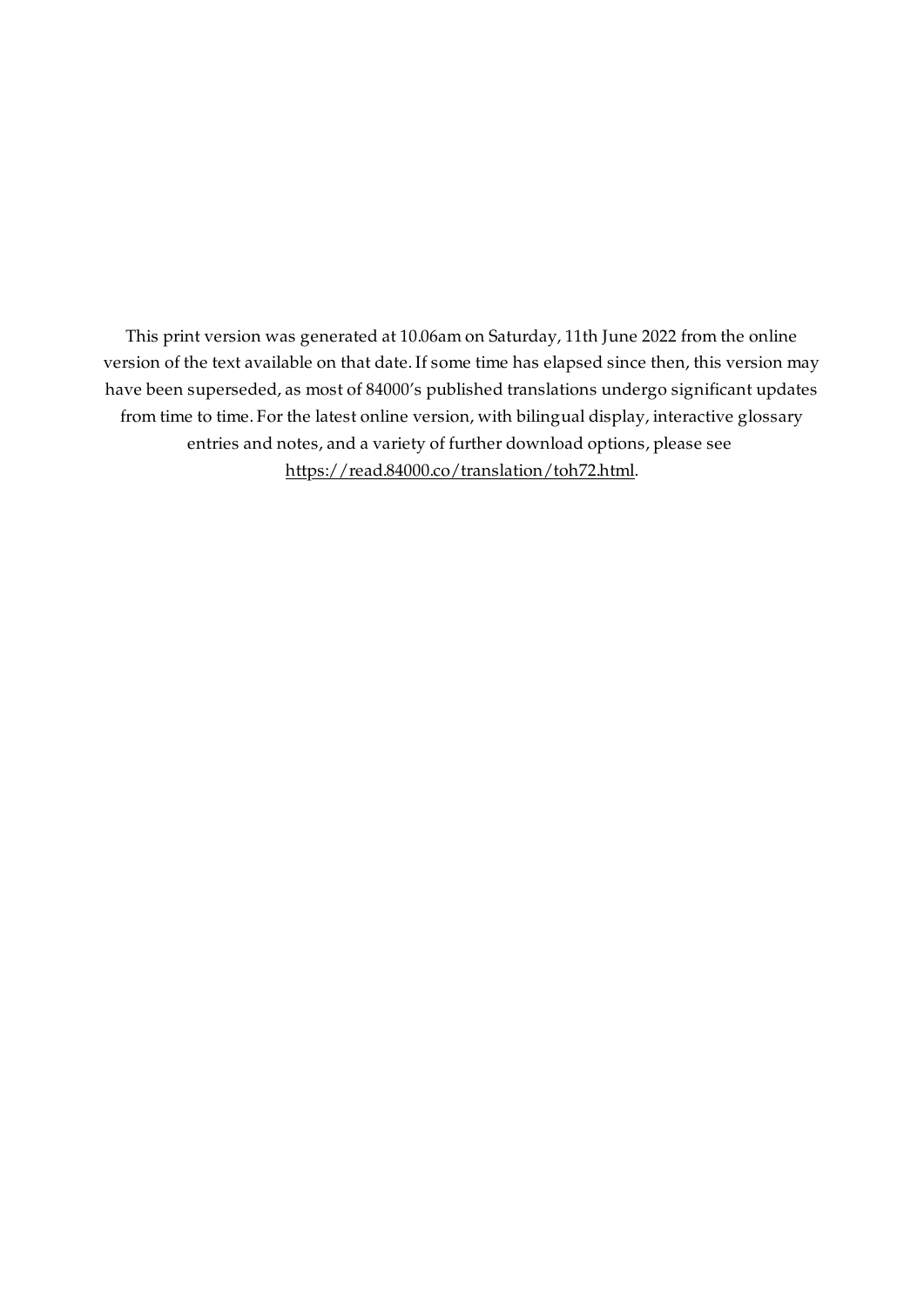# TABLE OF CONTENTS

ti. [Title](#page-0-0)

<span id="page-4-0"></span>[co.](#page-4-0)

- im. [Imprint](#page-2-0)
- co. [Contents](#page-4-0)
- s. [Summary](#page-5-0)
- ac. [Acknowledgements](#page-6-0)
- i. [Introduction](#page-7-0)
- tr. The [Translation](#page-10-0)
	- 1. The Questions of the [Householder](#page-11-0) Vīradatta
	- c. [Colophon](#page-28-0)
- n. [Notes](#page-29-0)
- b. [Bibliography](#page-33-0)
	- · Tibetan [Sources](#page-33-1)
	- · [Sanskrit](#page-34-0) Sources
	- · [Secondary](#page-35-0) Sources
- g. [Glossary](#page-38-0)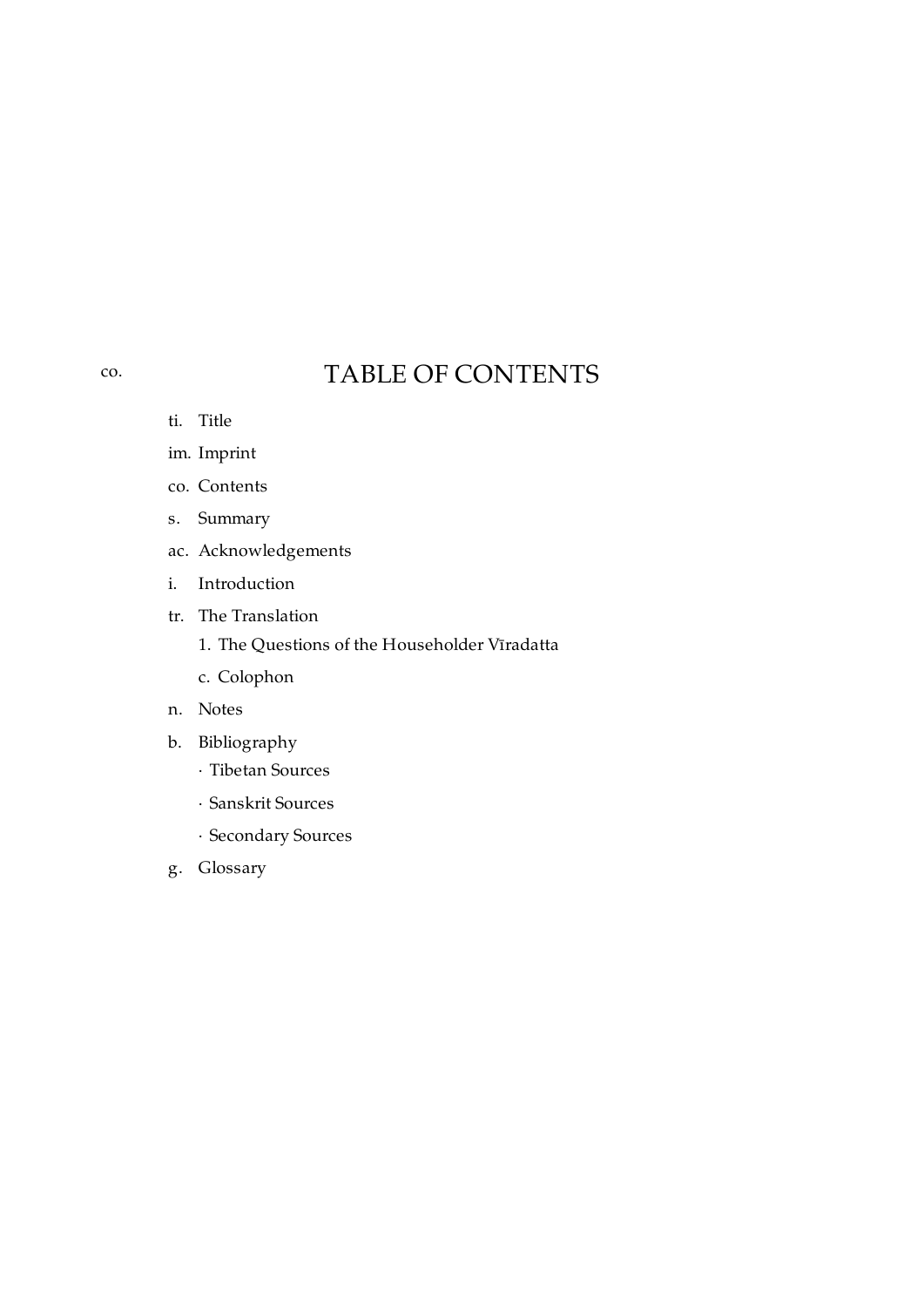## **SUMMARY**

<span id="page-5-0"></span>[s.](#page-5-0)

<span id="page-5-1"></span>While the Buddha is residing in Anāthapiṇḍada's pleasure garden in Śrāvastī with a great assembly of monks, elsewhere in Śrāvastī the eminent householder Vīradatta hosts a meeting with five hundred householders to discuss certain questions regarding the practice of the Great Vehicle. Hoping to resolve these questions, Vīradatta and the householders decide to approach the Buddha in Anāthapiṇḍada's pleasure garden. There the Buddha explains how bodhisattvas should engender the spirit of great compassion while not being attached to the body or to enjoyments, and he then instructs the householders on how bodhisattvas should examine the impermanence and impurity of the body. This prose teaching is followed by a set of verses that reiterate how the body is impure and impermanent and that elucidate the process of karma and its effects. As a result of this teaching, Vīradatta and the five hundred householders attain the acceptance that phenomena are unborn. They then proclaim, in a well-known series of verses, the merits of aspiring for the awakening to buddhahood. The Buddha smiles, predicting that Vīradatta and the five hundred householders will attain spiritual awakening. The sūtra concludes with the Buddha telling Ānanda about the name of this Dharma discourse. [s.1](#page-5-1)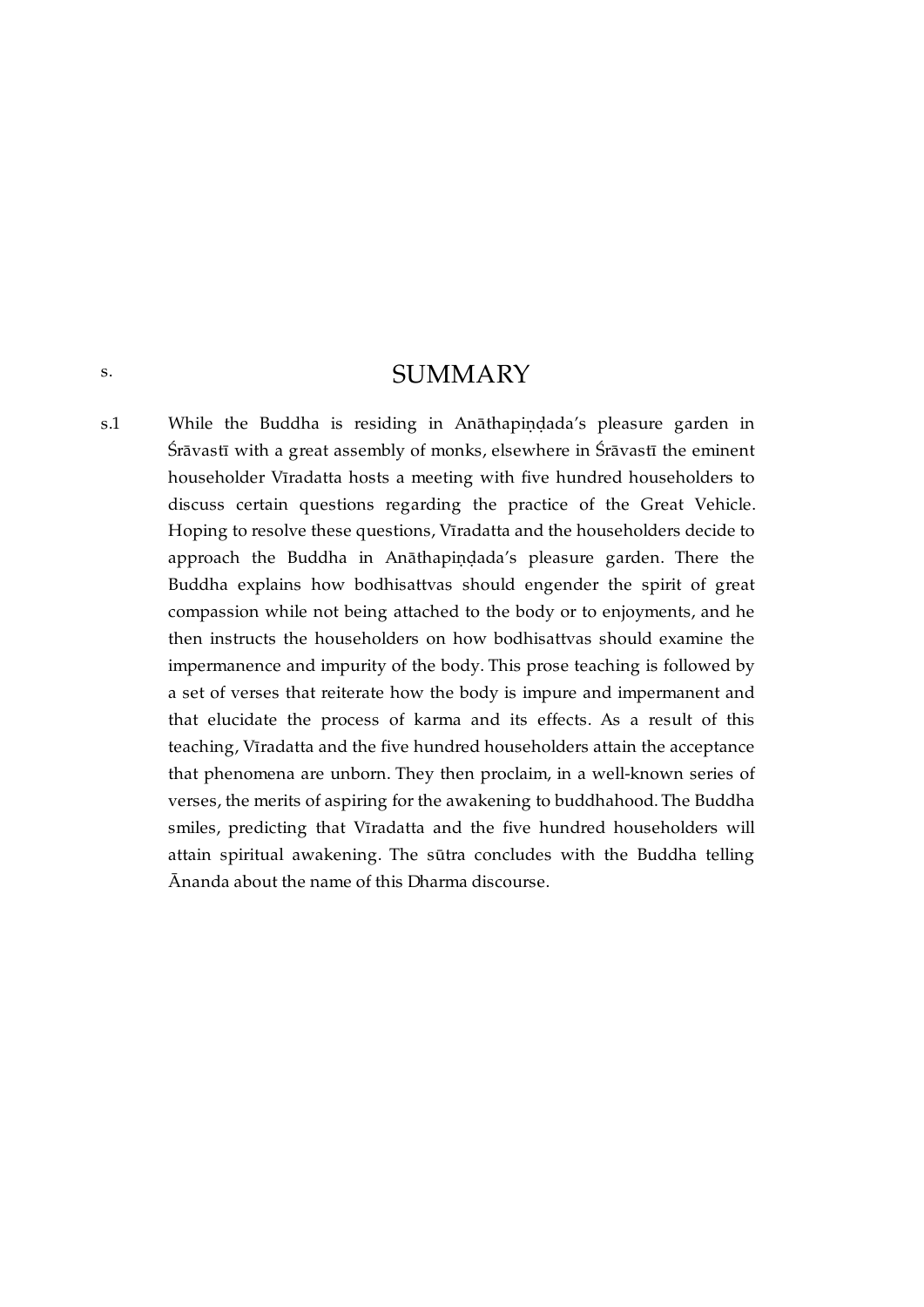# ACKNOWLEDGEMENTS

<span id="page-6-0"></span>[ac.](#page-6-0)

- <span id="page-6-1"></span>Translation by the University of Calgary Buddhist Studies team. This sūtra was introduced and translated by Dr. James B. Apple with assistance from Dr. Shinobu Arai Apple. [ac.1](#page-6-1)
- <span id="page-6-2"></span>The translation was completed under the patronage and supervision of 84000: Translating the Words of the Buddha. [ac.2](#page-6-2)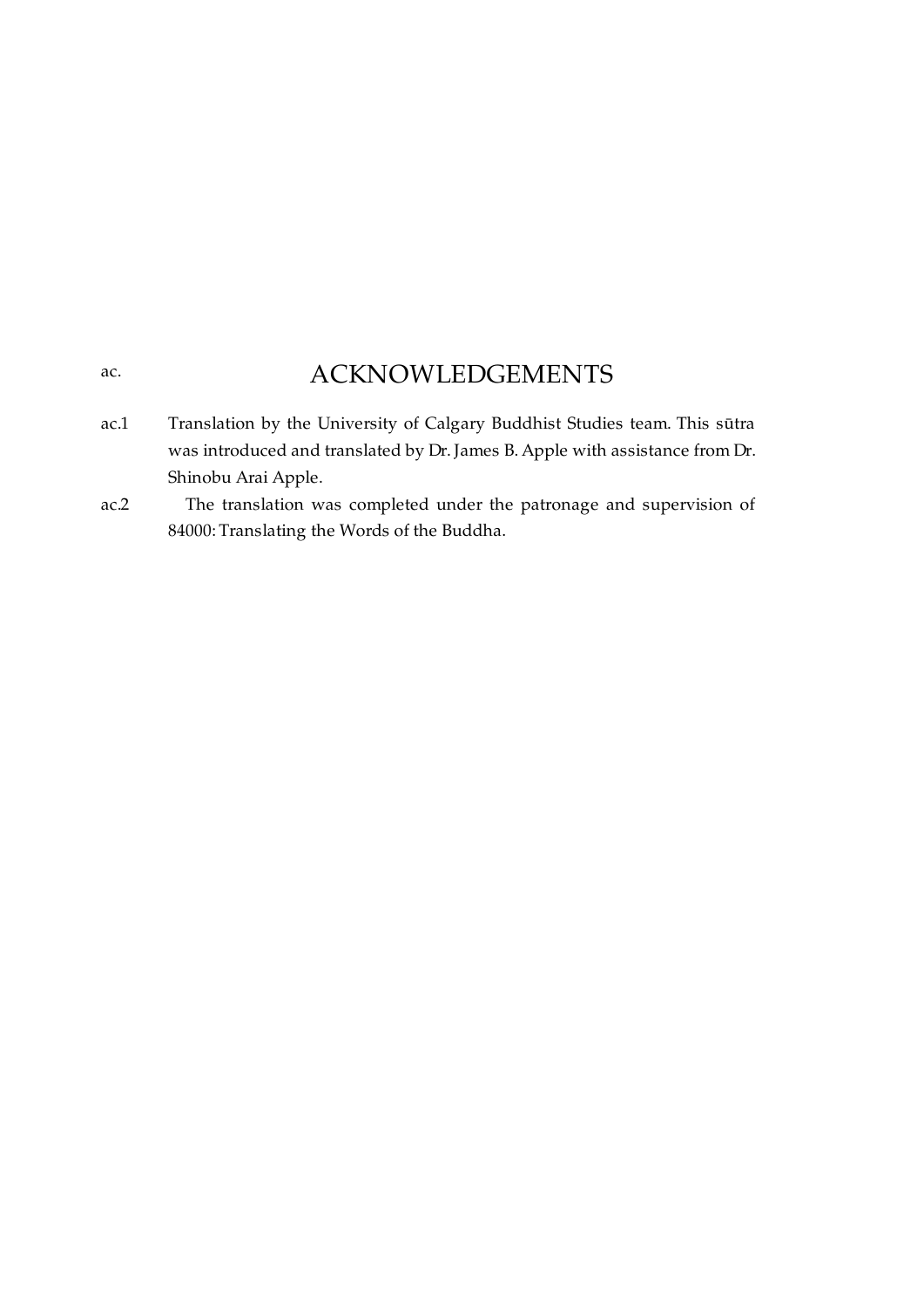INTRODUCTION

<span id="page-7-1"></span>While the Buddha is residing in Anāthapindada's pleasure garden in Śrāvastī with a great monastic assembly of 1,250 monks, elsewhere in Śrāvastī the eminent householder Vīradatta hosts a meeting with five hundred householders to discuss certain questions regarding the practice of the Great Vehicle. Hoping to resolve these questions, Vīradatta and the householders decide to approach the Buddha in Anāthapindada's pleasure garden. There, the Buddha explains how bodhisattvas should engender the spirit of great compassion while not being attached to the body or to possessions, and he then instructs them on how bodhisattvas should examine the impermanence and impurity of the body. This prose teaching is followed by a set of verses that reiterate how the body is impure and impermanent and that elucidate the process of karma and its effects. With this teaching, Vīradatta and the five hundred householders all attain the acceptance that phenomena are unborn. They then proclaim, in a wellknown series of verses, the merits of the resolve to attain spiritual awakening. The Buddha smiles and predicts that Vīradatta and the five hundred householders will awaken to buddhahood. The sūtra concludes with the Buddha telling Ānanda about the name of this Dharma discourse. [i.1](#page-7-1)

> <span id="page-7-4"></span><span id="page-7-3"></span>*The Questions of the Householder Vīradatta* is preserved in Gāndhārī fragments $^1$  $^1$  and in Chinese, Tibetan, and Mongolian versions. There are three Chinese versions: the *Pusa xiuxing jing* 菩薩修⾏經 translated by Bo Fazuo circa 290–306 ᴄᴇ (Taishō 330), the *Quan shou chang zhe hui* 勸 授 ⻑ 者 會 translated by Bodhiruci in 713 ᴄᴇ (Taishō 310(28)), and the *Wu wei shou suo wen da cheng jing* 無畏授所問⼤乘經 translated by Dānapāla circa 980 ᴄᴇ. The Tibetan version is preserved in one Dunhuang manuscript (IOL Tib J 184) and approximately twenty-eight Kangyur editions.<sup>[2](#page-29-2)</sup> This English translation is based on a complete Dunhuang Tibetan manuscript (IOL Tib J 184), which was compared against another Dunhuang Tibetan manuscript

<span id="page-7-2"></span>[i.2](#page-7-2)

<span id="page-7-0"></span>[i.](#page-7-0)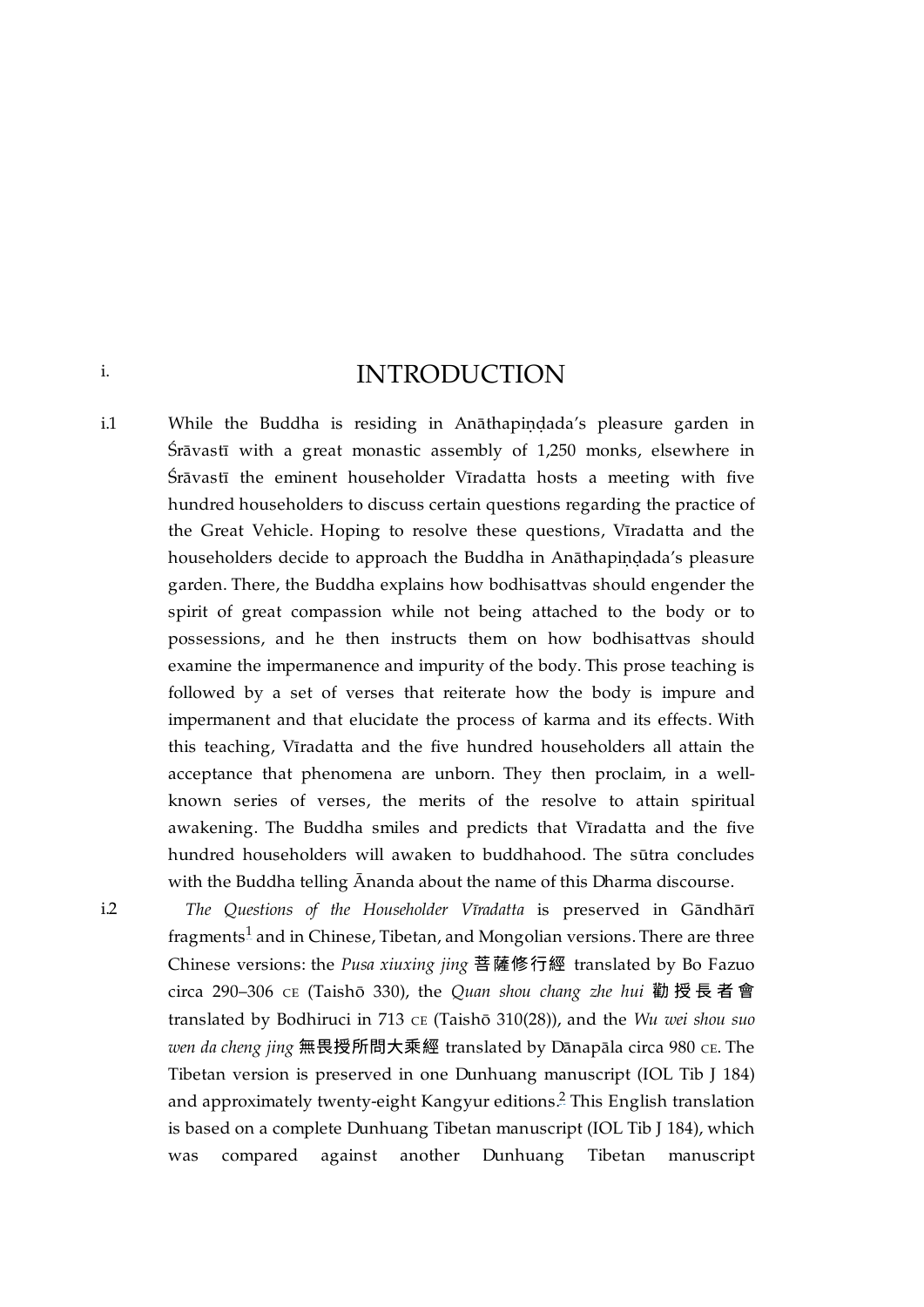<span id="page-8-3"></span>(IOL Tib J 185) and seven Kangyur editions.<sup>[3](#page-29-3)</sup> The IOL Tib J 184 manuscript version is the oldest and most complete version of the extant Tibetan textual witnesses.

<span id="page-8-0"></span>[i.3](#page-8-0)

<span id="page-8-6"></span><span id="page-8-5"></span><span id="page-8-4"></span>The sūtra is listed differently in two early ninth-century Tibetan catalogs. In the Denkarma catalog<sup>[4](#page-29-4)</sup> the discourse is listed as *khyim bdag dpas byin gyis zhus pa* in three hundred ślokas and is included in the Ratnakūta (Heap of Jewels) section. The Phangthangma catalog records the sūtra as *dpal byin gyis zhus pa* in one fascicle but does not include the discourse in the Ratnakūta section.<sup>[5](#page-29-5)</sup> The late thirteenth-century catalog of the Tibetan Kadampa master Darma Gyaltsen (*dar ma rgyal mtshan*, 1227–1305), commonly known as Chomden Raldri (*bcom ldan ral gri*), lists the sūtra as *dpal byin gyis zhus pa*. A [6](#page-29-6) listing of texts appended to Butön Rinchen Drup's (*bu ston rin chen grub*, 1290–1364) *History of Buddhism* (*chos 'byung*) also records the work as the *khyim bdag dpal sbyin gyis zhus pa* in one fascicle.<sup>[7](#page-29-7)</sup> As found in the translation, the colophon of IOL Tib J 184 lists the translators as the Indian preceptors Jinamitra and Dānaśīla along with the chief editor-translator Bandé Yeshé Dé (*ban de ye shes sde*). The colophon also mentions that the translators utilized the "revised terminology" (*skad gsar bcad*) of the new translation period and that the sūtra forms the thirty-second chapter of the Ratnakūṭa collection. $^8$  $^8$ 

<span id="page-8-1"></span>[i.4](#page-8-1)

<span id="page-8-9"></span><span id="page-8-8"></span><span id="page-8-7"></span>The origins of *The Questions of the Householder Vīradatta* can be traced to the early centuries of the common era, based on the existence of fragments of the work as preserved in Gāndhārī. The scripture reflects the "Mahāyānization" of such practices as the mindfulness of the body (*kāyasmṛtyupasthāna*) and meditation on the impurity of the body (*aśubhabhāvanā*) that circulated among Yogācāra proponents in the second to fourth century. The title *Vīradatta-*[9](#page-29-9) *paripṛcchā* figures in a pre-sixth-century list of scriptures found in the *Nandimitrāvadāna.* $^{10}$  $^{10}$  $^{10}$  Although the exact contents of the discourse at that stage in its history is unknown, the *Vīradattaparipṛcchā* is listed in that work independently of any Ratnakūṭa collection, indicating that the *Vīradattaparipṛcchā* circulated as an individual text for a period of time.

<span id="page-8-10"></span><span id="page-8-2"></span>*The Questions of the Householder Vīradatta* was cited as a scriptural authority by Indian Buddhist masters. The *Sūtrasamuccaya*, attributed to Nāgārjuna (ca. second–third centuries), cites the sūtra three times: once in its chapter on the rareness of great compassion and twice in its chapter on the rareness of really serious Dharma practice on the part of householders. Other Indian Buddhist commentators such as Bhāviveka (ca. 500–570), Kamalaśīla (ca. 740–95), and Atiśa (982–1054) cite the sūtra as a scriptural source for the immeasurable qualities of the resolve for awakening (*bodhicitta*). The fact that the verses from the sūtra on the resolve for awakening cited by these commentators are actually spoken by Vīradatta and his entourage of five hundred householders suggests that there was considerable latitude as to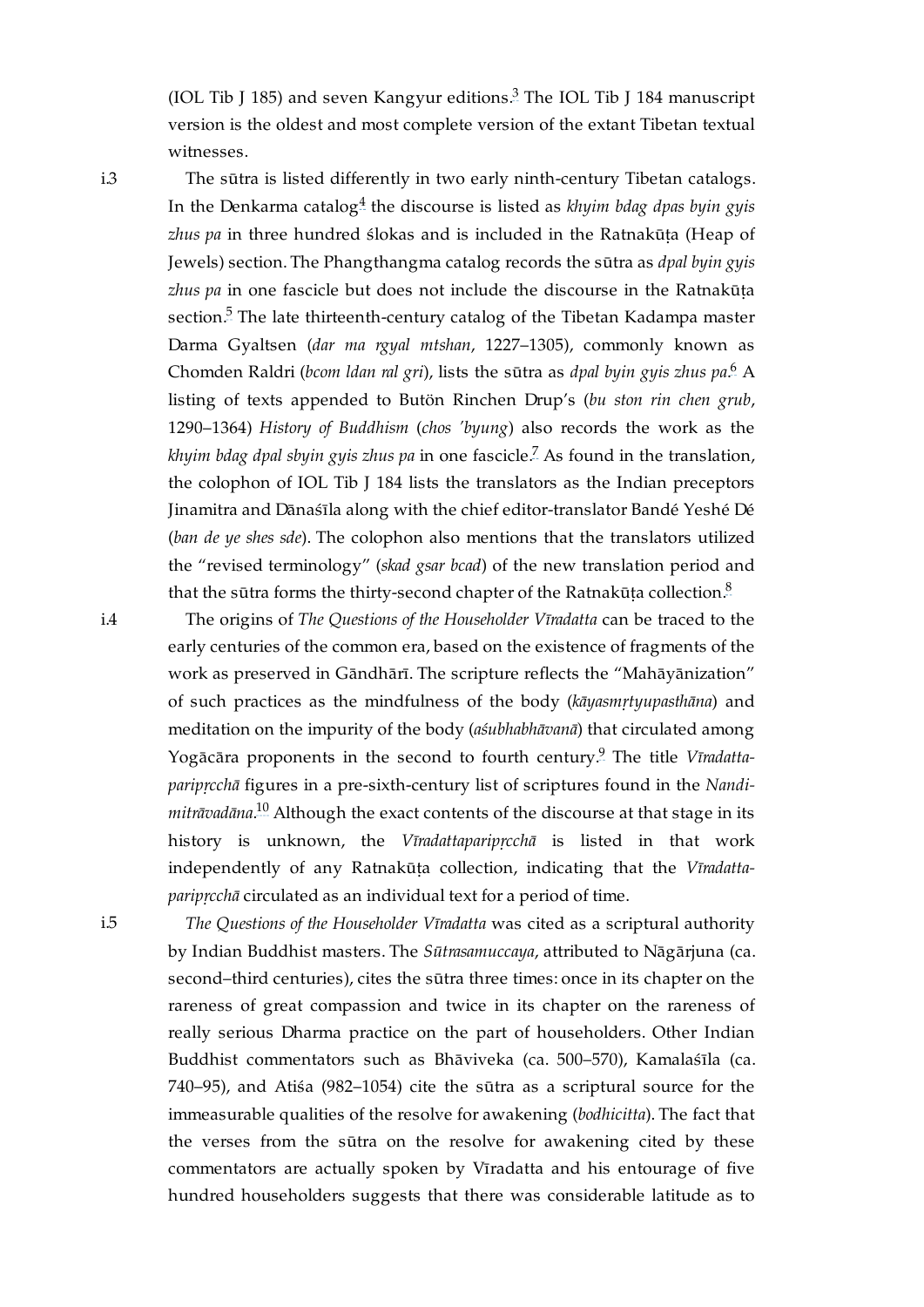<span id="page-9-1"></span><span id="page-9-0"></span>what qualifies as the "word of the Buddha" (*buddhavacana*) and that this could include the speech of followers of the Buddha whom he had influenced and endorsed. Śāntideva's *Śikṣāsamuccaya* also cites the sūtra several times as a scriptural authority, particularly in its chapter on the applications of mindfulness.<sup>[11](#page-29-11)</sup> We can assume that *The Questions of the Householder Vīradatta* enjoyed some popularity in eighth- and ninth-century Tibet based on its inclusion among the 104 titles (no. 82) of Buddhist scriptures found in *Mahāvyutpatti* §65. The sūtra was also sporadically cited in later Tibetan commentaries and briefly analyzed by Pekar Sangpo (*pad dkar bzang po*, sixteenth century) in his overview of each sūtra preserved among the Tibetan Kangyurs.<sup>[12](#page-30-0)</sup>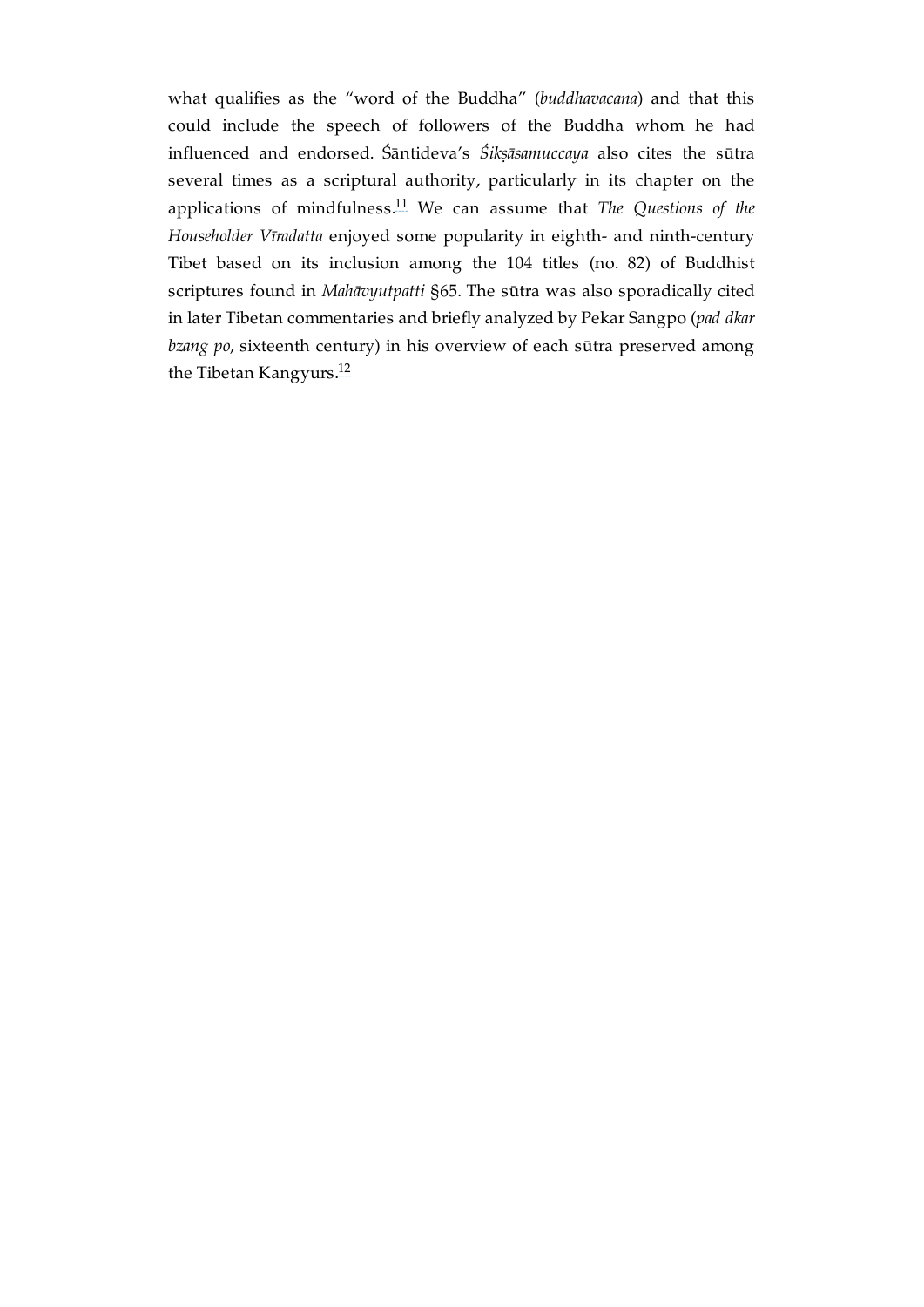The Translation

# The Noble Great Vehicle Sūtra

# <span id="page-10-0"></span>**The Questions of the Householder Vīradatta**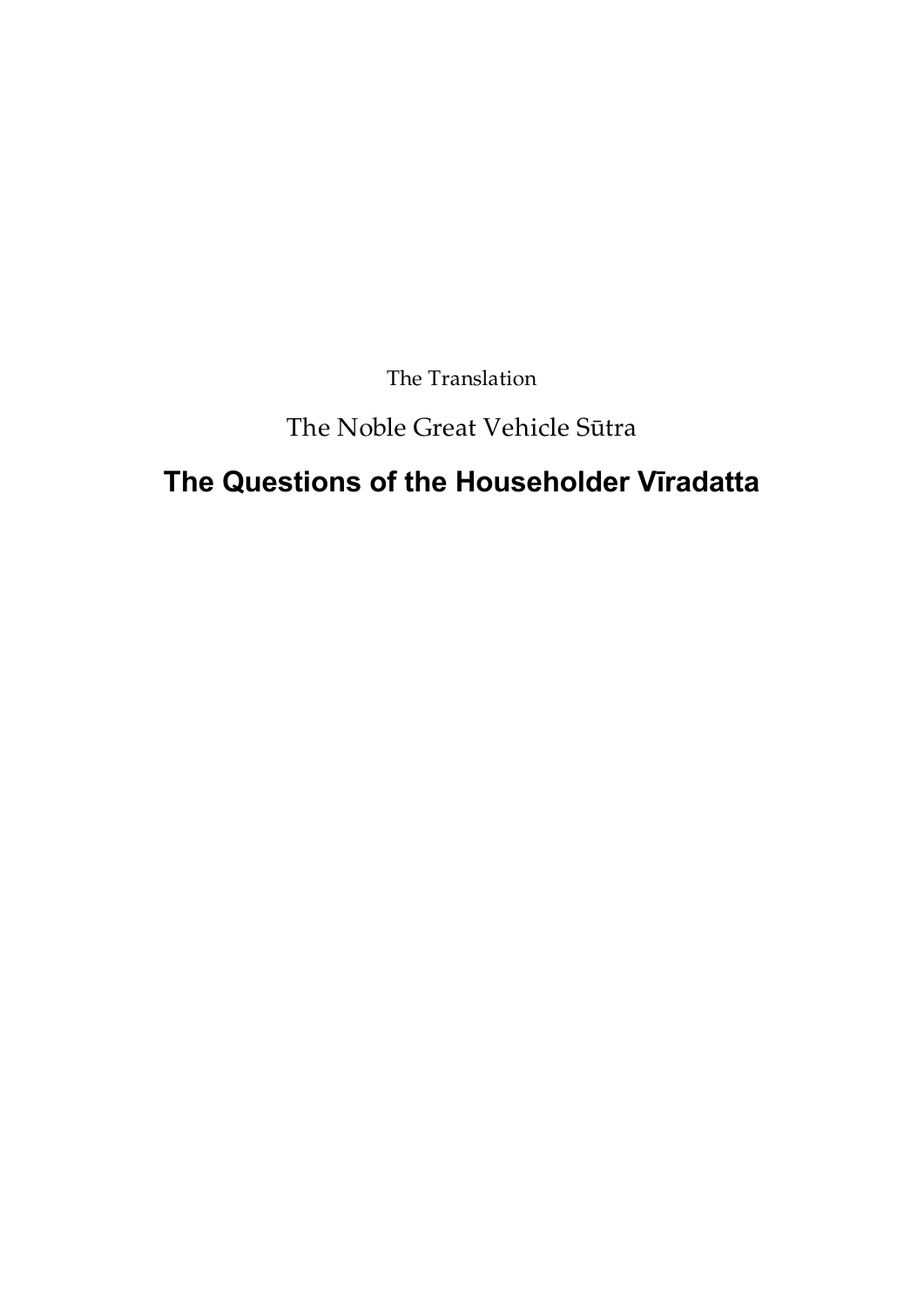### <span id="page-11-0"></span>The Questions of the Householder Vīradatta [1.](#page-11-0)

[\[F.194.a\]](https://translator:gzungs@read.84000-translate.org/source/toh72.html?ref-index=1#ajax-source)

<span id="page-11-1"></span>Homage to all the buddhas and bodhisattvas! [1.1](#page-11-1)

<span id="page-11-2"></span>Thus did I hear at one time. The Blessed One was staying in Prince Jeta's Grove, Anāthapindada's pleasure garden, in Śrāvastī together with a great monastic assembly of 1,250 monks. All were arhats whose contaminants had been exhausted. They were free from defilements and had attained mastery. Their minds were completely free, and their insight perfectly liberated. They were well-born great elephants, successful and accomplished. They had laid down their burdens and fulfilled their aims. They had eliminated the fetters of existence, and their minds were completely liberated through perfect knowledge. They had attained supreme perfection in mastering all mental states. Indeed, they were all this way—with the exception of one person, Venerable Ānanda. They were accompanied by five hundred bodhisattvas, all of whom had attained retention and meditative absorption. [1.2](#page-11-2)

<span id="page-11-3"></span>[1.3](#page-11-3)

<span id="page-11-4"></span>[1.4](#page-11-4)

At that time, in the great city of Śrāvastī there was a householder named Vīradatta who had immense wealth, extensive assets, abundant capital and provisions, and multiple storehouses and treasuries of jewels and grain. He had many elephants, horses, camels, goats, and cows, and he also possessed many male and female slaves, employees, and day laborers. He also had a great quantity of jewels, gold, gems, pearls, lapis lazuli, [\[F.194.b\]](https://translator:gzungs@read.84000-translate.org/source/toh72.html?ref-index=2#ajax-source) conch shells, crystal, coral, fine gold, and silver.

In this place, five hundred householders congregated and sat together. While assembled, they conversed: "Hey, friends! The appearance of a buddha is rarely met with. A human birth is rarely met with. The excellent freedoms are rarely met with. Faith in the teaching of the Tathāgata is rarely met with. A renunciate is rarely met with. Monkhood is rarely met with. One who strives earnestly is rarely met with. Some sentient beings have gratitude and understand deeds; they do not squander even small deeds, not to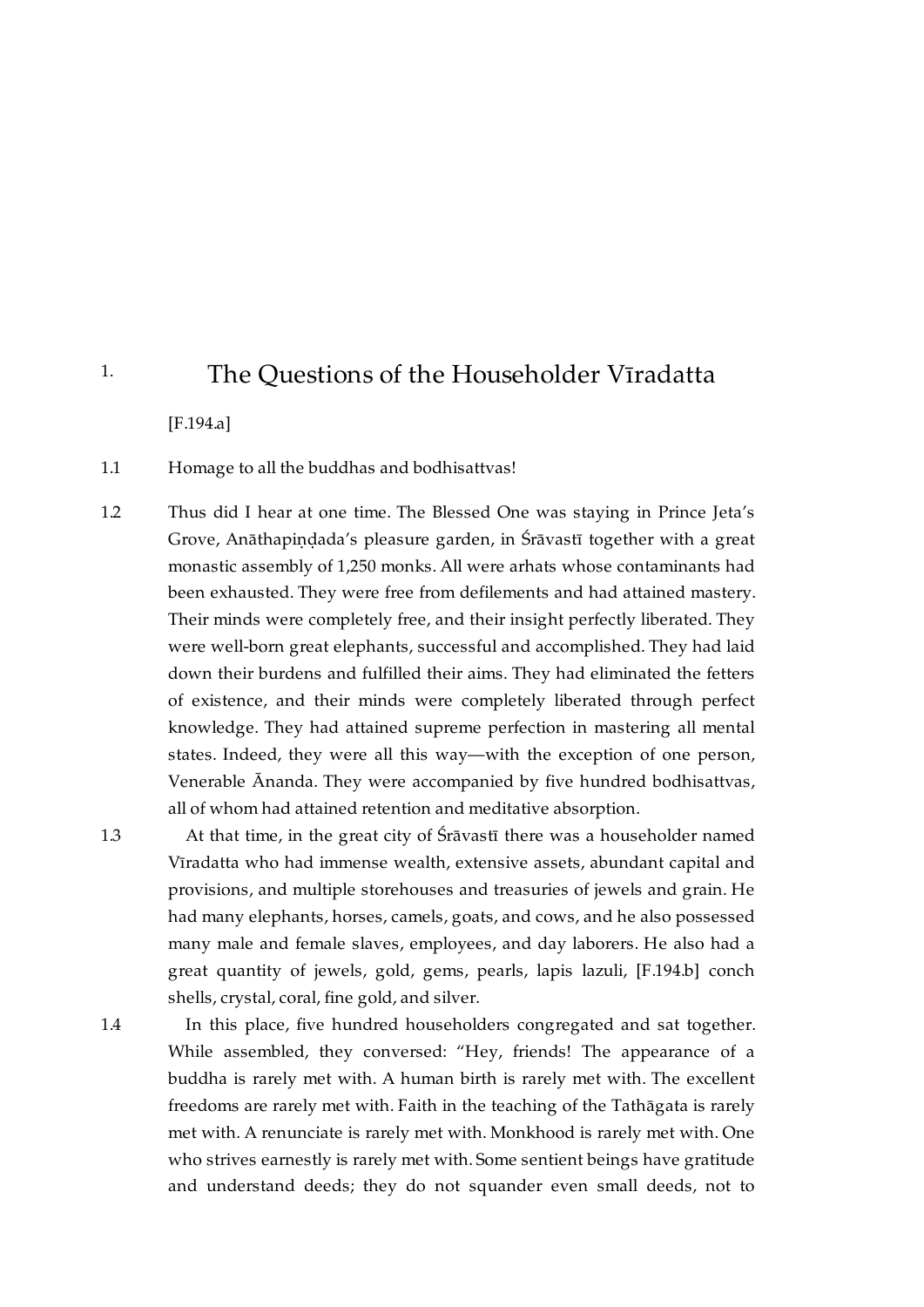mention extensive ones. Such people are rarely found. Even rarer to be found are those sentient beings who have conviction in the teachings of the Tathāgata. Still rarer to be found are those sentient beings who, based on their conviction in the teachings of the Tathāgata, earnestly practice them. Rarer yet to be found are those sentient beings who are adorned with the teaching of the Tathāgata. When liberation from saṃsāra is so rarely to be found, will we attain parinirvāṇa through the Śrāvaka Vehicle or the Pratyekabuddha Vehicle, or will we attain it through the unsurpassable Great Vehicle?" Thus, all those harmoniously assembled and seated together, who investigated things in this way considered that the best way to attain parinirvāṇa was not through the Śrāvaka Vehicle or the Pratyekabuddha Vehicle but through the unsurpassable Great Vehicle.

<span id="page-12-0"></span>On this occasion, the householder Vīradatta, surrounded and closely attended by those five hundred householders, proceeded together from the great city of Śrāvastī and went to where the Blessed One was residing in Anāthapiṇḍada's pleasure garden in Prince Jeta's Grove. They prostrated to the feet of the Blessed One [\[F.195.a\]](https://translator:gzungs@read.84000-translate.org/source/toh72.html?ref-index=3#ajax-source) and, having circumambulated the Blessed One three times, took their seats to one side. The Blessed One then posed the following question to the householder Vīradatta and the five hundred householders, although he already knew the answer: "Householders, why have you approached the thus-gone, worthy, complete and perfect Buddha?"

The householder Vīradatta and the five hundred householders arose from their seats, draped their robes over one shoulder, and knelt on their right knee, bowing with palms together. Vīradatta replied to the Blessed One as follows: "Blessed One, at one time I congregated and gathered together with five hundred householders, and at that time all of us who had assembled had the following conversation.

" 'Hey, friends! The appearance of a buddha is rarely met with. A human birth is rarely met with. The excellent freedoms are rarely met with. Faith in the teaching of the Tathāgata is rarely met with. A renunciate is rarely met with. Monkhood is rarely met with. One who strives earnestly is rarely met with. Some sentient beings are grateful and understand deeds; they do not squander even small deeds, not to mention extensive ones. Such people are rarely found. Even rarer to be found are those sentient beings who have conviction in the teachings of the Tathāgata. Still rarer to be found are those sentient beings who, based on their conviction in the teachings of the Tathāgata, earnestly practice them. Rarer yet to be found are those sentient beings who are adorned with the teaching of the Tathāgata. When liberation

<span id="page-12-1"></span>[1.6](#page-12-1)

<span id="page-12-2"></span>[1.7](#page-12-2)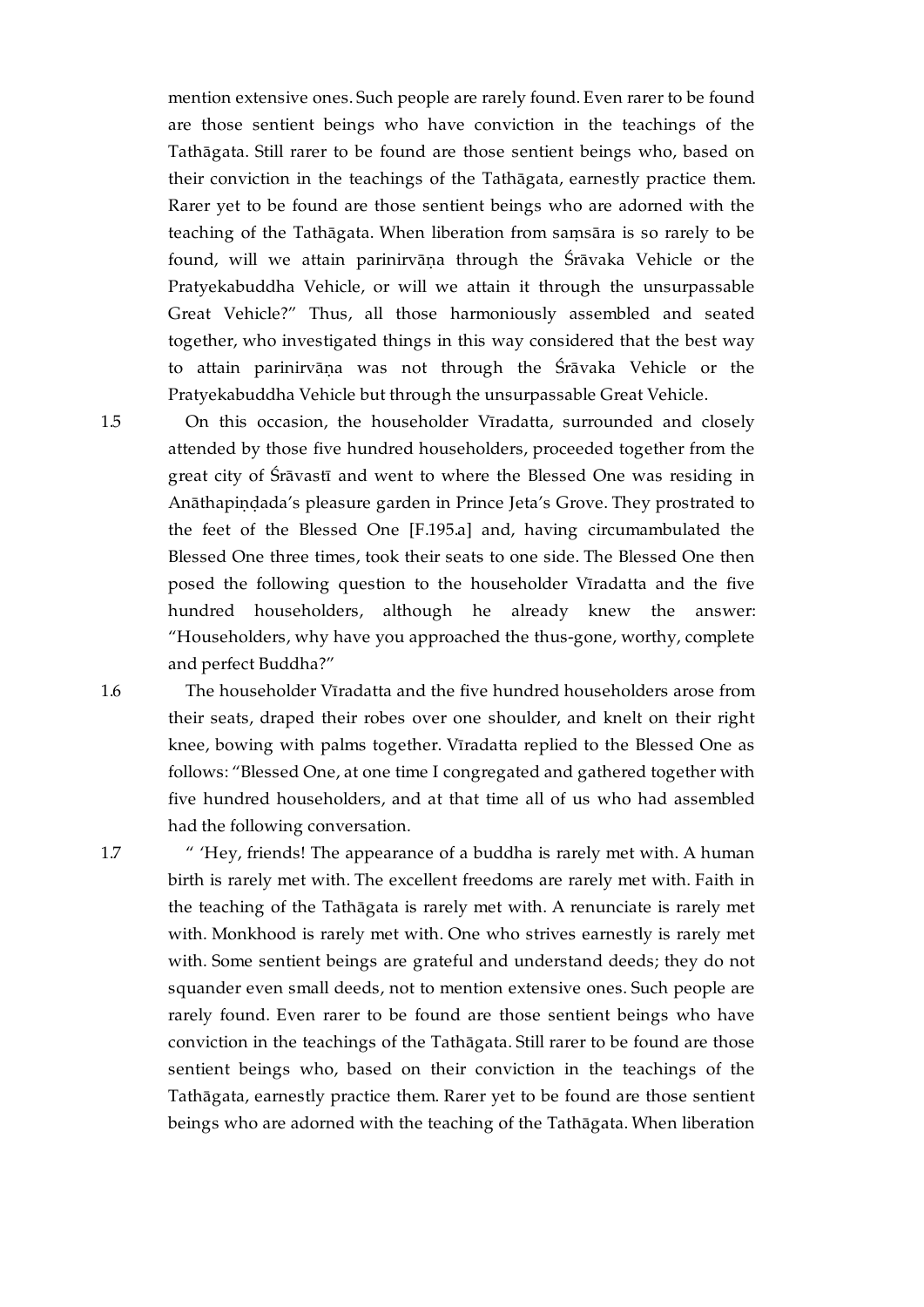from samsāra is so rarely to be found, will we attain parinirvāna through the Śrāvaka Vehicle or the Pratyekabuddha Vehicle, or will we attain it [\[F.195.b\]](https://translator:gzungs@read.84000-translate.org/source/toh72.html?ref-index=4#ajax-source) through the unsurpassable Great Vehicle?'

<span id="page-13-0"></span>[1.8](#page-13-0)

<span id="page-13-1"></span>[1.9](#page-13-1)

"On that occasion, Blessed One, we all came to the following realization: we concluded that the best way to attain parinirvāṇa is not through the Śrāvaka Vehicle or the Pratyekabuddha Vehicle but through the unsurpassable Great Vehicle.

<span id="page-13-8"></span>"Blessed One, we set off with this source of the Dharma and came straight to the thus-gone, worthy, complete and perfect Buddha. Blessed One, we are now asking how should a bodhisattva mahāsattva who is seeking to fully awaken to unsurpassable complete and perfect awakening train? How should one train in it, Sugata? How should one abide by it? How should one proceed with it?" $^{\rm 13}$  $^{\rm 13}$  $^{\rm 13}$ 

- <span id="page-13-2"></span>The Blessed One then expressed his approval to the householder Vīradatta and the five hundred householders: "Householders, excellent, excellent! Householders, having set out for unsurpassable complete and perfect awakening in this way, it is good that you have approached the thusgone, worthy, complete and perfect Buddha. [1.10](#page-13-2)
- <span id="page-13-3"></span>"Therefore, householders, please listen well and bear my words in mind, and I shall explain to you how a bodhisattva, a mahāsattva who is seeking to fully awaken to unsurpassable complete and perfect awakening should train in it, abide by it, and proceed with it." $^{14}$  $^{14}$  $^{14}$ [1.11](#page-13-3)
- <span id="page-13-9"></span><span id="page-13-4"></span>"So it shall be, Blessed One," answered the householder Vīradatta and the five hundred householders, and they began to listen to the Blessed One's view. [1.12](#page-13-4)
- <span id="page-13-10"></span><span id="page-13-5"></span>The Blessed One then said to them, $15$  "In this regard, householders, the bodhisattva mahāsattva who wishes to fully awaken to unsurpassable complete and perfect awakening [\[F.196.a\]](https://translator:gzungs@read.84000-translate.org/source/toh72.html?ref-index=5#ajax-source) should cultivate the spirit of great compassion for all sentient beings. He should be respectful. He should stay close to them. He should cultivate them. He should do a lot for them. [1.13](#page-13-5)
- <span id="page-13-6"></span>"Householders, such a bodhisattva mahāsattva should not be attached to the body. He should not be attached to life. Likewise, he should not be attached to wealth, grain, house, wife, sons, or daughters. He should not be attached to food, drink, clothing, vehicles, bedding, flowers, incense, perfumes, ointments, or garlands. He should not be attached to possessions. [1.14](#page-13-6)
- <span id="page-13-11"></span><span id="page-13-7"></span>"Why is this? Householders, it is because sentient beings usually become attached to their body and life and thus commit evil deeds. By committing and accumulating this evil karma, they fall headlong into evil states and bad destinies and are reborn as hell beings. $^{16}$  $^{16}$  $^{16}$  Cultivate the spirit of great compassion for all sentient beings. When one is not attached to the body and not attached to life, one takes birth in the happy destinies. [1.15](#page-13-7)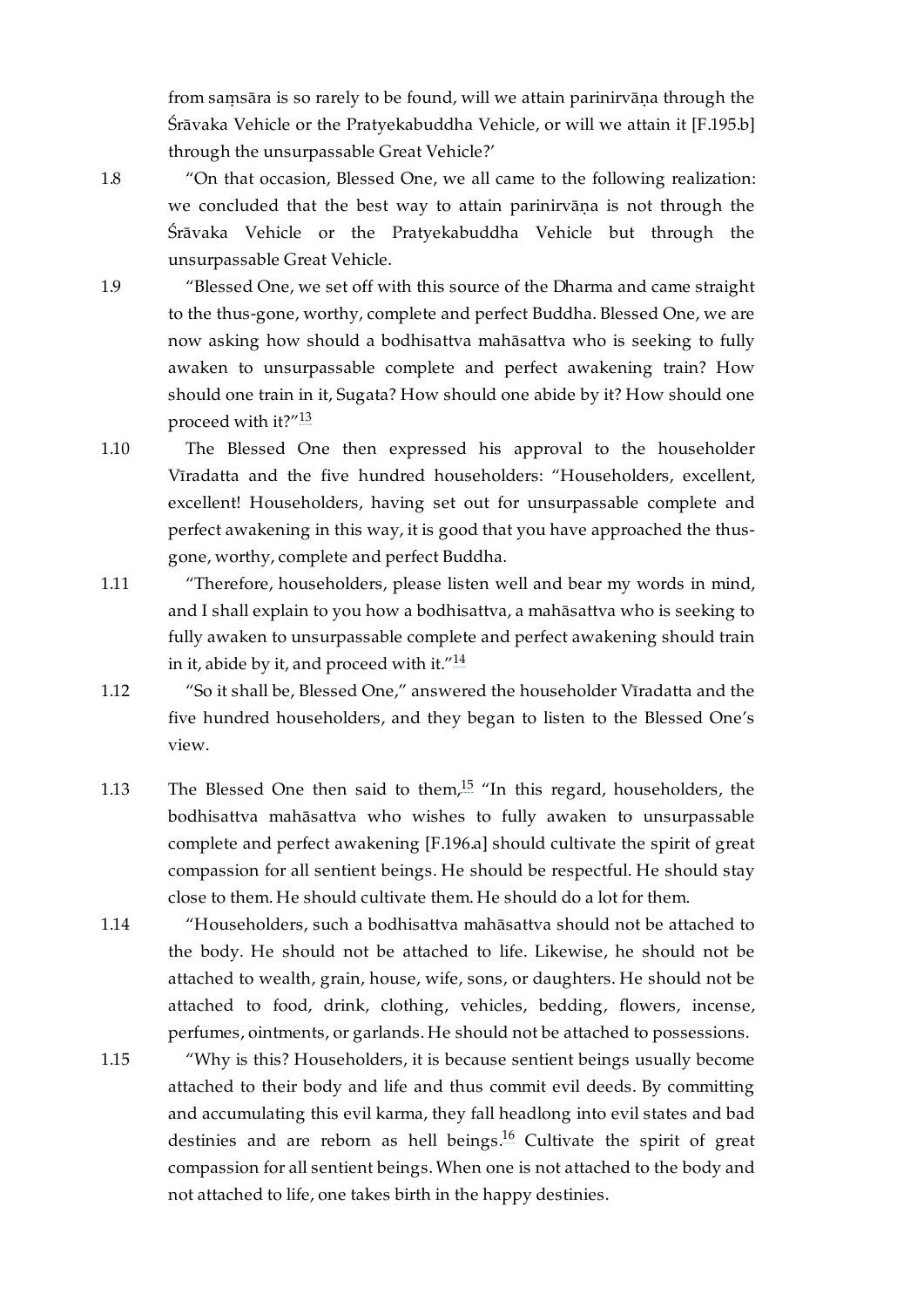- <span id="page-14-0"></span>"For these reasons, householders, a bodhisattva mahāsattva who wishes to fully awaken to unsurpassable complete and perfect awakening should cultivate the spirit of great compassion for all sentient beings. He should not be attached to the body. He should not be attached to life. Likewise, he should not be attached to wealth, grain, house, wife, sons, or daughters. He should not be attached to food, drink, clothing, vehicles, bedding, flowers, incense, perfumes, garlands, or ointments. He should not be attached to possessions. [1.16](#page-14-0)
- <span id="page-14-1"></span>"He should renounce extensively and fully, with total renunciation and without expectation for results. He should stand firm in the three aspects of morality, the vows of pure moral discipline. He should endure with indifference the negative deeds committed by any sentient being [\[F.196.b\]](https://translator:gzungs@read.84000-translate.org/source/toh72.html?ref-index=6#ajax-source) and thus make the most of it. He should don the great armor of effort in disregarding body and life. He should have one-pointedness of mind with an undistracted mind. He should become skilled in analysis by means of insight that is free from the view of a self, a being, a life force, a soul, a man, a person, a human-born one, and a human being. Therefore, when giving gifts, he should give gifts while considering all sentient beings. He should guard moral discipline while considering all sentient beings. He should cultivate patience while considering all sentient beings. He should apply effort while considering all sentient beings. He should become established in concentration while considering all sentient beings. He should cultivate wisdom while considering all sentient beings. He should train in skillful means while considering all sentient beings." [1.17](#page-14-1)
- <span id="page-14-2"></span>The householder Vīradatta and the five hundred householders then said to the Blessed One, "Blessed One, if one perceives and dwells on the body and life, and likewise perceives and dwells on wealth, grain, house, wife, sons, or daughters, and likewise perceives and dwells on food, drink, clothing, vehicles, bedding, flowers, incense, perfumes, garlands, or ointments, and all one's enjoyments, then, Blessed One, how should a bodhisattva examine these and thereby disregard the body? Tathāgata, how should he disregard life? Likewise, how should he disregard wealth, grain, house, wife, sons, and daughters? How should he disregard food, drink, clothing, vehicles, bedding, flowers, incense, perfumes, garlands, or ointments? How should he disregard all enjoyments?" [\[F.197.a\]](https://translator:gzungs@read.84000-translate.org/source/toh72.html?ref-index=7#ajax-source) [1.18](#page-14-2)

<span id="page-14-3"></span>[1.19](#page-14-3)

The Blessed One said to the householder Vīradatta and the five hundred householders, "In this regard, householders, the bodhisattva mahāsattva should examine multiple aspects of this body. What are the multiple aspects? They consist in this body's gradual development and gradual deterioration, its being a collection of minute particles, its hollow interior, its crookedness, and its contamination through the nine crevices and the hair pores. Like an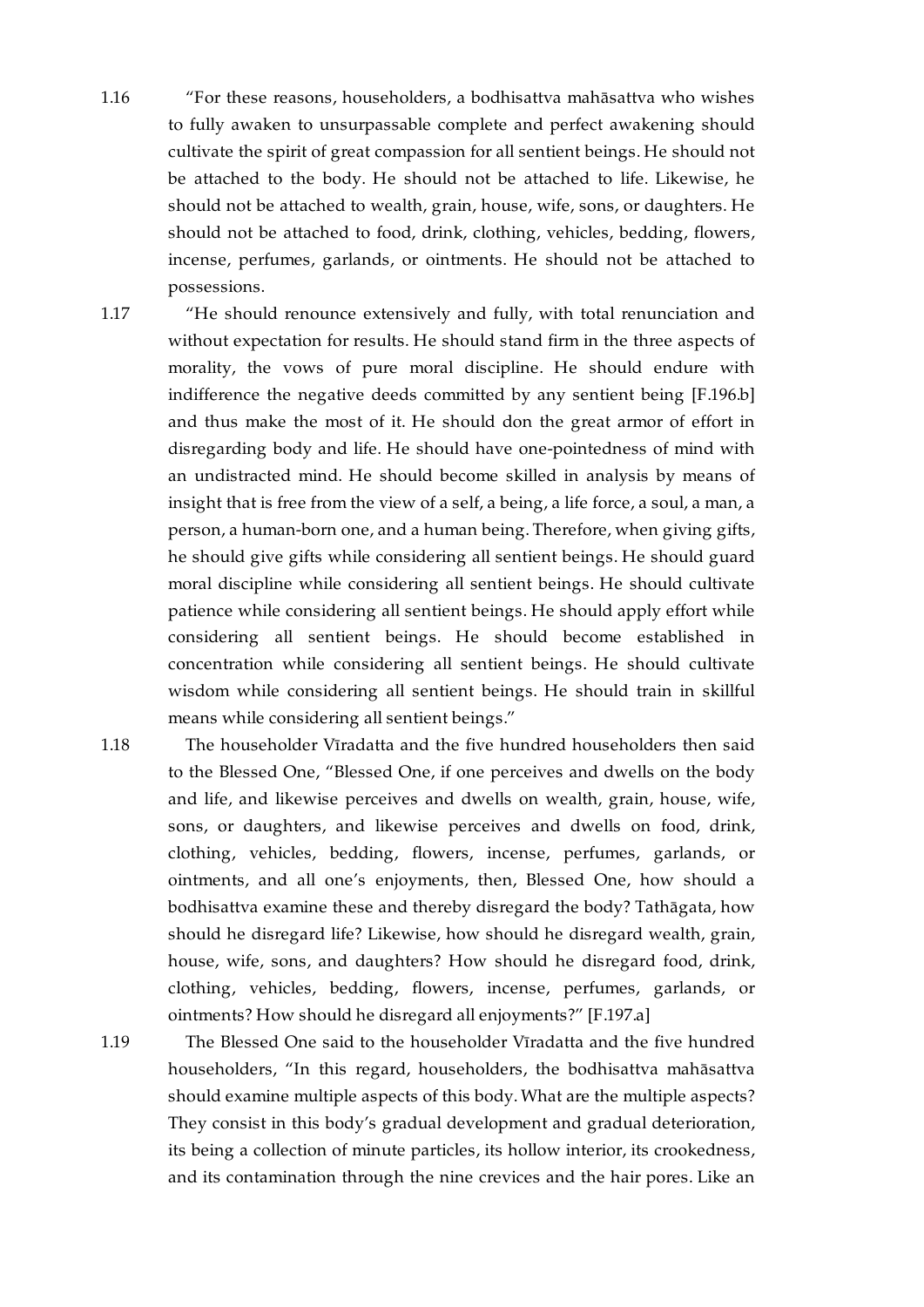anthill, it serves as a den for poisonous snakes. As with a poisonous snake, people avoid dealing with it. Like the monkey of Ajātaśatru, it is hostile to friends. Like a wicked friend, it is the embodiment of deceit. Like a mass of foam, it is vacuous by nature. Like a water bubble, it breaks when grasped. Like a mirage, it is the embodiment of deception. Like a plantain, it lacks any core when split apart.

<span id="page-15-0"></span>[1.20](#page-15-0)

<span id="page-15-3"></span>"Like an illusion, it is the embodiment of deceptiveness. Like a king, it is pampered a lot.<sup>[17](#page-30-5)</sup> Like an enemy, it looks for opportunities. Like a thief, it cannot be trusted. Like an executioner, it is without any affection. Like a foe, it wants to be unbeneficial. Like a murderer, it hinders the life force of insight. Like hostile forces, it hinders qualities conducive to virtue. Like a ghost town, it is devoid of self. Like a potter's vase, it will eventually disintegrate. Like a mire, it is filled with all sorts of filth. Like a mug of malt dregs, it is contaminated with impurities. Like the corpse of a snake, man, or dog, it has an unpleasant smell. Like a puddle of vomit, it is a source of filth. Like a wound, it is unbearable when disturbed. Like a thorn, it has the nature of piercing. Like an indignant ruler, it is difficult to appease. Like an old house, it needs attention and proper repairs. Like an old boat, it needs upkeep and proper repairs. Like a freshly made clay pot, it needs to be handled carefully. As with a mischievous friend, [\[F.197.b\]](https://translator:gzungs@read.84000-translate.org/source/toh72.html?ref-index=8#ajax-source) one must always be on guard against it.

<span id="page-15-1"></span>[1.21](#page-15-1)

<span id="page-15-4"></span>"Like a tree on a riverbank, it is unstable. Like the stream of a great river, it ends in the ocean of death. Like a house of drifters, it is the haven of all miseries. Like a hotel without guests, $^{18}$  $^{18}$  $^{18}$  it is unidentifiable. Like a jailer, it is susceptible to bribes. Like a town in savage border lands, it presents a constant threat. Like a city made of sand, it is always deteriorating. Like a fire, it is insatiable. Like the ocean, it is hard to fill up. Like a basket containing a viper, it has to be handled carefully. Like a young child, it needs constant protection. Like a broken vessel, it needs constant attention. Like a famine, it brings constant misfortune. Like poison food, it must always be purged. It is like a borrowed vessel because its purpose is temporary. It is like a cart because it bears a burden. One should apprehend the body intellectually as nothing more than these things. $^{19}$  $^{19}$  $^{19}$ 

<span id="page-15-2"></span>[1.22](#page-15-2)

<span id="page-15-5"></span>"Moreover, householders, a bodhisattva should examine this body according to the initial and final causes. The initial cause of the body is its genesis from the combination of the seminal fluid and blood of one's father and mother. The final cause is the digestion of food and so forth. As soon as food is eaten by the mouthful, it goes to the site of phlegm. Having gone to the site of phlegm, it is worked on extensively by the phlegm and becomes very impure. Below there, it goes into the site of bile, and having reached the site of bile, it dissolves and becomes acidic. Then it goes to the site of winds.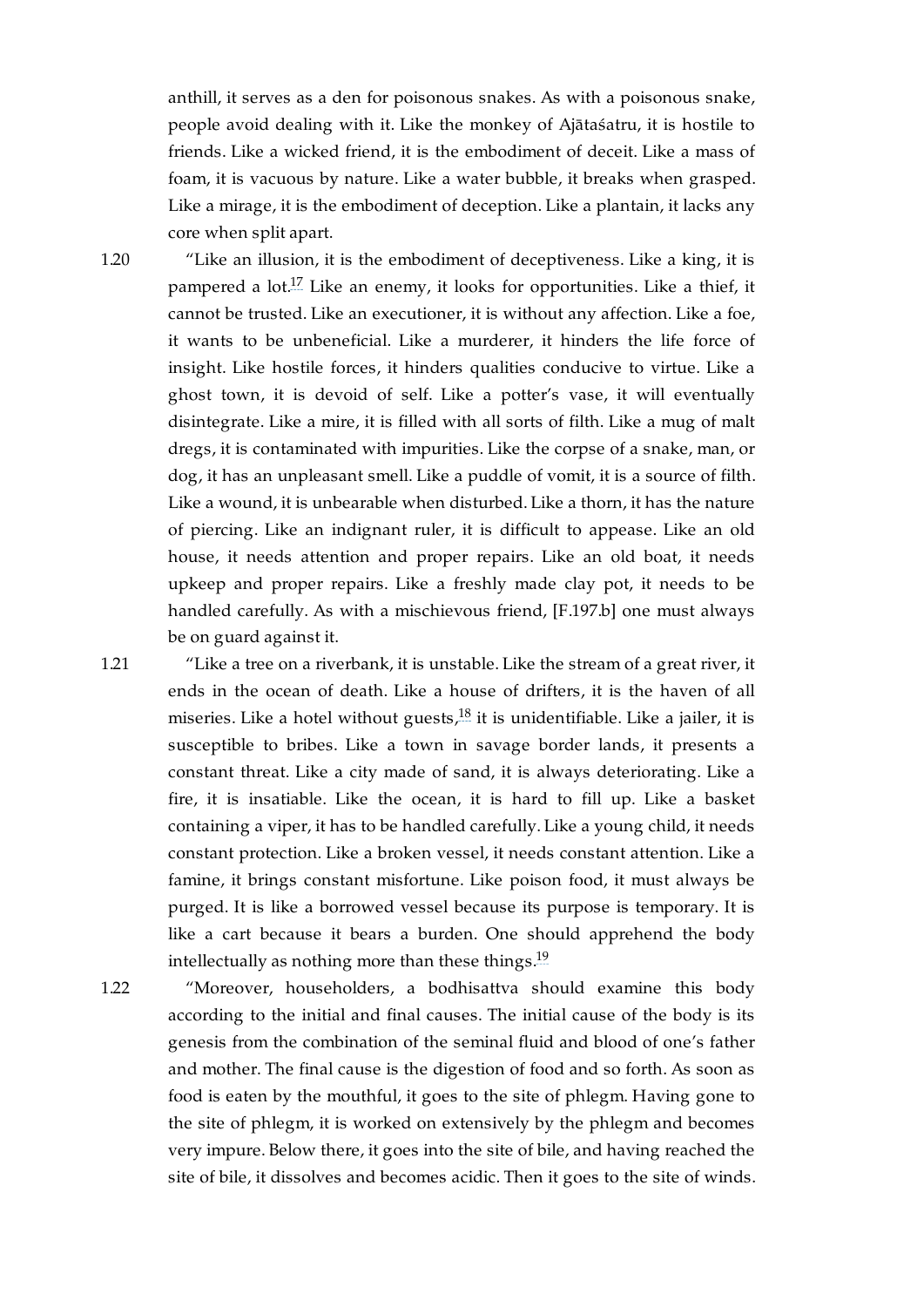Having dissolved and gone to the site of winds, the winds break down the waste part and make the refined part very pure. From the waste part comes ordure such as urine and vomit. From the refined part comes blood. From blood comes flesh. From flesh comes fat. From fat comes bone. From bone comes marrow. From marrow comes seminal fluid. From seminal fluid comes the body. In this way the initial and final causes are impure.

"Because the initial and final causes are impure, [\[F.198.a\]](https://translator:gzungs@read.84000-translate.org/source/toh72.html?ref-index=9#ajax-source) bodhisattvas should consider the body to be impure. When viewing the body as impure, the bodhisattva should consider the following points: This so-called body is erected on the inside by three hundred and sixty bones, three hundred of which are connected like a house of rotten wood. It is interlaced with four hundred networks of veins, sheathed with five hundred handfuls of flesh, covered by six connected channels, filled with seven hundred nerves, held together by seven hundred tendons, and supported by sixteen ligaments. These are surrounded by two ligaments. The small intestines are made up of three and a half cubits of entrails. The intestines connected to the large intestine and stomach are coiled sixty times. There are openings made by twenty-five hundred subsidiary channels. There is a weakening by way of one hundred and seven vital essences, like a broken vessel. It is carpeted, like grass, with eighteen million hair pores. There are nine orifices including the five sense powers. It has seven sites. It is filled with filth. It has two handfuls of brains, two handfuls of marrow, six handfuls of fat, six handfuls of phlegm, and six handfuls of bile, all drawn by the winds. It is filled with liters $^{\text{20}}$  $^{\text{20}}$  $^{\text{20}}$  of blood and a handful of vomit. It is completely filled with all these things, like a jam-packed storehouse, and it is totally ensconced in seven layers of skin. It is nourished by six flavors. There is a burnt offering of ordure made into the bodily fire. The extremities leak continuously.

<span id="page-16-1"></span>[1.24](#page-16-1)

<span id="page-16-0"></span>[1.23](#page-16-0)

<span id="page-16-4"></span>"All the parts of the body are unpleasant when observed. There are bad smells. Given that it has the nature of pus, who would have reverence for it? It is merely a borrowed vessel because its purpose is fleeting. One should apprehend with the mind of the Dharma that it is only, like a cart, for the purpose of bearing a burden. In this regard the following is said:

- <span id="page-16-2"></span>" 'Thus, concerning this impure body of the aggregates, Just as one with overweening pride who admires its form Exhibits a childish mind, So do the ignorant cling to and move around with this pot of vomit. [\[F.198.b\]](https://translator:gzungs@read.84000-translate.org/source/toh72.html?ref-index=10#ajax-source) [1.25](#page-16-2)
- <span id="page-16-3"></span>" 'From its nose leaks a kind of mucous. From its mouth foul odors always rise. The eyes get clogged with dust, and people are subject to parasites. Who would have attachment to and admiration for that? [1.26](#page-16-3)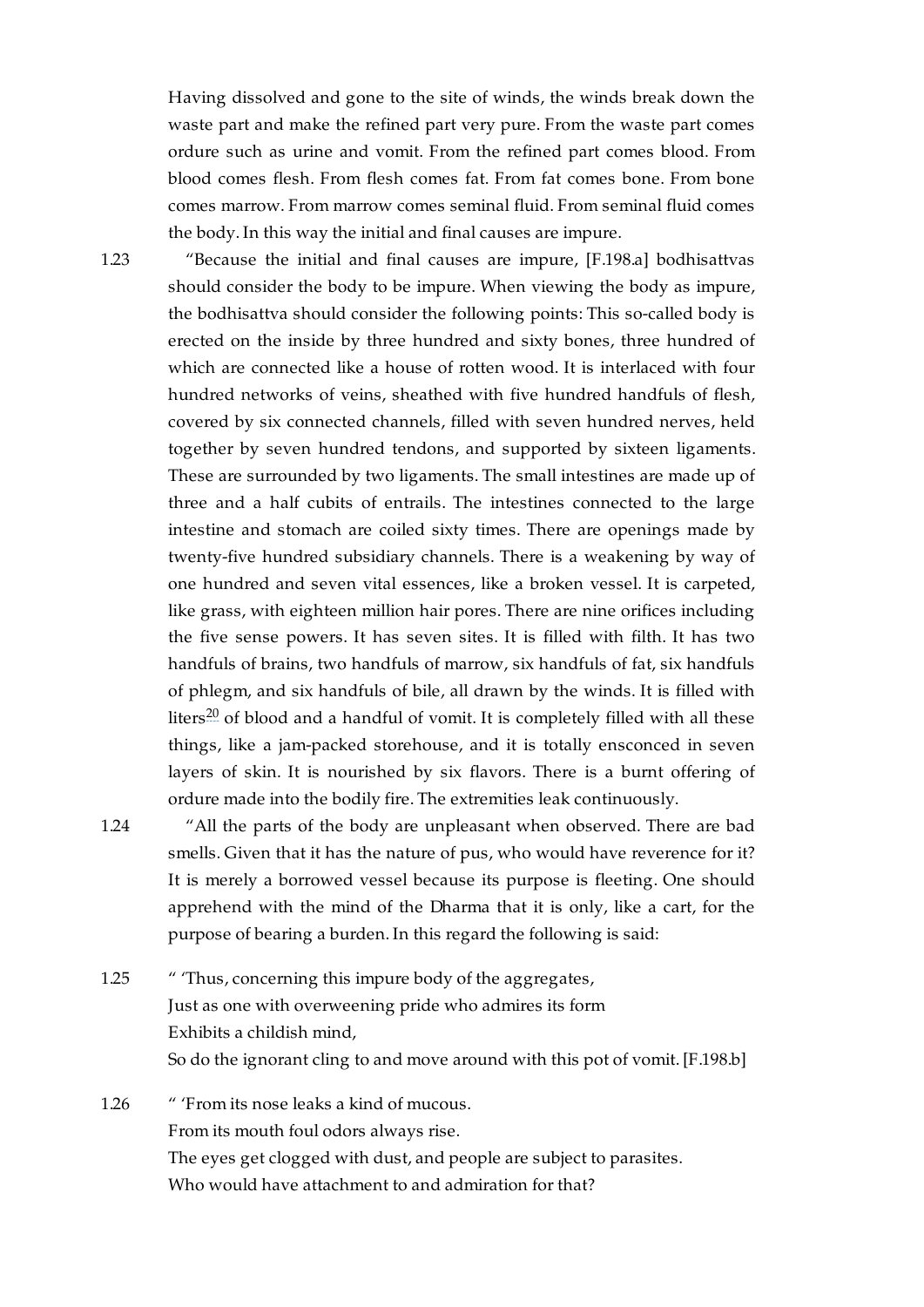- <span id="page-17-0"></span>" 'As an analogy, though a fool holding charcoal Announces, "I will make this white," He grows exhausted, as it will never become something white. Thus, the childish are subject to the arrogance of mistaken thought. [1.27](#page-17-0)
- <span id="page-17-1"></span>" 'In this way, a person who cares about hygiene And exclaims, "I will make this body clean," May wash at a hundred bathing ghats, Yet it never becomes clean before it is destroyed by the power of the Lord of Death.' "<sup>[21](#page-31-2)</sup> [1.28](#page-17-1)
- <span id="page-17-4"></span><span id="page-17-3"></span><span id="page-17-2"></span>Thereupon, the Blessed One said to the householder Vīradatta and the five hundred householders, "In this regard, householders, a bodhisattva mahāsattva who wishes to fully awaken to unsurpassable complete and perfect awakening should consider the body in forty-four aspects. What are these forty-four aspects? Householders, they are as follows: (1) A bodhisattva mahāsattva should consider the body as unpleasant, disagreeable by nature, and disgusting. (2) A bodhisattva should consider the body as contaminated with mucous and therefore having an offensive smell. (3) A bodhisattva should consider that body as disintegrating at the end and therefore without essence. (4) A bodhisattva should consider the body as stitched together with tendons and therefore having little strength. (5) A bodhisattva should consider the body as contaminated with filth and therefore impure. (6) The bodhisattva should consider the body unreal and therefore like an illusion. (7) A bodhisattva should consider the body as something that agitates unwise, childish, ordinary individuals. (8) A bodhisattva should consider the body as deteriorating and oozing through its nine orifices. $^{22}$  $^{22}$  $^{22}$  (9) A bodhisattva should consider the body as being ablaze with the fire of sensual desire. (10) A bodhisattva should consider the body as burning with the fire of hatred. [\[F.199.a\]](https://translator:gzungs@read.84000-translate.org/source/toh72.html?ref-index=11#ajax-source) (11) A bodhisattva should consider the body as turning into flames with the fire of delusion. (12) A bodhisattva should consider the body as blinded by sensual desire, hatred, and bewilderment. (13) A bodhisattva should consider the body as enmeshed in the net of sensual desire and thrust into the net of craving. (14) A bodhisattva should consider the body as totally riddled with pores and thus a repository of pores. (15) A bodhisattva should consider the body as ravaged by four hundred and four diseases. (16) A bodhisattva should consider the body as a haven for 84,000 species of parasites. (17) A bodhisattva should consider the body as impermanent since it is of the nature of dying. (18) A bodhisattva should consider the body as insentient since it is deluded regarding phenomena. (19) A bodhisattva should consider the body as jar-like since it is gradually formed and eventually disintegrates. [1.29](#page-17-2)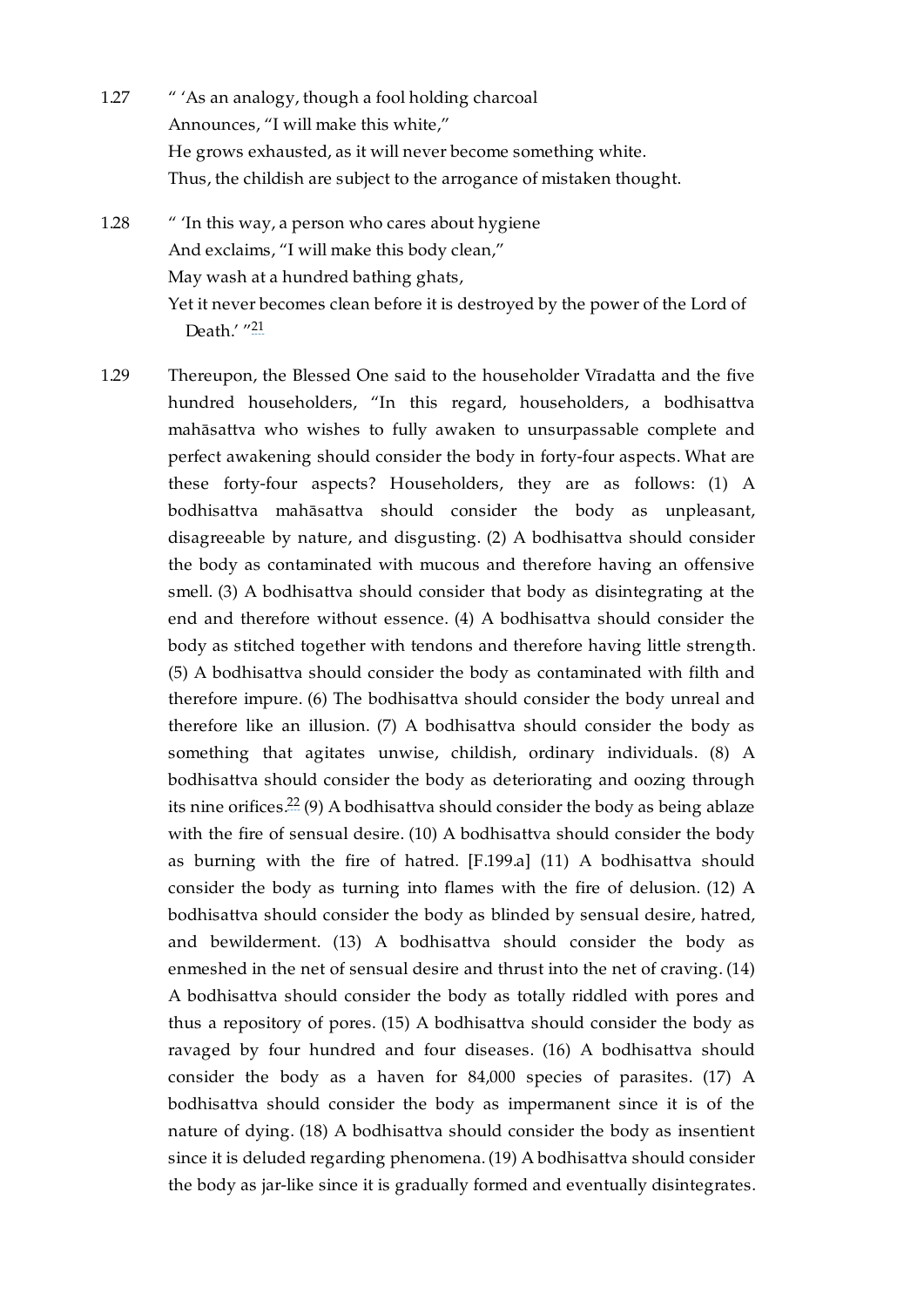<span id="page-18-3"></span><span id="page-18-2"></span><span id="page-18-1"></span><span id="page-18-0"></span>(20) A bodhisattva should consider the body as destitute since it is rife with all sorts of painful afflictions. (21) A bodhisattva should consider the body as unreliable since it eventually grows old and dies. (22) A bodhisattva should consider the body as driven by deceitful and dishonest activities. (23) A bodhisattva should consider the body to be like the depths of the earth since it is hard to fill up. (24) A bodhisattva should consider the body to be like a mirror, $^{23}$  $^{23}$  $^{23}$  since one grows attached to pleasant and pleasurable forms. (25) A bodhisattva should consider the body as something that is unable to be satisfied by the five sense pleasures. (26) A bodhisattva should consider the body as overcome by attachment and anger. (27) A bodhisattva should consider the body as unstable due to experiencing reverence and abuse. (28) A bodhisattva should consider the body as other-conditioned since it arises as one thing after another like a stream of a river. (29) A bodhisattva should consider the body as a focus of mental intention due to thoughts that are focused on various inappropriate aspects. [\[F.199.b\]](https://translator:gzungs@read.84000-translate.org/source/toh72.html?ref-index=12#ajax-source) (30) A bodhisattva should consider the body as ungrateful since it will end up arriving at the cremation ground. (31) A bodhisattva should consider the body as the food of wolves, jackals, dogs, and flesh-eating demons. $^{24}$  $^{24}$  $^{24}$  (32) A bodhisattva should consider the body as like a machine stitched together with bones and tendons. $25(33)$  $25(33)$ A bodhisattva should consider the body as unsuitable for viewing as it is full of crap, piss, spit, mucus, pus, and blood. (34) A bodhisattva should consider the body to be without independence since it has developed due to food and drink. $26$  (35) A bodhisattva should consider the body as driven by aimless pursuits since it is impermanent and of the nature of deterioration. (36) A bodhisattva should consider the body as an enemy since it gives rise to many hostile forces. (37) A bodhisattva should consider the body to be like a killer since it experiences suffering again and again. (38) A bodhisattva should consider the body as a receptacle of suffering since it is tormented by the three types of suffering. What are the three? They are conditioned suffering, the suffering of change, and the suffering of suffering. (39) A bodhisattva should consider the body as being a mass of suffering since it is composed of the five aggregates. (40) A bodhisattva should consider the body to be selfless and ownerless since it arises from varied conditions. (41) A bodhisattva should consider the body to be lifeless since it is devoid of male and female. (42) A bodhisattva should consider the body to be empty of the aggregates, elements, and sense bases. (43) A bodhisattva should consider the body to be ephemeral like a dream, unreal like an illusion, [\[F.200.a\]](https://translator:gzungs@read.84000-translate.org/source/toh72.html?ref-index=13#ajax-source) bewildering like a mirage, and deceptive like an echo. (44) A bodhisattva should consider the body to have a deceptive nature like an optical illusion. Householders, a bodhisattva mahāsattva should consider the body according to these forty-four aspects. A bodhisattva mahāsattva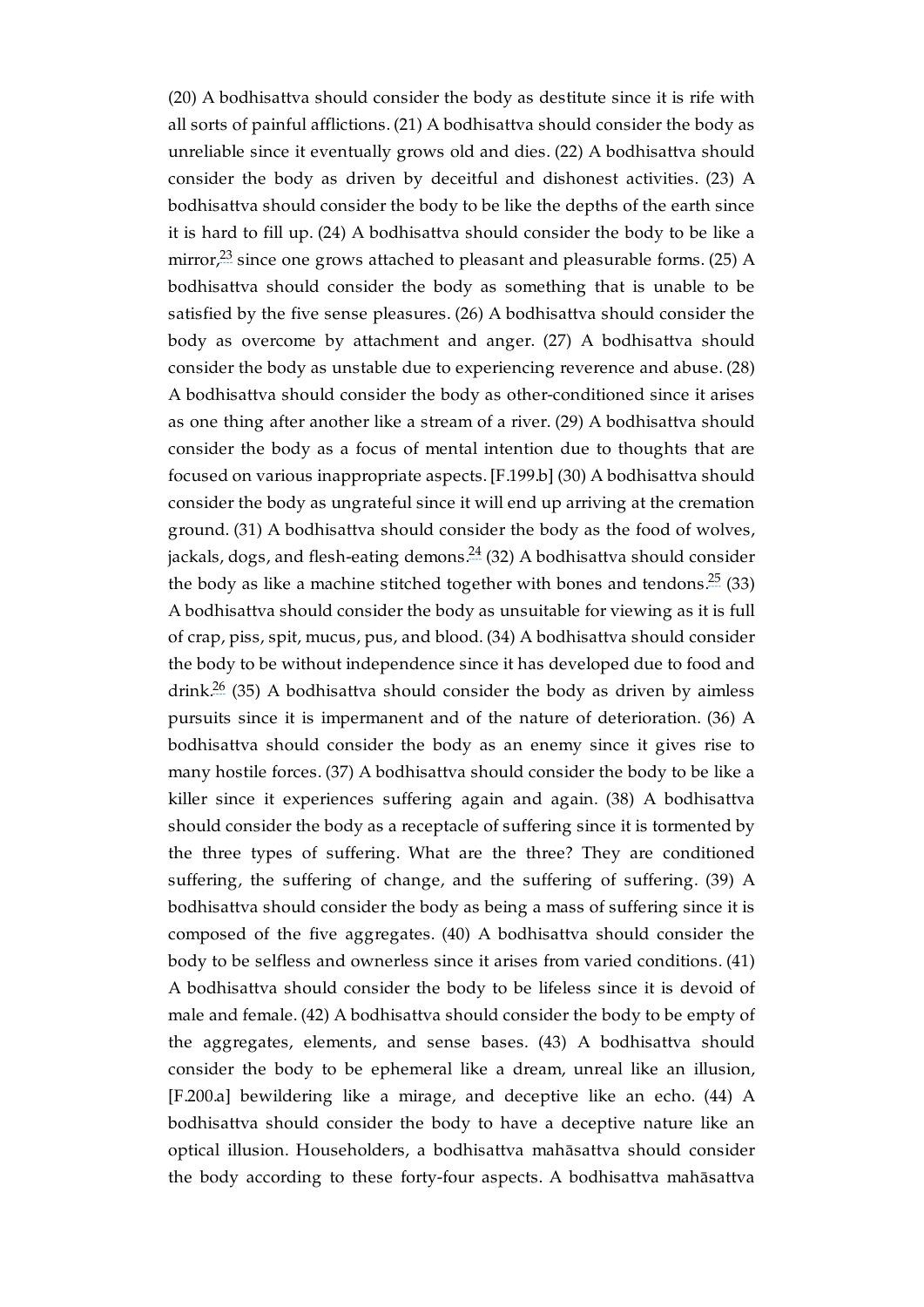who understands things in this way regarding the body relinquishes all longing for bodies, delighting in the body, taking the body as *mine*, craving for the body, relying on the body, and being attached to the body.

<span id="page-19-0"></span>[1.30](#page-19-0)

"Where life is concerned, he relinquishes all hankering for life, delighting in life, identifying with life as *mine*, craving for life, relying on life, and being attached to life. Likewise, he relinquishes all hankering for, delighting in, taking as *mine*, craving for, relying on, and being attached to wealth, grain, house, wife, sons, daughters, food, drink, clothing, vehicles, bedding, flowers, incense, perfumes, garlands, ointments, or any other possessions.

<span id="page-19-1"></span>"Thus, he disregards body and life. Likewise, he disregards wealth, grain, house, wife, sons, daughters, food, drink, clothing, vehicles, bedding, flowers, incense, perfumes, garlands, and ointments; he quickly completes the six perfections. Householders, the bodhisattva mahāsattva who completes the six perfections will quickly become awakened to unsurpassable complete and perfect awakening." [1.31](#page-19-1)

<span id="page-19-2"></span>Then, on this occasion, in order to elaborate on the body in more detail, the Blessed One spoke the following verses: [\[F.200.b\]](https://translator:gzungs@read.84000-translate.org/source/toh72.html?ref-index=14#ajax-source) [1.32](#page-19-2)

- <span id="page-19-3"></span>"This human existence is very difficult to find, So do not commit sins for the sake of the body. Do not expose yourself to the dangers of this body, Which is food for charnel-ground dwellers and jackals. [1.33](#page-19-3)
- <span id="page-19-4"></span>"Arousing craving for this cunning body, The childish are always deluded and go astray. Since this body is, in fact, ungrateful, One experiences sensations of suffering day and night. [1.34](#page-19-4)
- <span id="page-19-5"></span>"A machine always suffering with sickness and the like, This body is filled with vomit and mucous. Since it is always tormented with hunger and thirst, What wise person would arouse craving for the body? [1.35](#page-19-5)
- <span id="page-19-6"></span>"The body is insatiable like the depths of the earth. Though it is like a hostile executioner, it is pampered by the childish. Committing evil for the sake of the body, They thus experience the sensations of suffering. [1.36](#page-19-6)
- <span id="page-19-7"></span>"This body is not solid like a diamond, So do not commit evil for the sake of the body. Having understood death, quickly perform meritorious deeds! Likewise, arouse faith in the Buddha's teaching. [1.37](#page-19-7)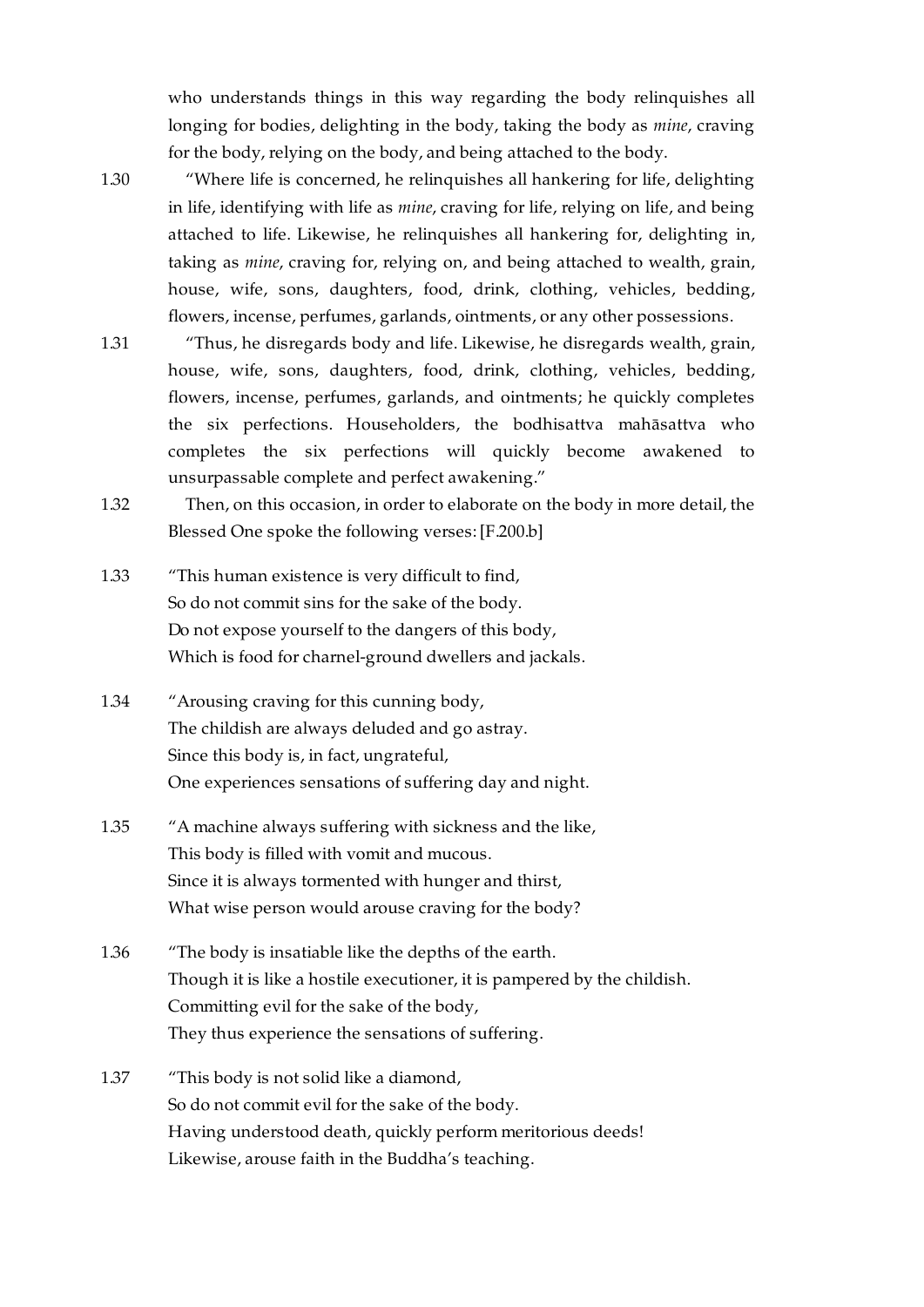- <span id="page-20-0"></span>"For as long as this body is honored With food, drink, ointments, and garments, If it steadily deteriorates despite attempts to make it endure, Why make such useless efforts for it? [1.38](#page-20-0)
- <span id="page-20-1"></span>"As you have found this appearance of the Sage, Extremely difficult to find for a hundred eons, And have aroused faith in the Buddha's teachings, Do not descend to the lower realms! [1.39](#page-20-1)
- <span id="page-20-2"></span>"If one who has lived there for tens of millions of years Must still relinquish such attachments, Then need it be said that one who is unable to do so In one hundred years will not find happiness? [1.40](#page-20-2)
- <span id="page-20-3"></span>"Some uninhibited people say, 'Having found this human existence, which is so hard to find, We should have fun and enjoy this time of youth, And experience the joys of seeking wealth.' [1.41](#page-20-3)
- <span id="page-20-4"></span>"But how can there be any joy in seeking wealth When we experience such miseries for the sake of protecting it? Therefore, the wise should relinquish all attachment And find contentment in just the bare necessities. [1.42](#page-20-4)
- <span id="page-20-5"></span>"Enjoyments are like an illusion and like a dream. They deceive childish people. [\[F.201.a\]](https://translator:gzungs@read.84000-translate.org/source/toh72.html?ref-index=15#ajax-source) They arise one moment and perish the next. What wise person would arouse craving for possessions? [1.43](#page-20-5)
- <span id="page-20-6"></span>"They are illusion-like and similar to watching an actor; They are like any of the myriad cities of the gandharvas. Such enjoyments deceive the childish. Thus, the childish wrongly seek them and go astray. [1.44](#page-20-6)
- <span id="page-20-7"></span>"When desired possessions pursued with a hundred miseries Bring incomparable harm to the body And may then be seized under the command of a king, What wise person would arouse joy for them? [1.45](#page-20-7)
- <span id="page-20-9"></span><span id="page-20-8"></span>"While remaining aloof from one's children and spouse, One's wrongly obtained wealth may be seized by a king.<sup>[27](#page-31-8)</sup> Knowing evils such as this, Wise people do not arouse craving for the home. [1.46](#page-20-8)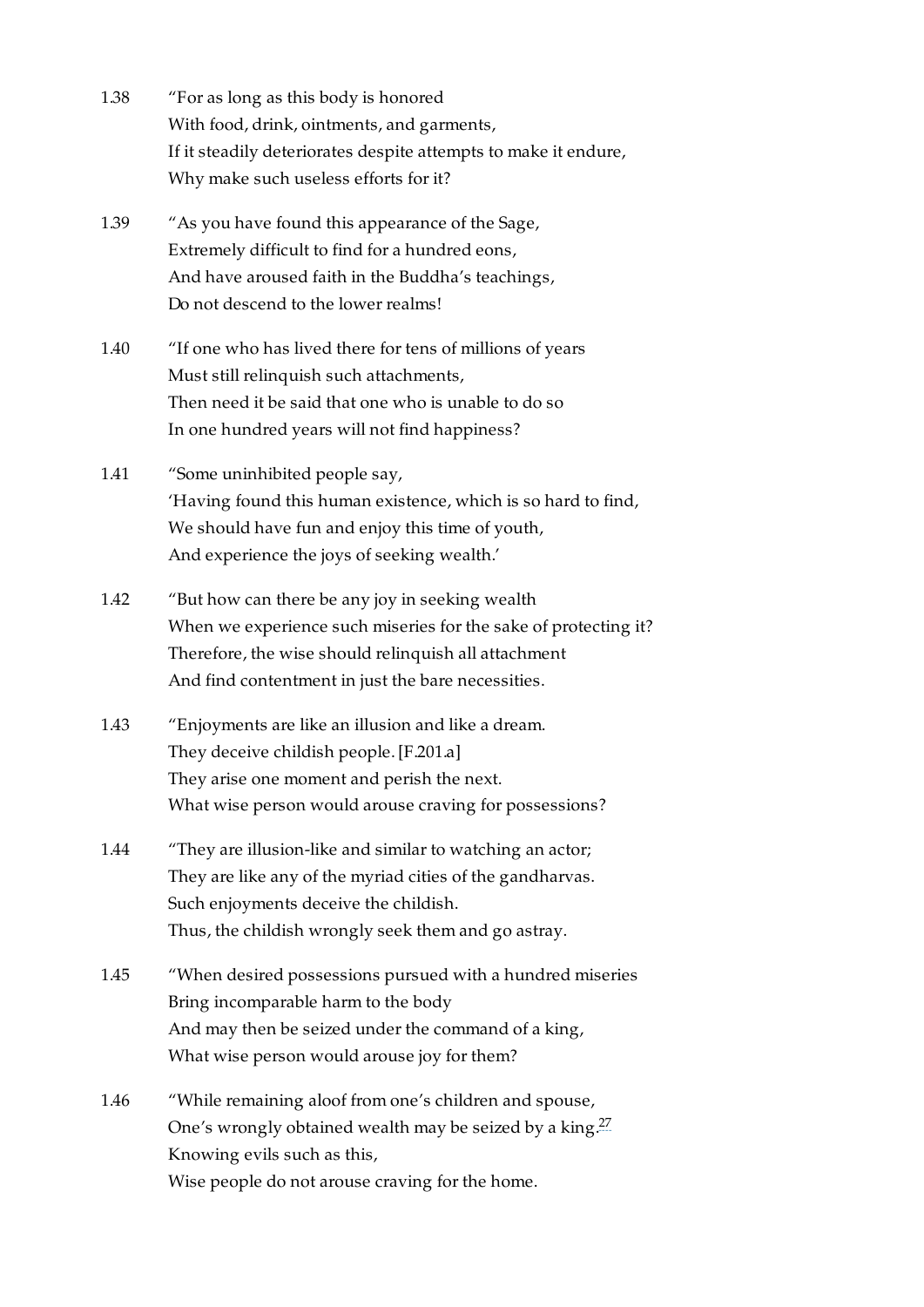- <span id="page-21-0"></span>"Ever covetous and seeking enjoyments, One is disrespectful toward one's father and mother. One is not loving toward one's children and spouse But nonetheless harbors constant attachment to them. [1.47](#page-21-0)
- <span id="page-21-1"></span>"A covetous woman who exclaims, 'My enjoyments will decline,' Will never discover gratitude. A wise person does not confide in covetous people Who seek wealth through cunning and deception. [1.48](#page-21-1)
- <span id="page-21-2"></span>"Beings are fooled by deceitful, covetous women And delighted by words that express an intent to fulfill others' wishes. Despite their confidence, one should not confide in them, Though they display affections like a child.<sup>[28](#page-32-0)</sup> [1.49](#page-21-2)
- <span id="page-21-9"></span><span id="page-21-3"></span>"Covetous women who are active in the world May teach scholars about medicine and treatises, Thereby deceiving them with words like a prostitute, But at bottom they are unpleasant and very harsh. [1.50](#page-21-3)
- <span id="page-21-4"></span>"Covetous women are never friendly partners. They are without relatives and without close friends. They nonetheless put on a show for the sake of money. The wise should not confide in covetous people. [1.51](#page-21-4)
- <span id="page-21-5"></span>"Not committing any deed for the sake of covetous women and enjoyments, One fully engenders a mind that is utterly inexhaustible. Therefore, the wise gain perfect understanding And find contentment in even the barest of necessities.<sup>[29](#page-32-1)</sup> [1.52](#page-21-5)
- <span id="page-21-10"></span><span id="page-21-6"></span>"Gold, pearls, jewels, and coral— For the virtuous, these things arise as if from bubbles. When they are not recognized as having the nature of illusion, People argue and fight for the sake of these things. [1.53](#page-21-6)
- <span id="page-21-7"></span>"The one who is called Maitreya will appear here. [\[F.201.b\]](https://translator:gzungs@read.84000-translate.org/source/toh72.html?ref-index=16#ajax-source) And at the time of that tathāgata's appearance, This earth will be totally filled with gold. Whence will he appear on that occasion? [1.54](#page-21-7)
- <span id="page-21-8"></span>"The appearance of the five sensual pleasures Is of the nature of deception, creating confusion and delusion. As an analogy, it is like desiring the water That seems to appear in a mirage, at midday in the hot season. [1.55](#page-21-8)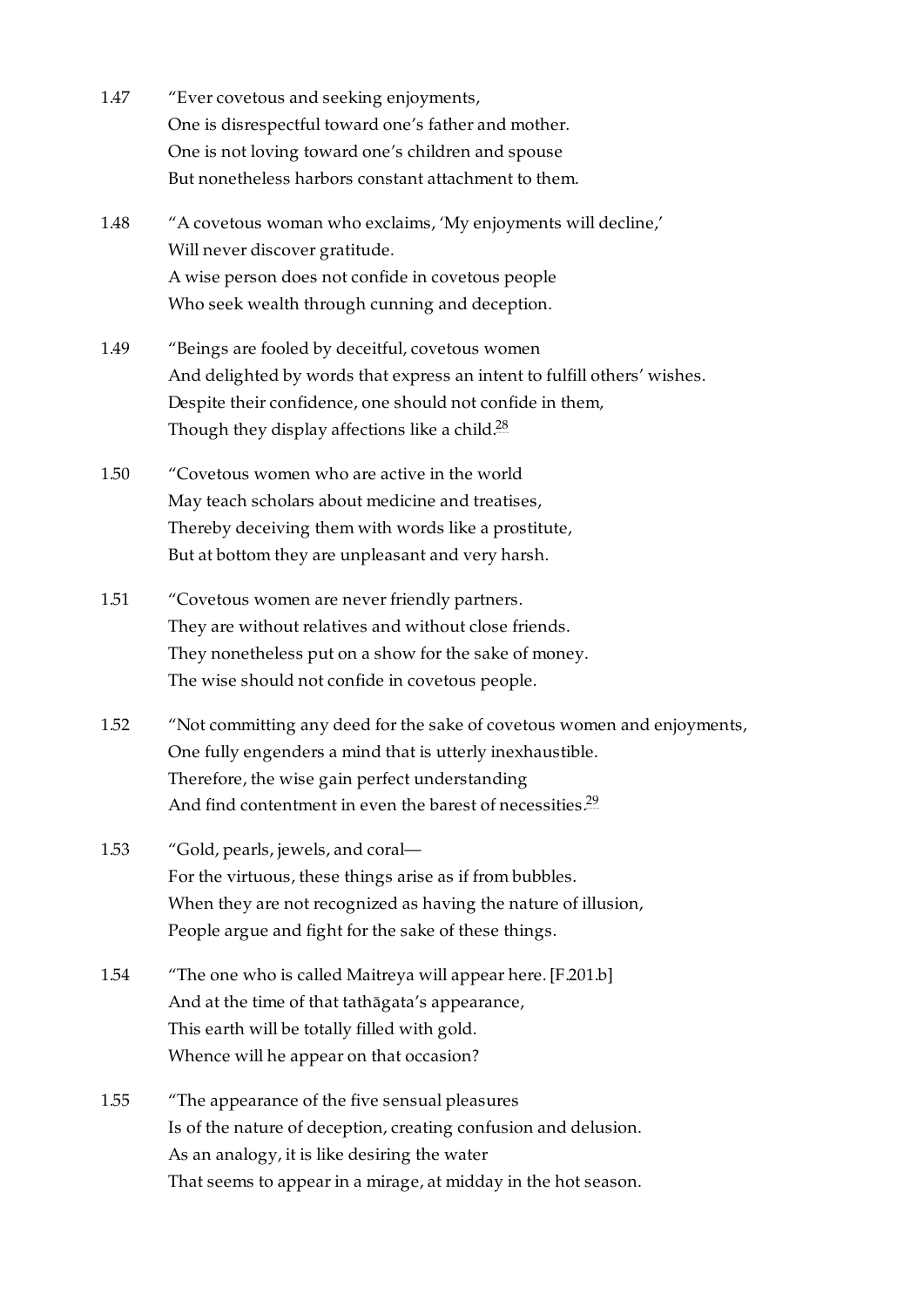- <span id="page-22-0"></span>"Once this single eon has elapsed, this world, Which is of the nature of space, will turn into space. Even mountains will burn and be destroyed. Where do they come from? Where do they go? [1.56](#page-22-0)
- <span id="page-22-1"></span>"Fountains, ponds, lakes, and oceans Will dry up and cease to exist. Likewise, desired things hoarded are without essence. What wise person would take joy in them? [1.57](#page-22-1)
- <span id="page-22-2"></span>"Wise people with strength of mind Always examine the drawbacks of the home. When one has experienced the taste of these, Why would one not relinquish them? [1.58](#page-22-2)
- <span id="page-22-3"></span>"Through a mix of karma one seeks enjoyments And provides for children along with a spouse. But in times when one suffers intensely, Children and spouse provide no refuge. [1.59](#page-22-3)
- <span id="page-22-4"></span>"When one accepts doing various deeds, Children and spouses will be neglected. But when one experiences suffering all alone, They do not accept your predicament. [1.60](#page-22-4)
- <span id="page-22-5"></span>"Dejected people accept these things for the sake of happiness. In this way, they become disheartened with suffering. In this horror of the three worlds, there are no friends, And likewise no children, spouse, or relatives. [1.61](#page-22-5)
- <span id="page-22-6"></span>"The multitude of parents, siblings, children, spouses, Servants, wealth, and relatives Do not transmigrate because the Lord of Death has come; The childish transmigrate in the wake of their karmic deeds. [1.62](#page-22-6)
- <span id="page-22-7"></span>"People all depart in the wake of their karmic deeds. Through karmic deeds, they are transported to worldly abodes. Knowing the nature of the karma of this rebirth, The wise perform virtuous deeds. [1.63](#page-22-7)
- <span id="page-22-8"></span>"When they have gone to hell, they will have no refuge. Thus, the wise do not commit evil misdeeds For the sake of parents, siblings, loved ones, children, Kinsmen, and maternal relatives. [\[F.202.a\]](https://translator:gzungs@read.84000-translate.org/source/toh72.html?ref-index=17#ajax-source) [1.64](#page-22-8)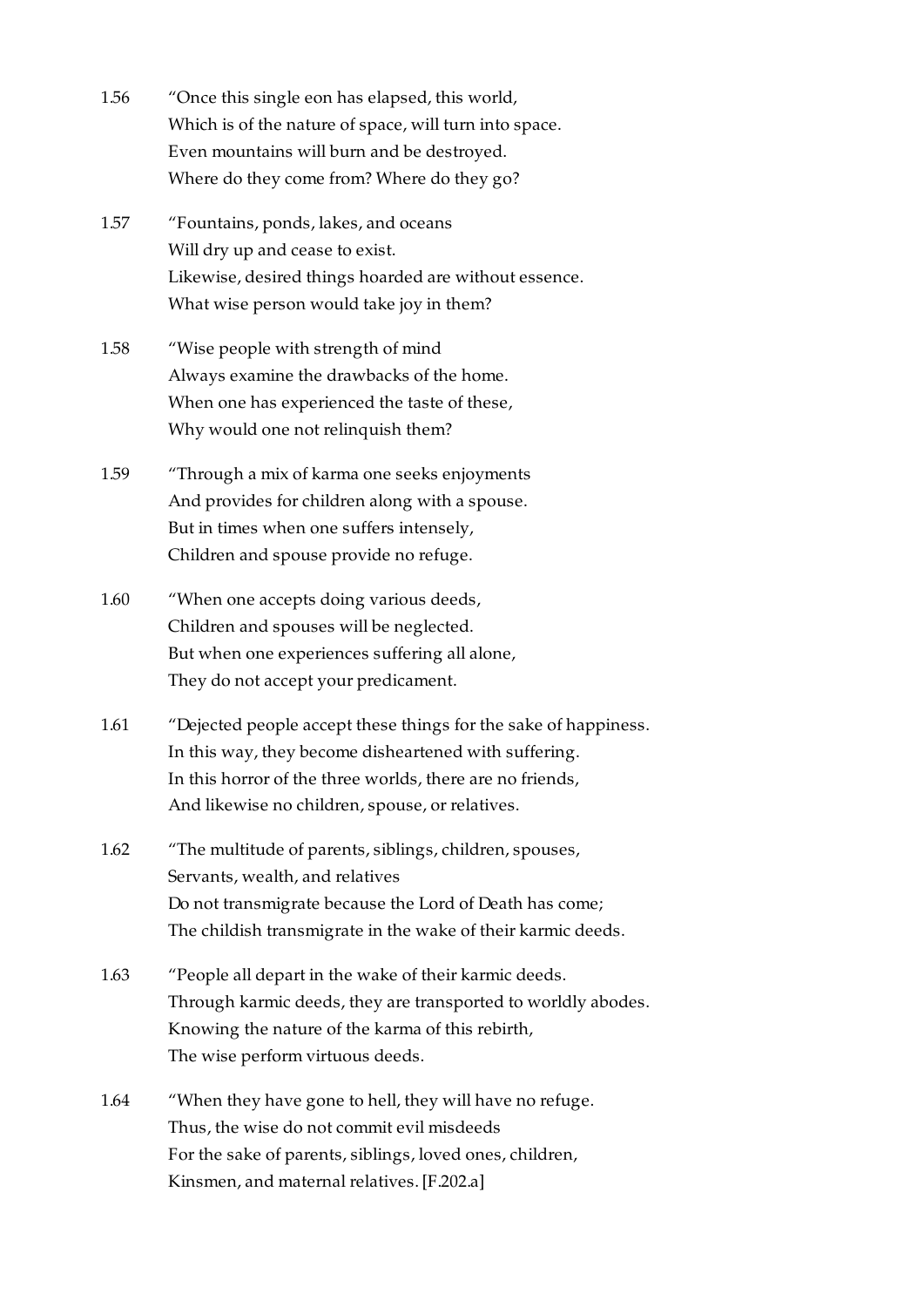<span id="page-23-0"></span>

| 1.65 | "Apart from exhausting all that karma,                     |
|------|------------------------------------------------------------|
|      | A person is not liberated from the most frightful terrors. |
|      | Therefore, those who are fearful of misdeeds               |
|      | Should concentrate and eliminate all misdeeds.             |

- <span id="page-23-1"></span>"In any case, apart from the deeds one performs, The Lord of Death, the horse of the Lord of Death, And the throng of friends, relatives, siblings, Parents, children, and spouse will offer no protection. [1.66](#page-23-1)
- <span id="page-23-2"></span>"You have attained a human body, but having attained it, You have not set about relinquishing misdeeds. Alas! You now experience unbearable suffering. This is but the ripening of nonvirtuous karmic action. [1.67](#page-23-2)
- <span id="page-23-3"></span>"Without having conviction in the ripening of karmic action, You create nonvirtue through your own mind. For this, one answers 'I did not do anything at all.' Then the Dharma king Lord of Death states the following: [1.68](#page-23-3)
- <span id="page-23-4"></span>" 'The karma you yourself committed ripens within you. Having come here due to your own karma, Just as you previously committed undesirable deeds, So you now experience this suffering. [1.69](#page-23-4)
- <span id="page-23-5"></span>" 'At this time, your parents and your spouse Also do not escape the torments of suffering. You will be liberated by well-performed actions. Accordingly, you should completely abandon the home. [1.70](#page-23-5)
- <span id="page-23-6"></span>" 'Striving for the goal of peace with the wish to abandon The punishments of transgressions involving fetters and bludgeons, You should fear the home and thus abandon it! You should practice the Dharma, the teaching of one who is wise about the world. [1.71](#page-23-6)
- <span id="page-23-7"></span>" 'The home is the root of manifold miseries that blaze forth. Ever ablaze once it has arisen in the mind, It is terrifying like a pit of hot coals. What wise person would arouse craving for that? [1.72](#page-23-7)
- <span id="page-23-8"></span>" 'Home life brings the sorrows of children and spouse. The enjoyments of home life likewise bring sorrow. The drawbacks of these, moreover, are immeasurable. [1.73](#page-23-8)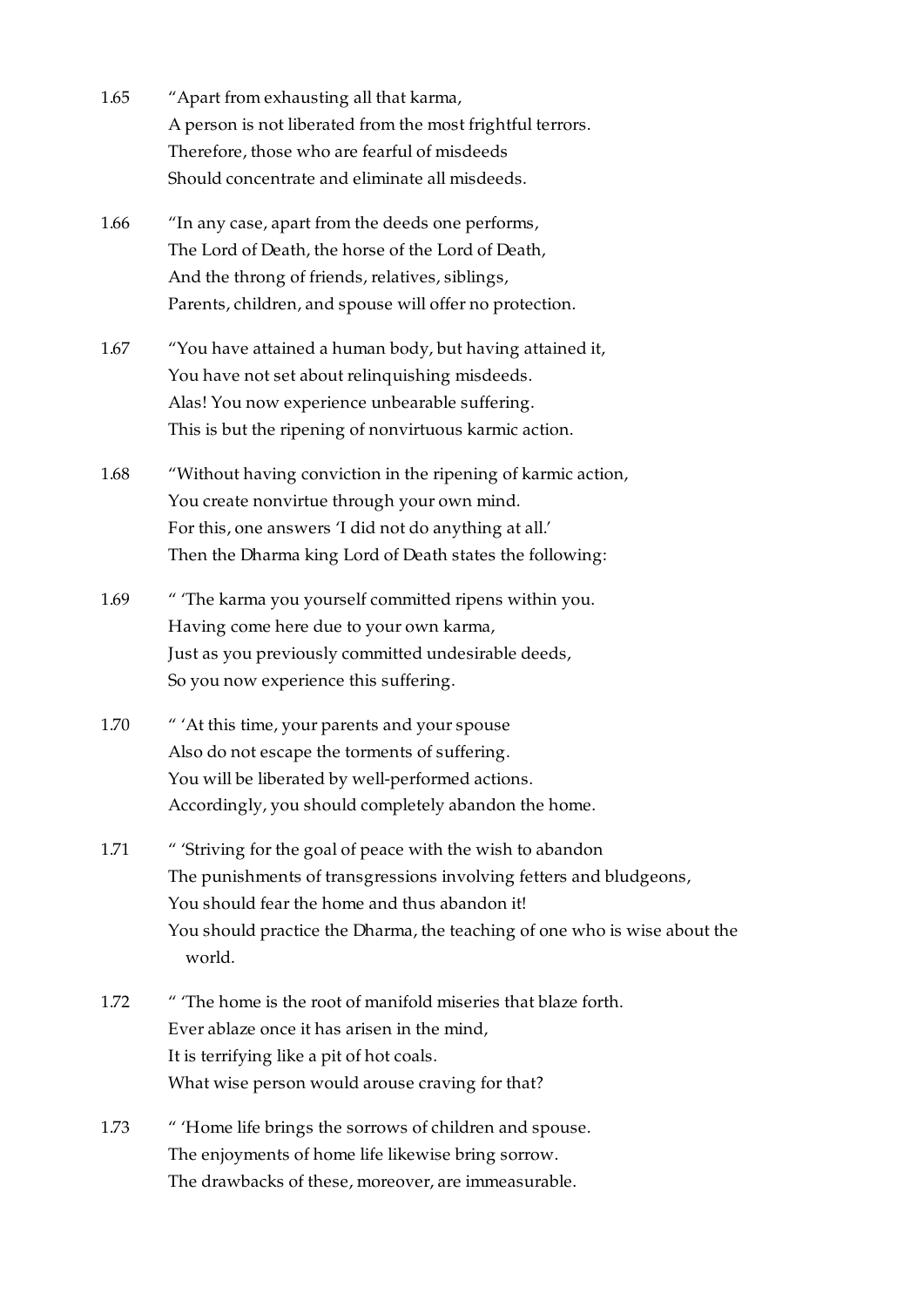In this regard, the home should be totally abandoned.

- <span id="page-24-0"></span>" 'The teachings of spiritual guides bring joy. Without needing to sow or plough, they cause happiness and satisfaction. The root of manifold miseries is the home. Joy for the fool, it is not enjoyable to the wise. [1.74](#page-24-0)
- <span id="page-24-1"></span>" 'This body of skin, ligaments and nerves, flesh, and bones [\[F.202.b\]](https://translator:gzungs@read.84000-translate.org/source/toh72.html?ref-index=18#ajax-source) Creates the notion *my spouse*. Deluded, childish people develop attachment to it, Not knowing that the spouse is like an illusion. [1.75](#page-24-1)
- <span id="page-24-2"></span>" 'Knowing the drawbacks of the home, Those with insight thus abandon the joys they desire. Having affirmed the notion that Dharma is medicine, They swiftly leave the home without attachment.' " [1.76](#page-24-2)
- <span id="page-24-3"></span>At this point, the householder Vīradatta and the five hundred householders, having heard this Dharma discourse, attained the acceptance that phenomena are unborn. Having gained this acceptance, they were overjoyed and pleased. On that occasion, they spoke the following verses: [1.77](#page-24-3)
- <span id="page-24-9"></span><span id="page-24-4"></span>"Desiring the qualities of a buddha, We cultivate the resolve for awakening.<sup>[30](#page-32-2)</sup> Hey! This discovery, this great discovery, Is the best of all discoveries! [1.78](#page-24-4)
- <span id="page-24-5"></span>"The resolve for awakening is joyful. Those who here cultivate this resolve, Which brings happiness to all sentient beings, Will live a good life. [1.79](#page-24-5)
- <span id="page-24-6"></span>"Whoever cultivates this resolve, Which benefits all sentient beings, Will be overjoyed when they see That all sentient beings are joyful. [1.80](#page-24-6)
- <span id="page-24-7"></span>"Those who delight in the resolve for awakening Will become illuminators of the world, With bodies like gold And fully adorned with the special marks. [1.81](#page-24-7)
- <span id="page-24-8"></span>"The resolve for awakening is a great resolve. It is the supreme happiness among all sentient beings. It is the most excellent of all qualities. [1.82](#page-24-8)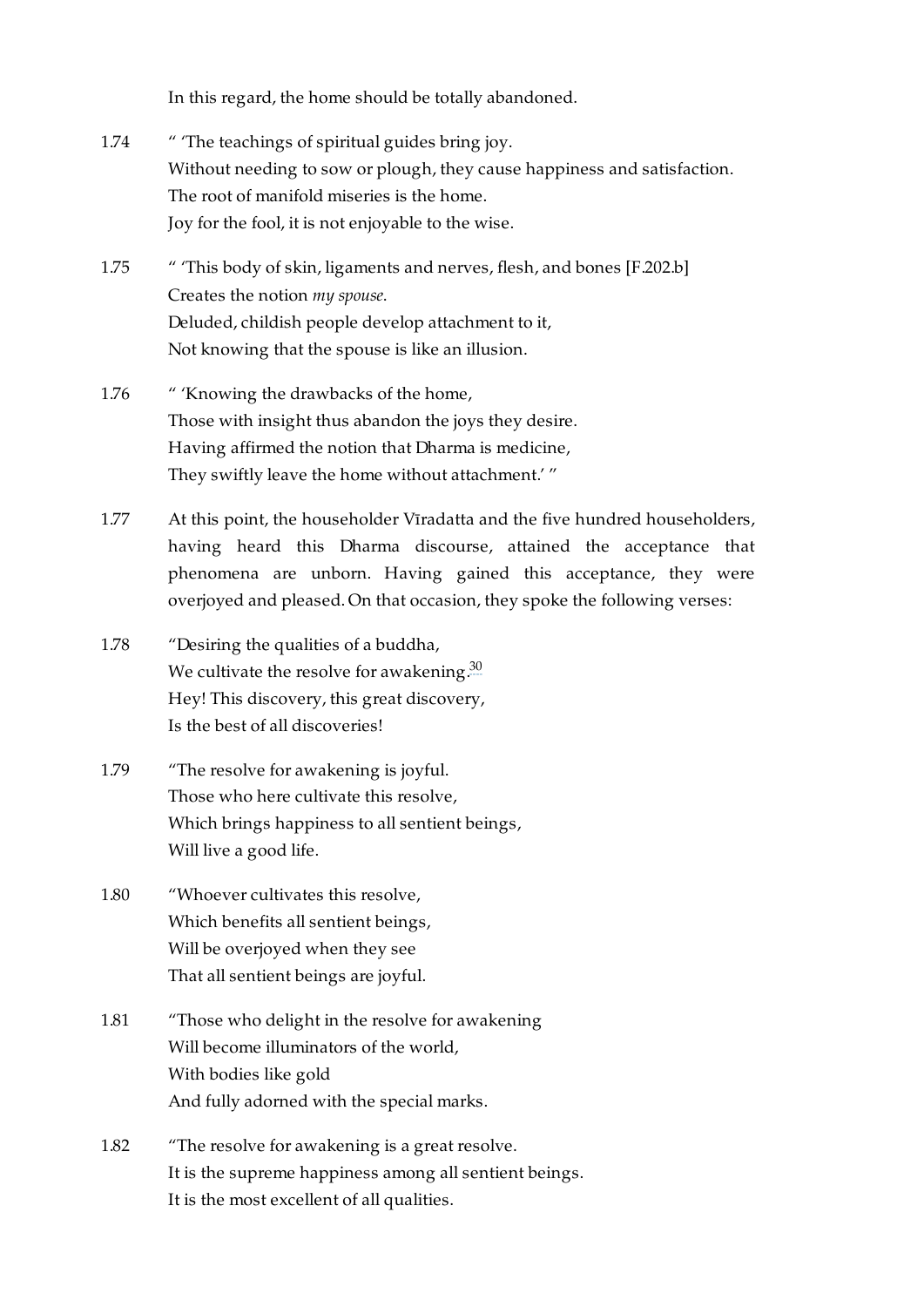It pacifies all illness.

- <span id="page-25-0"></span>"Sentient beings of little merit Do not wish for the resolve for awakening. They do not think of it in saṃsāra, And the resolve for awakening makes them weary. [1.83](#page-25-0)
- <span id="page-25-1"></span>"If the merits of the resolve for awakening Were to assume physical form, They would fill the whole expanse of space And exceed even that.<sup>[31](#page-32-3)</sup> [1.84](#page-25-1)
- <span id="page-25-9"></span><span id="page-25-2"></span>"If someone were to fill with jewels As many buddha fields as there are grains of sand In the Ganges River, As an offering to the Protector of the World, [1.85](#page-25-2)
- <span id="page-25-3"></span>"This offering would be surpassed When someone with joined palms Directs their resolve toward awakening, Because that does not have a limit. [\[F.203.a\]](https://translator:gzungs@read.84000-translate.org/source/toh72.html?ref-index=19#ajax-source) [1.86](#page-25-3)
- <span id="page-25-4"></span>"What is the resolve for awakening like? Transmitted by the exalted Seer, There is no other offering like it. There is nothing so magnificent. [1.87](#page-25-4)
- <span id="page-25-5"></span>"The best of medicines for being without illness, The resolve for awakening possesses all good qualities. It thoroughly quells all illnesses. It makes all sentient beings happy. [1.88](#page-25-5)
- <span id="page-25-6"></span>"Having witnessed the suffering of sentient beings Tormented by the three fires, The wise practice for immeasurable eons, Never becoming discouraged. [1.89](#page-25-6)
- <span id="page-25-7"></span>"Those who perform practices dedicated to awakening Are heroes comparable to the king of physicians. Protecting beings from suffering, They always abandon discouragement. [1.90](#page-25-7)
- <span id="page-25-8"></span>"These heroes seek the qualities of a buddha. They never give up that resolve Throughout all their rebirths in transmigration, [1.91](#page-25-8)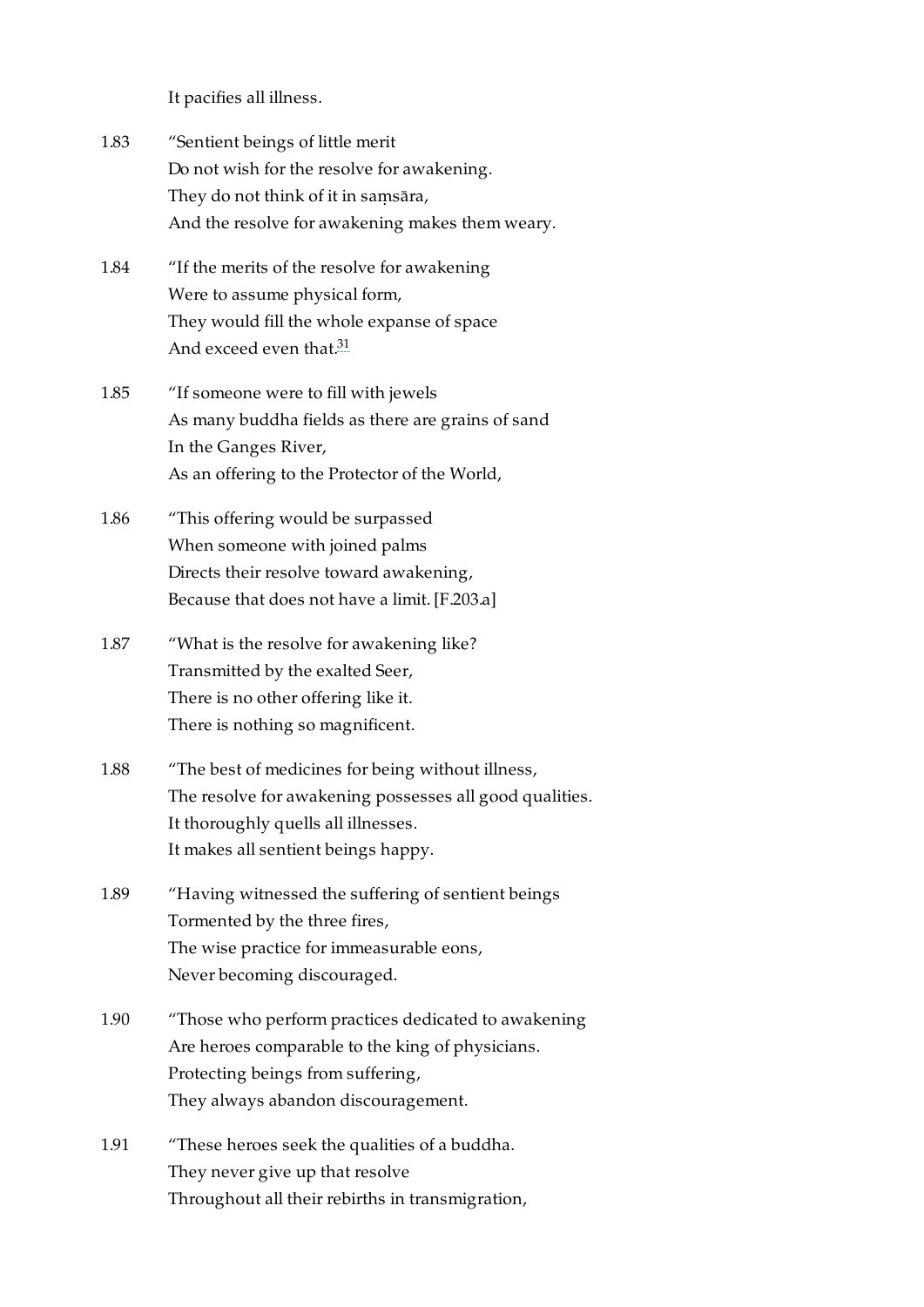And they also teach this discipline.

- <span id="page-26-0"></span>"We who delight in this resolve Become the best of humans, Just like the Lion of the Śākyas. We properly discover what is to be discovered." [1.92](#page-26-0)
- <span id="page-26-1"></span>Then the Blessed One smiled. The nature of buddhas, of blessed ones, is such that when they smile, light of many colors appears from their mouth: blue, yellow, red, white, violet, crystal, and silver. These lights, after pervading the world systems without end and rising up to the worlds of Brahmā, filled the entire world with the radiance of the sun and moon. They then came back down and, having circumambulated the Blessed One three times, disappeared into the Blessed One's head. [1.93](#page-26-1)
- <span id="page-26-2"></span>At this point, Venerable Ānanda arose from his seat and, placing his robe over one shoulder, knelt on his right knee. With palms pressed together in the direction the Blessed One, he spoke the following words to the Blessed One: [\[F.203.b\]](https://translator:gzungs@read.84000-translate.org/source/toh72.html?ref-index=20#ajax-source) "Blessed One, since the thus-gone, worthy, completely awakened buddhas do not smile without a cause, without a reason, what is the cause for your smile? What is the reason?" [1.94](#page-26-2)
- <span id="page-26-3"></span>On this occasion, he requested an answer with these verses: [1.95](#page-26-3)
- <span id="page-26-4"></span>"If the leader, the supreme Victorious One, The Buddha, the protector, does not reveal his smile without cause, Why do you smile, Blessed One? I speak out of heartfelt kindness and with the intention to benefit the world. [1.96](#page-26-4)
- <span id="page-26-5"></span>"Why do you reveal this smile today? Please give us the supreme jewel of your superb advice, A treasury of wealth for the poor. Please quickly offer these eyes for the blind in the world." [1.97](#page-26-5)
- <span id="page-26-6"></span>After Venerable Ānanda spoke these words, the Blessed One replied, "Ānanda, do you see, near the Tathāgata, these five hundred householders who have produced the resolve for unsurpassable, complete and perfect awakening?" [1.98](#page-26-6)

"I see them, Blessed One," he replied. "I see them, Tathāgata."

<span id="page-26-7"></span>Then the Blessed One said, "Ānanda, when these five hundred householders have heard the Dharma discourses, they will attain the acceptance that phenomena are unborn. Ānanda, these householders will all perform outstanding deeds for the victorious ones of the past, cultivate the roots of virtue, and pay homage to the many billions of buddhas. When these householders have transmigrated from here after dying, they will never fall [1.99](#page-26-7)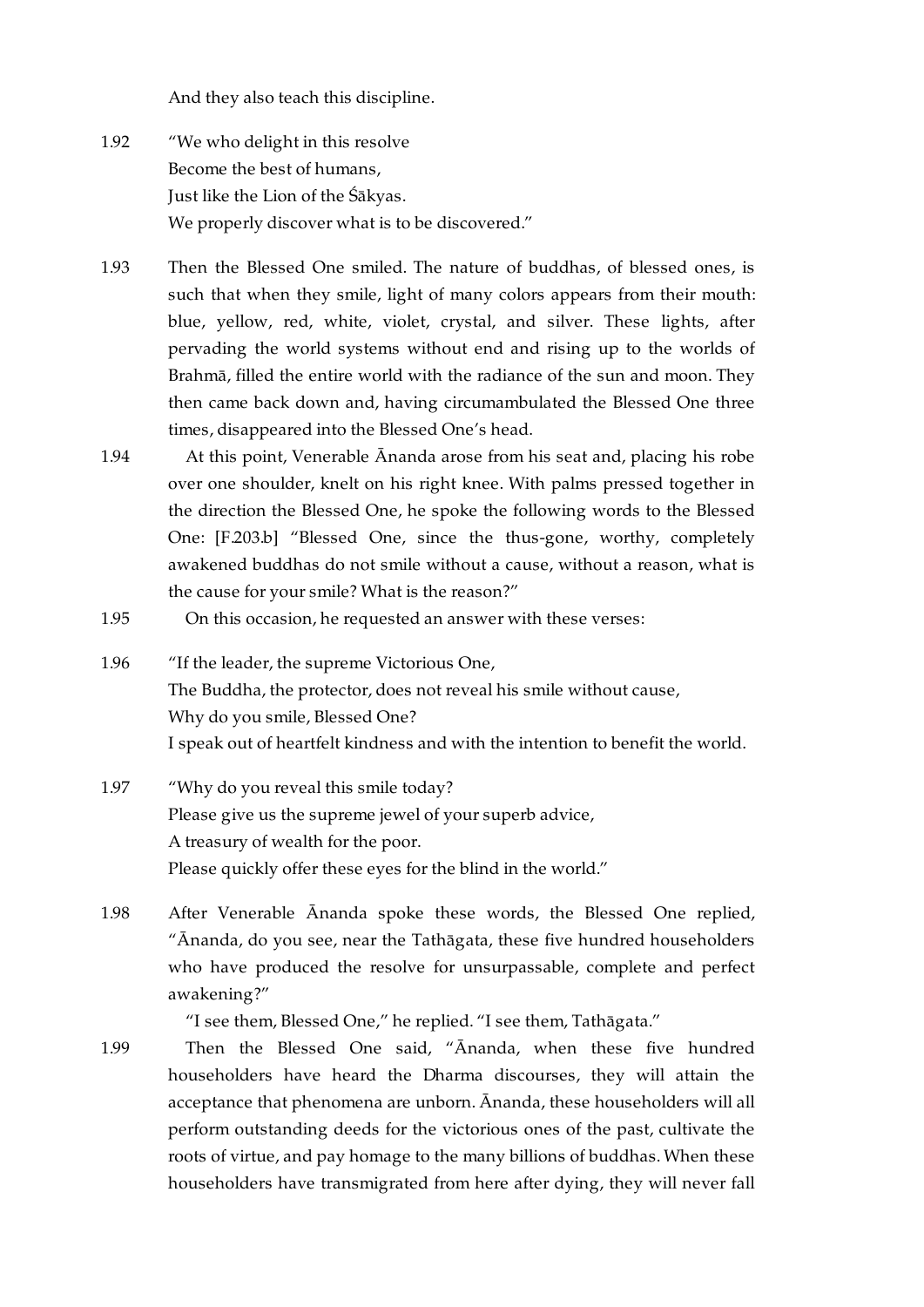into lower destinies, and having later experienced happiness among gods and humans, they will eventually revere, honor, serve, and worship the thusgone, worthy, complete and perfect Buddha Maitreya, delighting and never displeasing him. [\[F.204.a\]](https://translator:gzungs@read.84000-translate.org/source/toh72.html?ref-index=21#ajax-source) They will also revere, honor, serve, and worship all the buddhas, blessed ones, of this fortunate eon, delighting and never displeasing them. They will listen to the Dharma from those buddhas, those blessed ones, and having heard it, they will retain it, master it, and teach it extensively to others. After twenty-five eons, they will awaken to unsurpassable, complete and perfect awakening in various buddha fields, and they will equally appear in the world bearing the name thus-gone, worthy, complete and perfect Buddha Padmaśrīgarbha."

- <span id="page-27-0"></span>At this point, the venerable Ānanda said to the Blessed One, "Ah, how wonderful is this extensive Dharma discourse, Blessed One! It is so wonderful, Sugata. Blessed One, what is the name of this Dharma discourse? How should we remember it?" [1.100](#page-27-0)
- <span id="page-27-4"></span><span id="page-27-1"></span>The Blessed One replied, "In this regard, Ānanda, this Dharma discourse is called *The Teaching on the Stages of Yoga for Bodhisattvas,<sup>[32](#page-32-4)</sup> and this is how it* should be remembered. It should also be remembered as *The Questions of Vīradatta*. [1.101](#page-27-1)
- <span id="page-27-2"></span>When the Blessed One had uttered these words, the venerable Ānanda, the monks, the bodhisattvas, the five hundred householders, and the world with its gods, humans, asuras, and gandharvas all rejoiced and praised what had been proclaimed by the Blessed One. [1.102](#page-27-2)
- <span id="page-27-3"></span>*This concludes "The Chapter on the Questions of the Householder Vīradatta," the twenty-eighth chapter from the hundred-thousand-chapter Dharma discourse, the noble Great Heap of Jewels.* [1.103](#page-27-3)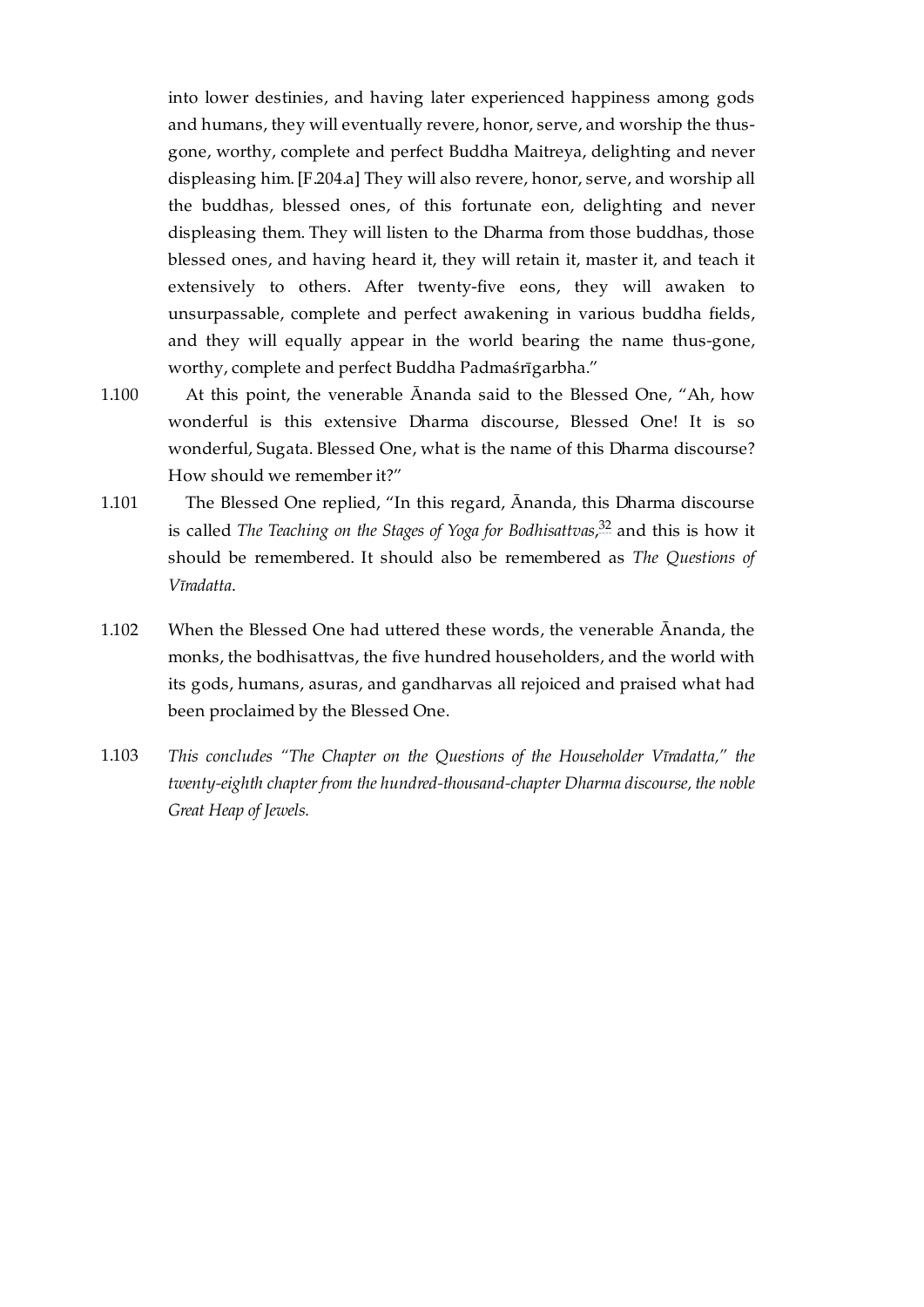# Colophon

<span id="page-28-1"></span><span id="page-28-0"></span>Translated, edited, and finalized according to the new terminological register by the Indian preceptors Jinamitra and Dānaśīla, and the chief editortranslator Bandé Yeshé Dé. [\[F.204.b\]](https://translator:gzungs@read.84000-translate.org/source/toh72.html?ref-index=22#ajax-source) [c.1](#page-28-1)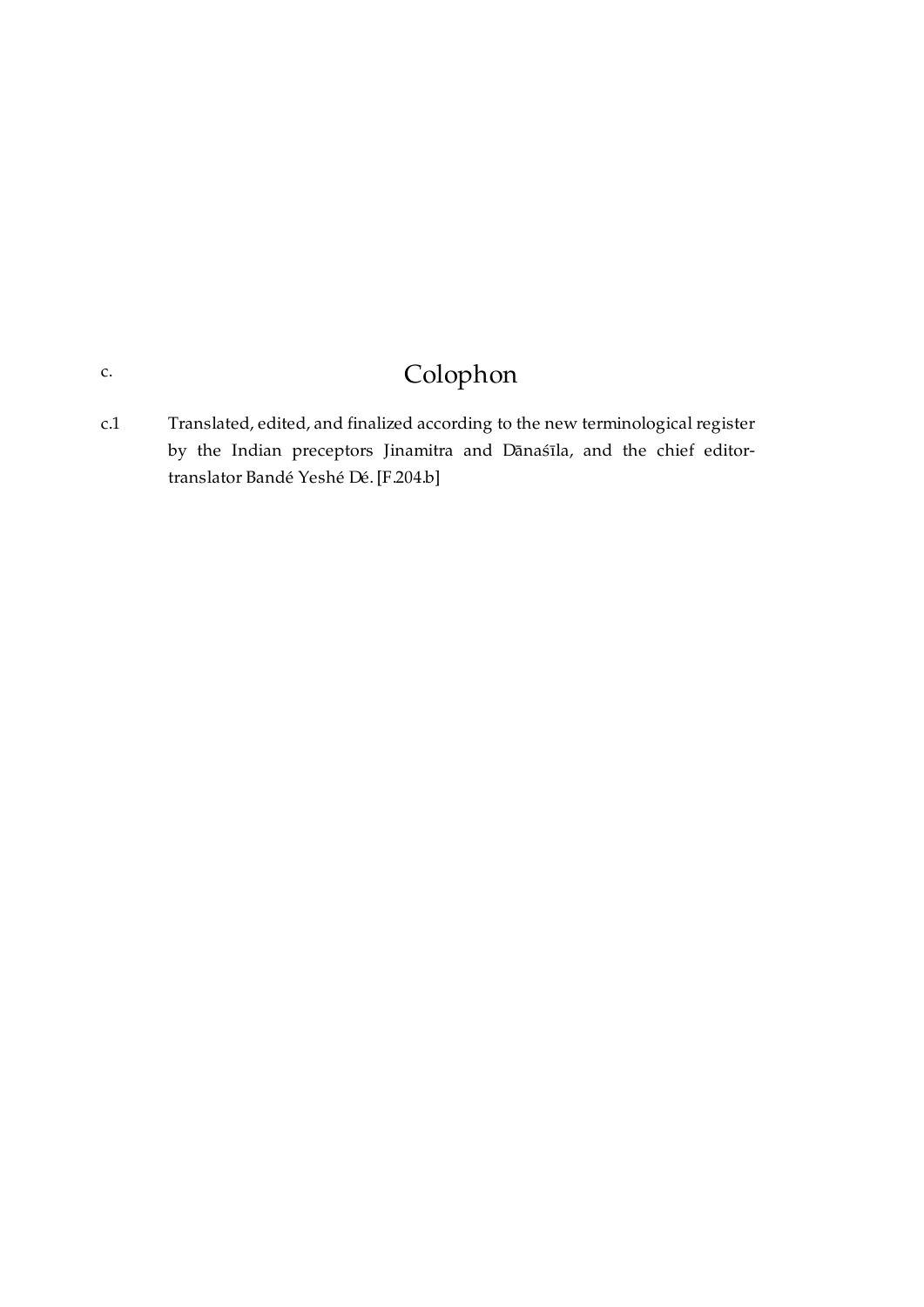<span id="page-29-6"></span><span id="page-29-5"></span><span id="page-29-4"></span><span id="page-29-3"></span><span id="page-29-2"></span><span id="page-29-1"></span><span id="page-29-0"></span>

| n.  | <b>NOTES</b>                                                                                                                                                                                                                                                                                                                                                                                                                                                                                                                                                                                                                                                                                                                                                                                              |
|-----|-----------------------------------------------------------------------------------------------------------------------------------------------------------------------------------------------------------------------------------------------------------------------------------------------------------------------------------------------------------------------------------------------------------------------------------------------------------------------------------------------------------------------------------------------------------------------------------------------------------------------------------------------------------------------------------------------------------------------------------------------------------------------------------------------------------|
| n.1 | Paul Harrison, email communication, September 16, 2019.                                                                                                                                                                                                                                                                                                                                                                                                                                                                                                                                                                                                                                                                                                                                                   |
| n.2 | Information gathered from Resources for Kanjur & Tanjur Studies<br>(https://www.istb.univie.ac.at/kanjur/rktsneu/sub/index.php), Universität Wien.                                                                                                                                                                                                                                                                                                                                                                                                                                                                                                                                                                                                                                                        |
| n.3 | The Kangyur editions consulted for this translation were the Degé, Dolpo,<br>Phukdrak, Hemis, Lithang, Phukthar, and Ulanbatar.                                                                                                                                                                                                                                                                                                                                                                                                                                                                                                                                                                                                                                                                           |
| n.4 | Herrmann-Pfandt 2008, 31.                                                                                                                                                                                                                                                                                                                                                                                                                                                                                                                                                                                                                                                                                                                                                                                 |
| n.5 | See Phangthangma, 15.                                                                                                                                                                                                                                                                                                                                                                                                                                                                                                                                                                                                                                                                                                                                                                                     |
| n.6 | Schaeffer and van der Kuijp 2009, 121.                                                                                                                                                                                                                                                                                                                                                                                                                                                                                                                                                                                                                                                                                                                                                                    |
| n.7 | Nishioka 1980, 70, §155.                                                                                                                                                                                                                                                                                                                                                                                                                                                                                                                                                                                                                                                                                                                                                                                  |
| n.8 | Still, the sūtra is usually listed as the twenty-eighth text of the Ratnakūța<br>collection in such Kangyurs as Degé and Stok Palace. As noted in studies by<br>Lalou and Nattier, the sequence and arrangement of texts was not firmly set<br>as the collection came to be developed in the Tibetan region at the beginning<br>of the ninth century (see Lalou 1927 and Nattier 2003, 31-36). The Dunhuang<br>and Hemis manuscripts do list the sūtra as the thirty-second chapter of the<br>Ratnakūța, as opposed to all other extant Kangyur editions. Also, the<br>Dunhuang Tibetan lists the work as a chapter $(le'u)$ rather than an<br>"assembly" (Tib. 'dus pa, Ch. hui 會), which may reflect that this Dunhuang<br>Tibetan version of the sūtra was part of a collection that was not dependent |

<span id="page-29-8"></span><span id="page-29-7"></span>on the Chinese version of the Ratnakūṭa for its sequence and arrangement.

- <span id="page-29-9"></span>[n.9](#page-8-9) Demiéville 1954, 397; Eltschinger 2018, 597.
- <span id="page-29-10"></span>[n.10](#page-8-10) Eimer 2007.
- <span id="page-29-11"></span>[n.11](#page-9-0) See Goodman 2016 and Rospatt 1995.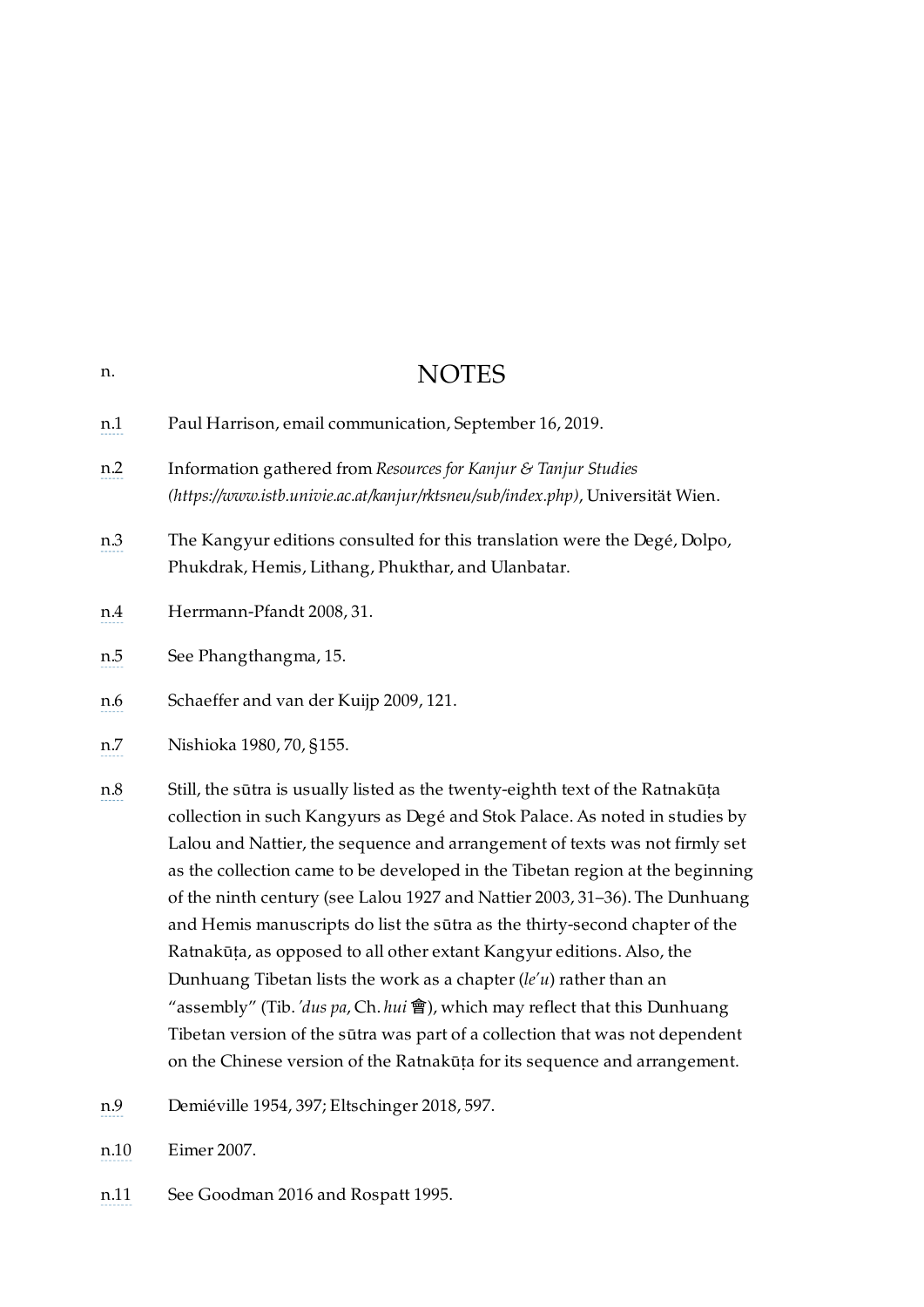#### <span id="page-30-0"></span>[n.12](#page-9-1) Pekar Sangpo 2006, 88–89.

- <span id="page-30-1"></span>[n.13](#page-13-8) Cf. *Vajracchedikā Prajñāpāramitā*, Tib. folio 121.b *bcom ldan 'das byang chub sems* dpa'i theg pa la yang dag par zhugs pas ji ltar gnas par bgyi/ ji ltar bsgrub par bgyi/ ji *ltar sems rab tu gzung bar bgyi/*; Skt. (*Mahāyānasūtrālaṅkāra* in Lévi 1983, folios 27.a.4–6 Harrison and Watanabe (2006), 113, 9–10): *kathaṃ bhagavan bodhisattvayānasaṃprasthitena sthātavyam/ kathaṃ pratipattavyam/ kathaṃ cittaṃ pratigṛhītavyam/*. Cf. Harrison 2006, 142.19–20.
- <span id="page-30-2"></span>[n.14](#page-13-9) Formulaic, cf. *Vimalakīrtinirdeśa* (see Robert A. F. Thurman, trans., *The Teaching of Vimalakīrti*, Toh 176, 1.32 [\(https://read.84000.co/translation/toh176.html#UT22084-060-005-71\)](https://read.84000.co/translation/toh176.html#UT22084-060-005-71)). See also *Mahāyānasūtrālaṅkāra* in Lévi 1983, folios 5.a.5–7 Lamotte 1976, 15,4–6: *evam ukte bhagavān ratnākarāya licchavikumārāya sādhukāram adāt: sādhu sādhu kumāra/ sādhu khalu punas tvaṃ kumāra yas tvaṃ buddhakṣetrapariśuddhim ārabhya tathāgataṃ paripṛcchasi/ tena hi kumāra śrṇu sādhu ca suṣṭhu ca manasikuru/ bhāṣiṣye 'haṃ te yathā bodhisatvānāṃ buddhakṣetrapariśuddhim ārabhya/*.
- <span id="page-30-3"></span>[n.15](#page-13-10) *bcom ldan 'das/ de bzhin no zhes gsol te/ khyim bdag dpal sbyin dang / khyim bdag lnga brgya tsam de dag bcom ldan 'das kyi ltar nyan pa dang / bcom ldan 'das kyis de dag la 'di skad ces bka' stsal to/*. Formulaic, cf. *Vimalakīrtinirdeśa* (see Robert A. F. Thurman, trans., *The Teaching of Vimalakīrti*, Toh 176, 1.32 [\(https://read.84000.co/translation/toh176.html#UT22084-060-005-71\)](https://read.84000.co/translation/toh176.html#UT22084-060-005-71)): *bcom ldan 'das legs so zhes gsol nas lid tsa bI gzhon nu dkon mchog 'byung gnas dang / lid* tsa bI gzhon nu lnga brgya tsam po de dag bcom ldan 'das kyi ltar nyan pa dang / bcom *ldan 'das kyis de dag la 'di skad ces bka' stsal to /*. See also *Mahāyānasūtrālaṅkāra* in Lévi 1983, folios 5.a.7–b.1 Toh 4020 Lamotte 1976, 15,6–15:*sādhu bhagavan iti ratnākaro liccharikumāras tāni ca pañcamātrāṇi licchavikumāraśatāni bhagavataḥ pratyaśrauṣuḥ / bhagavāṃs teṣām etad avocat*.
- <span id="page-30-4"></span>[n.16](#page-13-11) Tib. *ngan song ngan 'gro log par ltung ba sems can dmyal ba rnams su skye*. Skt. *apāyadurgativinipātaṃ narakeṣūpapadyante /*. This is a formulaic stock phrase that also occurs in the Vinaya and Perfect Wisdom literature. Cf. *Saṅghabhedavastu*, Toh 1-17 *Ekottaragama*, *Daśabalasūtra*, *Pañcaviṃśatisāhasrikā Prajñāpāramitā* Toh 9 (Kimura 2007).
- <span id="page-30-5"></span>[n.17](#page-15-3) "Pampered a lot" is a tentative for *bgo blag mang ba* (Degé) and *bsgro blag mang ba* (Stok).
- <span id="page-30-6"></span>[n.18](#page-15-4) Jonathan A. Silk has discussed the variant meanings in the underlying Sanskrit. See Silk 2007: 300–4, especially 302–3, note 20.See Silk 2007, 300–304, especially 302–3, note 20.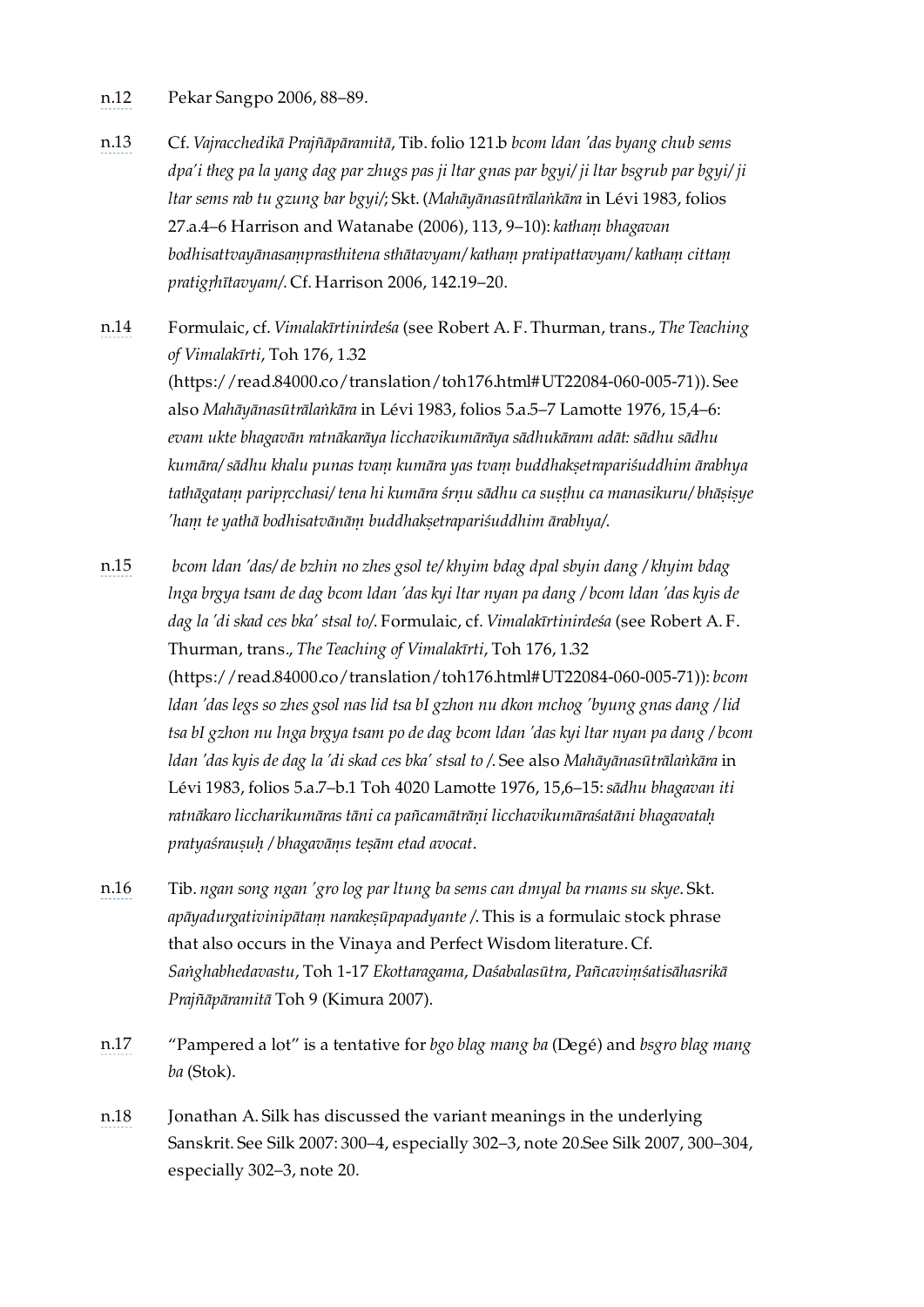- <span id="page-31-0"></span>[n.19](#page-15-5) This is a paraphrase of *'ba' zhig blos gzung bar bya'o* ("should be intellectually grasped as only . . .") that concludes the series of analogies.
- <span id="page-31-1"></span>[n.20](#page-16-4) The Tibetan is *bre* (Skt. *prastha*), which equals about a liter. We have taken this as plural because the average adult human body contains about five liters of blood.
- <span id="page-31-2"></span>[n.21](#page-17-3) Sanskrit in Śāntideva's *Śikṣāsamuccaya*, chapter 13 (*Smṛtyupasthānapariccheda*), Toh 3940, Bendall 1971, 231; Cf. Goodman 2016, 224–25:*evaṃ vidhaṃ kāyam acaukṣarāśiṃ/ rūpābhimānī bahu manyate yaḥ/ prajñāyamānaḥ sa hi bālabuddhiḥ/ viṣṭhāghaṭaṃ yāti vahan vicetāḥ//* [1] *pūyaprakāraṃ vahate asya nāsā/ vaktraṃ kugandhaṃ vahate sadā ca/ cikkās tathākṣṇoḥ krimivac ca jantoḥ/ kas tatra rāgo bahumānatā vā//* [2] *aṅgāram ādāya yathā hi bālo/ ghṛṣyed ayaṃ yāsyati śuklabhāvam/ yāti kṣayaṃ na eva tu śuklabhāvaṃ bālasya buddhir vitathābhimānā//* [3] *evaṃ hi yaḥ caukṣamatir manuṣyaḥ caukṣaṃ kariṣye aham idaṃ śarīram/ sūdvartitaṃ tīrthaśatābhiṣiktaṃ yāti kṣayaṃ mṛtyuvaśād acaukṣam//* [4].
- <span id="page-31-3"></span>[n.22](#page-17-4) The eighth aspect corresponds to the Sanskrit in Śāntideva's *Śikṣāsamuccaya*, chapter 13 (*Smṛtyupasthānapariccheda*),Toh 3940, Bendall 1971, 231: *tathā prabhaṅguraḥ / prasravan bodhisatvena kāyaḥ pratyavekṣitavyo nava vraṇa-mukhair yāvat /*.
- <span id="page-31-4"></span>[n.23](#page-18-0) Here we have followed the Narthang and Lhasa editions, which have *me long* ("mirror"). The other editions compared in the Pedurma comparative edition, in addition to the Stok Palace edition, have *me* ("fire").
- <span id="page-31-5"></span>[n.24](#page-18-1) The thirty-first aspect corresponds to Sanskrit in Śāntideva's *Śikṣāsamuccaya*, chapter 13 (*Smṛtyupasthānapariccheda*),Toh 3940, Bendall 1971, 231: *parabhojano bodhisatvena kāyaḥ pratyavekṣitavyaḥ / vṛkaśṛgālaśvapiśitāśināṃ /*.
- <span id="page-31-6"></span>[n.25](#page-18-2) The thirty-second aspect corresponds to Sanskrit in Śāntideva's *Śikṣāsamuccaya*, chapter 13 (*Smṛtyupasthānapariccheda*),Toh 3940, Bendall 1971, 231: *yantropamo bodhisatvena kāyaḥ pratyavekṣitavyaḥ / asthisnāyuyantrasaṅghātavinibaddhaḥ /*.
- <span id="page-31-7"></span>[n.26](#page-18-3) The thirty-fourth aspect corresponds to Sanskrit in Śāntideva's *Śikṣāsamuccaya*, chapter 13 (*Smṛtyupasthānapariccheda*),Toh 3940, Bendall 1971, 231: *asvādhīno bodhisatvena kāyaḥ pratyavekṣitavyaḥ annapānasambhūta/*.
- <span id="page-31-8"></span>[n.27](#page-20-9) This is a tentative rendering of the following two lines, in which the grammatical subject of the first line is ambiguous: *bud dang chung ma'i dbang du mi 'gyur bar/ rgyal pos nyes pa byung ba'i nor phrogs pa//*.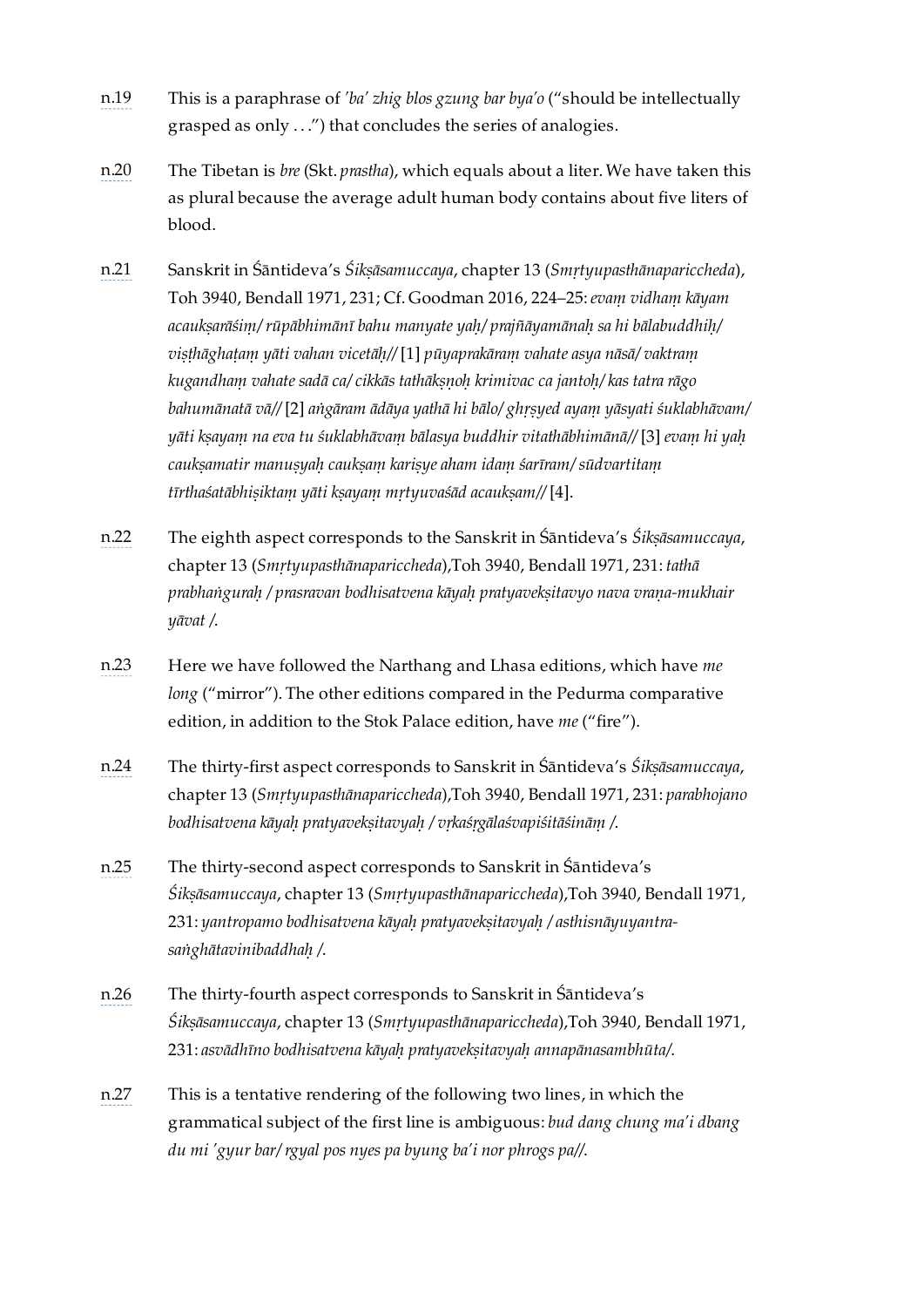- <span id="page-32-0"></span>[n.28](#page-21-9) This last line is a tentative translation of *'on kyang bu 'drar sdug par ston par byed*.
- <span id="page-32-1"></span>[n.29](#page-21-10) See Silk 1994, 377; *Mahāvyutpatti* 2216: (*na*) *itaretareṇa santuṣṭiḥ* = *ngan ngon gyis chog* (*mi*) *shes pa*. *Mahāvyutpatti* 2701 *ngan ngon* = *avaraka* or *avavaraka* ("humble, poor").
- <span id="page-32-2"></span>[n.30](#page-24-9) *sems bskyed* is an abbreviation of *byang chub sems bskyed* (*bodhicittotpāda*, "rousing the mind set on awakening") and is translated here accordingly.
- <span id="page-32-3"></span>[n.31](#page-25-9) The Sanskrit of this and the following two verses (7, 8, and 9) are found in Kamalaśīla's *Bhāvanākrama* (Namdol 1984, 17) Toh 3908: *bodhicittād vai yat puṇyaṃ tacca rūpi bhaved yadi / ākāśadhātuṃ sampūrya bhūyaścottaritaṃ bhavet //* [7] *gaṅgābālukasaṅkhyāni buddhakṣetrāṇi yo naraḥ / dadyād ratnaprapūrṇāni lokanāthebhya eva hi //* [8] *yaścaikaḥ prāñjalirbhūtvā cittaṃ bodhāya nāmati / iyaṃ viśiṣyate pūjā yasyā anto na vidyate //* [9]. Verse 7 is cited without identification by Bhāviveka in his *Madhyamakahṛdayakārikā* (Eckel 2008, 173) Toh 3855. All three verses are cited in Atiśa's *Bodhipathapradīpa* (verses 15–17, Toh 3947; Apple 2019, 183) and are alluded to in Atiśa's *Stages of the Path to Awakening* (*Bodhipathakrama*; Apple 2019, 217).
- <span id="page-32-4"></span>[n.32](#page-27-4) That is, teachings on the *bodhisattvayogācārabhūmi*. Demiéville, 1954, p. 396 has discussed the importance of this alternative title as an antecedent for *yogācārabhūmi*.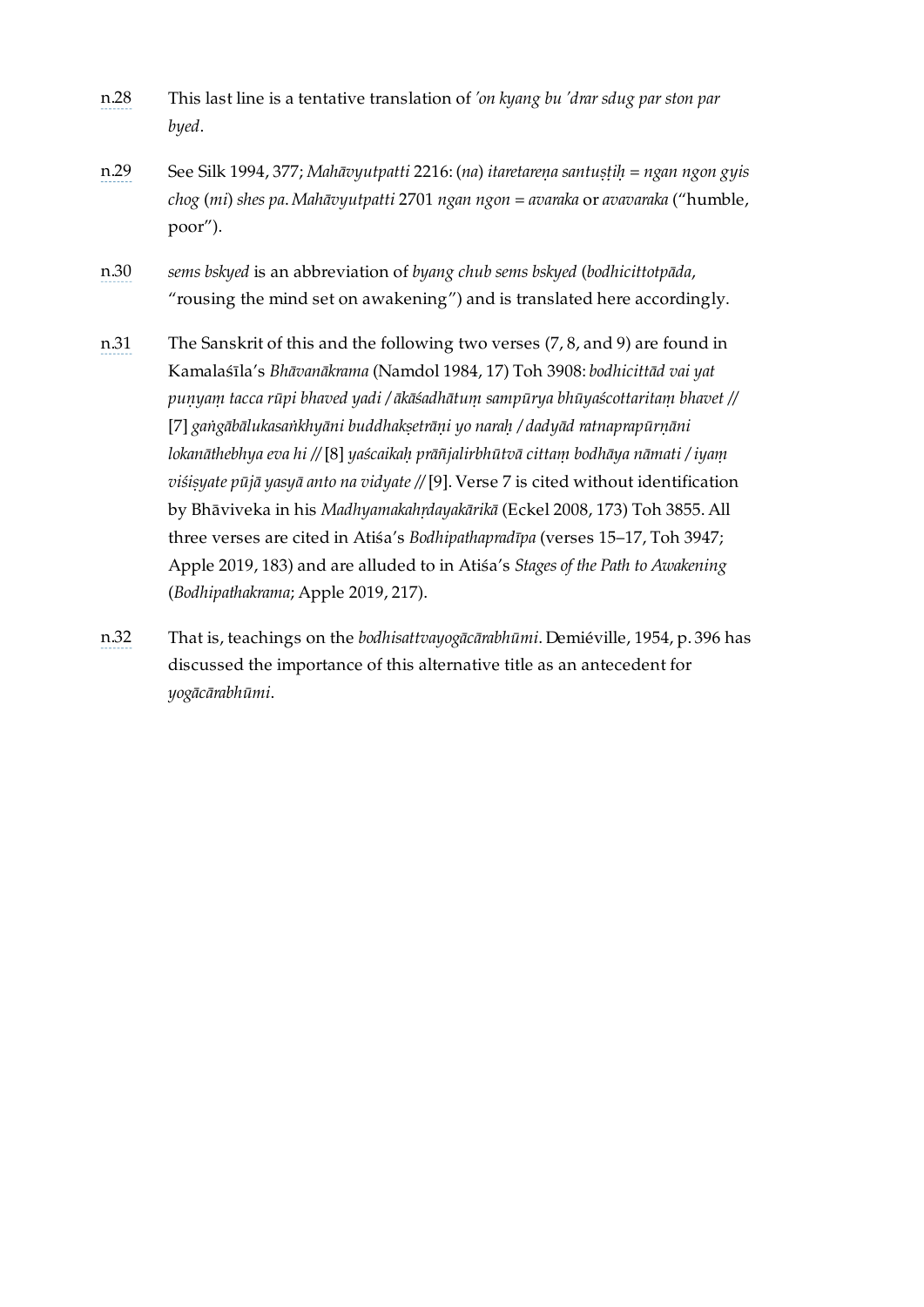## BIBLIOGRAPHY

### · Tibetan Sources ·

- *khyim bdag dpas byin gyis zhus pa* (*Vīradattagṛhapatiparipṛcchā*). Toh 72, Degé Kangyur vol. 43 (dkon brtsegs, ca), folios 194.a–204.b.
- *khyim bdag dpas byin gyis zhus pa*. bka' 'gyur (dpe bsdur ma) [Comparative Edition of the Kangyur], krung go'i bod rig pa zhib 'jug ste gnas kyi bka' bstan dpe sdur khang (The Tibetan Tripitaka Collation Bureau of the China Tibetology Research Center). 108 volumes. Beijing: krung go'i bod rig pa dpe skrun khang (China Tibetology Publishing House), 2006–9, vol. 43, pp. 551–76.
- *khyim bdag dpa' sbyin gyis zhus pa zhes bya ba theg pa chen po'i mdo*. Stok Palace Kangyur vol. 39 (dkon brtsegs, ca), folios 334.a–349.a.
- *dge 'dun gyi dbyen gyi gzhi* (*Saṅghabhedavastu*). Toh 1, ch. 17, Degé Kangyur vol. 3–4 ('dul ba, ga–nga).
- *snying rje pad ma dkar po'i mdo* (*Karuṇāpuṇḍarīkasūtra*). Toh 112, Degé Kangyur vol. 50 (mdo sde, cha), folios 129.a–297.a.
- *dri med grags pas bstan pa* (*Vimalakīrtinirdeśa*). Toh 176, Degé Kangyur vol. 60 (mdo sde, ma), folios 175.a–239.a. English translation in Thurman 2017.
- *sher phyin stong phrag nyi shu lnga pa* (*Pañcaviṃśatisāhasrikā Prajñāpāramitā*). Toh 9, Degé Kangyur vol. 26–28 (nyi khri, ka–ga).
- *shes rab kyi pha rol tu phyin pa rdo rje gcod pa* (*Vajracchedikā Prajñāpāramitā*). Toh 16, Degé Kangyur, vol. 34 (sher phyin, ka), folios 121.a–132.b. English translation in Harrison 2006.
- Atiśa. *byang chub lam gyi sgron ma* (*Bodhipathapradīpa*). Toh 3947, Degé Tengyur vol. 111 (dbu ma, ki), folios 238.a–241.a.
- Bhāviveka. *dbu ma'i snying po'i tshig le'u byas pa* (*Madhyamakahṛdayakārikā*). Toh 3855, Degé Tengyur vol. 98 (dbu ma, dza), folios 1.b–40.b.

<span id="page-33-1"></span><span id="page-33-0"></span>[b.](#page-33-0)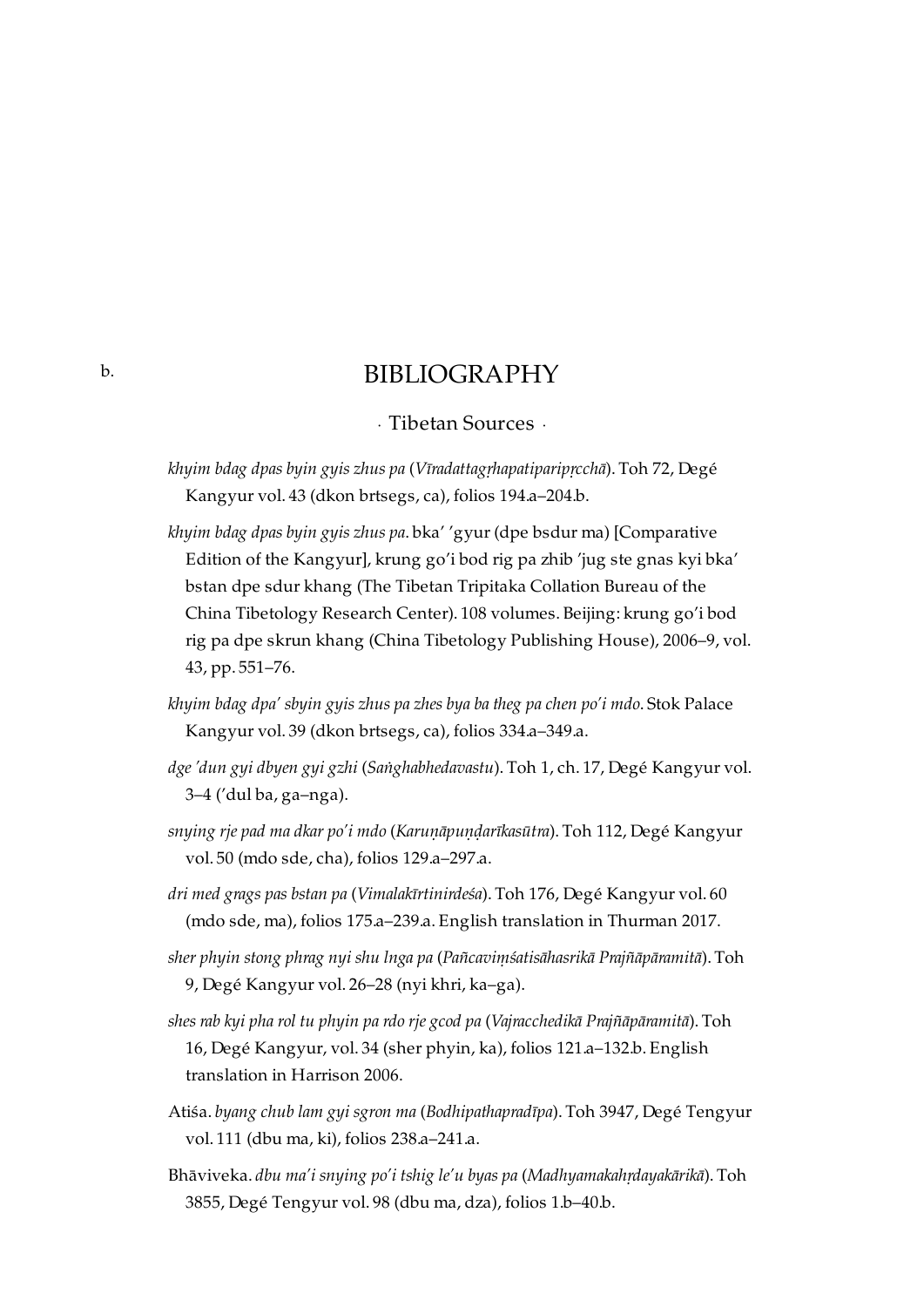- Kamalaśīla. *bsgom pa'i rim pa* (*Bhāvanākrama*). Toh 3908, Degé Tengyur vol. 110 (dbu ma, ki), folios 1.b–4.a.
- Maitreyanātha. *theg pa chen po mdo sde'i rgyan zhes bya ba'i tshig le'u byas pa* (*Mahāyānasūtrālaṅkaranāmakārikā*). Toh 4020, folios 1.b–39.a.
- Nāgārjuna. *mdo kun las btus pa* (*Sūtrasamuccaya*). Toh 3934, Degé Tengyur vol. 110 (dbu ma, ki), folios 148.b–215.a.
- Śāntideva. *bslab pa kun las btus pa* (*Śikṣāsamuccaya*). Toh 3940, Degé Tengyur vol. 111 (dbu ma, khi), folios 3.a–194.b. English translation in Goodman 2016.
- Butön Rinchen Drup (bu ston rin chen grub). *chos 'byung* [History of Buddhism] (*bde bar gshegs pa'i bstan pa'i gsal byed chos kyi 'byung gnas gsung rab rin po che'i gter mdzod*). In *gsung 'bum/ rin chen grub/ zhol par ma/ ldi lir bskyar par brgyab pa/*, vol. 24 (ya), pp. 633–1055. New Delhi: International Academy of Indian Culture, 1965–71. BDRC W22106  $(<https://www.tbrc.org/#!rid=W22106>).$
- Pekar Sangpo (pad dkar bzang po). *mdo sde spyi'i rnam bzhag*. Edited by mi nyag mgon po. Beijing: mi rigs dpe skrun khang, 2006.
- Denkarma (*pho brang stod thang ldan dkar gyi chos kyi 'gyur ro cog gi dkar chag*). Toh 4364, Degé Tengyur vol. 206 (sna tshogs, jo), folios 294.b–310.a.
- *Mahāvyutpatti* (*bye brag tu rtogs par byed pa chen po*). Toh 4346, Degé Tengyur vol. 204 (sna tshogs, co), folios 1.b–131.a.
- Phangthangma (*dkar chag 'phang thang ma / sgra sbyor bam po gnyis pa*). Beijing: mi rigs dpe skrun khang. 2003.
- IOL Tib J 184 [\(http://idp.bl.uk/database/oo\\_loader.a4d?](http://idp.bl.uk/database/oo_loader.a4d?pm=IOL%20Tib%20J%20184;img=1) pm=IOL%20Tib%20J%20184;img=1). British Library, London. Accessed through The International Dunhuang Project: The Silk Road Online.
- IOL Tib J 185 [\(http://idp.bl.uk/database/oo\\_loader.a4d?](http://idp.bl.uk/database/oo_loader.a4d?pm=IOL%20Tib%20J%20185;img=1) pm=IOL%20Tib%20J%20185;img=1). British Library, London. Accessed through The International Dunhuang Project: The Silk Road Online.

· Sanskrit Sources ·

<span id="page-34-0"></span>*Karuṇāpuṇḍarīkasūtra*. GRETIL edition input by members of the Digital Sanskrit Buddhist Canon Input Project, based on the edition by Yamada Isshi (*Mahakarunapundarika Sutra*. London: School of Oriental and African Studies, 1968). Last updated July 31, 2020.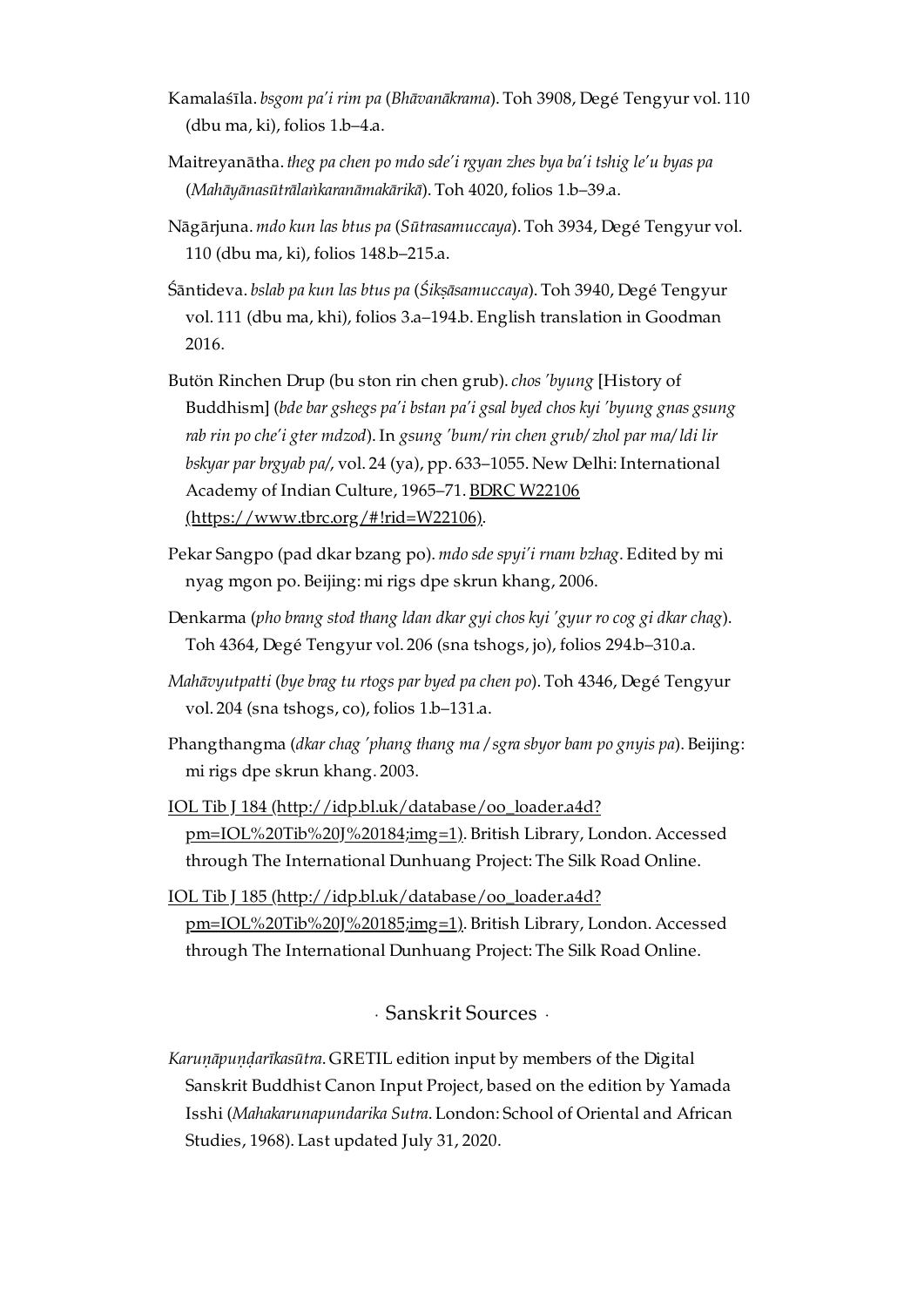<span id="page-35-0"></span>Apple, James B. (2019). *Atiśa Dīpaṃkara: Illuminator of the Awakened Mind*. Boulder: Shambhala, 2019.

-(2020). "Diplomatic Edition of the Dunhuang Tibetan Version of the Vīradattaparipṛcchā (*dpa' sbyin gyis zhus pa*)." *Annual Report of The International Research Institute for Advanced Buddhology (ARIRIAB) at Soka University* 23 (2020): 89–115.

- Bendall, Cecil, ed. *Çikshāsamuccaya: A Compendium of Buddhistic Teaching*. Bibliotheca Buddhica 1. Académie Impériale des Sciences, 1897–1902. Reprint, Delhi: Motilal Banarsidass, 1971.
- Bethlenfalvy, Géza. *A Hand-List of the Ulan Bator Manuscript of the Kangyur Rgyal-rtse them spaṅs-ma*. Fontes Tibetani 1. Budapest: Akadémiai Kiadó, 1982.
- Demiéville, Paul. "La Yogācārabhūmi de Saṅgharakṣa." *Bulletin de l'École Française d'Êxtreme-Orient* 44, no. 2 (1954): 339–436.
- Driessens, Georges. *Le livre de la chance*. Paris: Éditions du Seuil, 2003.
- Eckel, Malcolm David. *Bhāviveka and His Buddhist Opponents*. Cambridge, MA: Harvard University, 2008.
- Eimer, Helmut. "Die Liste Der Mahāyāna-Texte Im Tibetischen Nandimitra-Avadāna." In *Indica et Tibetica: Festschrift für Michael Hahn*, edited by Konrad Klaus and Jens-Uwe Hartmann, 171–82. Vienna: Arbeitskreis für Tibetische und Buddhistische Studien Universität Wien, 2007.
- Eltschinger, Vincent. "Philosophical Literature: South Asia." In *Brill's Encyclopedia of Buddhism*, edited by Jonathan Silk et al., vol. 1, *Literature and Languages*, 593–620. Leiden: Brill, 2015.
- Goodman, Charles. The Training Anthology *of Śāntideva: A Translation of the* Śikṣā-samuccaya. New York: Oxford University Press, 2016.
- Harrison, Paul. *Druma-kinnara-rāja-paripṛcchā-sūtra: A Critical Edition of the Tibetan Text (Recension A) Based on Eight Editions of the Kanjur and the Dunhuang Manuscript Fragment*. Tokyo: The International Institute for Buddhist Studies, 1992.
- Harrison, Paul. "*Vajracchedikā Prajñāpāramitā*: A New English Translation of the Sanskrit Text Based on Two Manuscripts from Greater Gandhāra." In *Buddhist Manuscripts Volume III*, edited by Jens Braarvig et al., 133–59. Oslo: Hermes, 2006.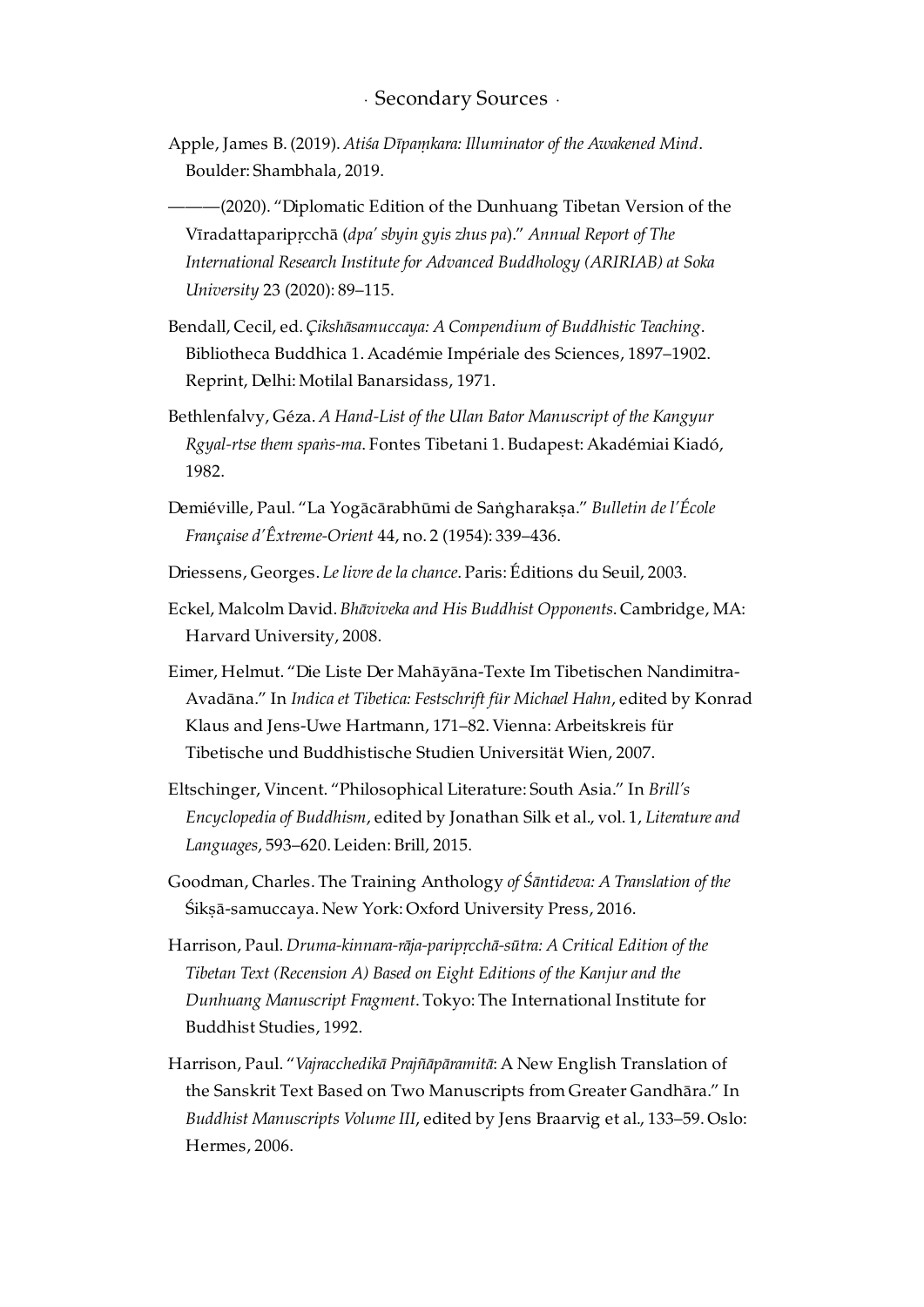- Harrison, Paul, and S. Watanabe. "Vajracchedikā Prajñāpāramitā." In *Buddhist Manuscripts Volume III*, edited by Jens Braarvig et al., 89–132. Oslo: Hermes, 2006.
- Herrmann-Pfandt, Adelheid. *Die Lhan kar ma: ein früher Katalog der ins Tibetische übersetzten buddhistischen Texte*. Vienna: Verlag der österreichischen Akademie der Wissenschaften, 2008.
- Kimura, Takayasu. *Pañcaviṃśatisāhasrikā Prajñāpāramitā*. Vol. I-1. Tokyo: Sankibo Busshorin, 2007.
- Lalou, Marcelle. "La version tibétaine du Ratnakūṭa: Contribution à la bibliographie du Kanjur." *Journal Asiatique* 211 (October–December 1927): 233–59.
- Lamotte, Étienne. *The Teaching of Vimalakīrti (Vimalakīrtinirdeśa): From the French Translation with Introduction and Notes (L'enseignement de Vimalakirti)*. Translated by Sara Boin-Webb. Sacred Books of the Buddhists 32. London: Pali Text Society, 1976.
- Lévi, Sylvain, ed. *Mahāyāna-Sūtrālaṃkāra: Exposé de la doctrine du Grand Véhicule selon le système Yogācāra*. Paris: Champion, 1907. Reprint (vol. 1 Sanskrit, vol. 2 French), Kyoto: Rinsen, 1983.
- Namdol, Gyaltsen, ed. *Bhāvanākramaḥ of Ācārya Kamalaśīla*. Bibliotheca Indo-Tibetica 9. Sarnath: Central Institute of Higher Tibetan Studies, 165–326, 1984.
- Nattier, Jan. *A Few Good Men: The Bodhisattva Path According to the Inquiry of Ugra (Ugraparipṛcchā)*. Honolulu: University of Hawai'i Press, 2003.
- Nishioka, Soshū. " 'Putun bukkyōshi' Mokurokubusakuin 1/Index to the Catalogue Section of Bu-ston's 'History of Buddhism' 1." *Tōkyō daigaku bungakubu Bunka-kōryū-kenkyū-shisetsu Kenkyū Kiyō* 4 (1980): 61–92.
- Pāsādika, Bhikkhu. "Prolegomena to an English Translation of the Sūtrasamuccaya." *Journal of the International Association of Buddhist Studies* 5, no. 2 (1982): 101–9.
- Rospatt, Alexander von. *The Buddhist Doctrine of Momentariness: A Survey of the Origins and Early Phase of This Doctrine Up to Vasubandhu*. Alt- und neuindische studien 47. Stuttgart: Franz Steiner Verlag, 1995.
- Samten, Jampa, Hiroaki Niisaku, and Kelsang Tahuwa. *Rgyal rtse them spangs ma'i bka' 'gyur dkar chag: Catalogue of the Ultan Bator Rgyal rtse them spang ma Manuscript Kangyur*. Tokyo: Yuishoji Buddhist Cultural Exchange Research Institute, 2011.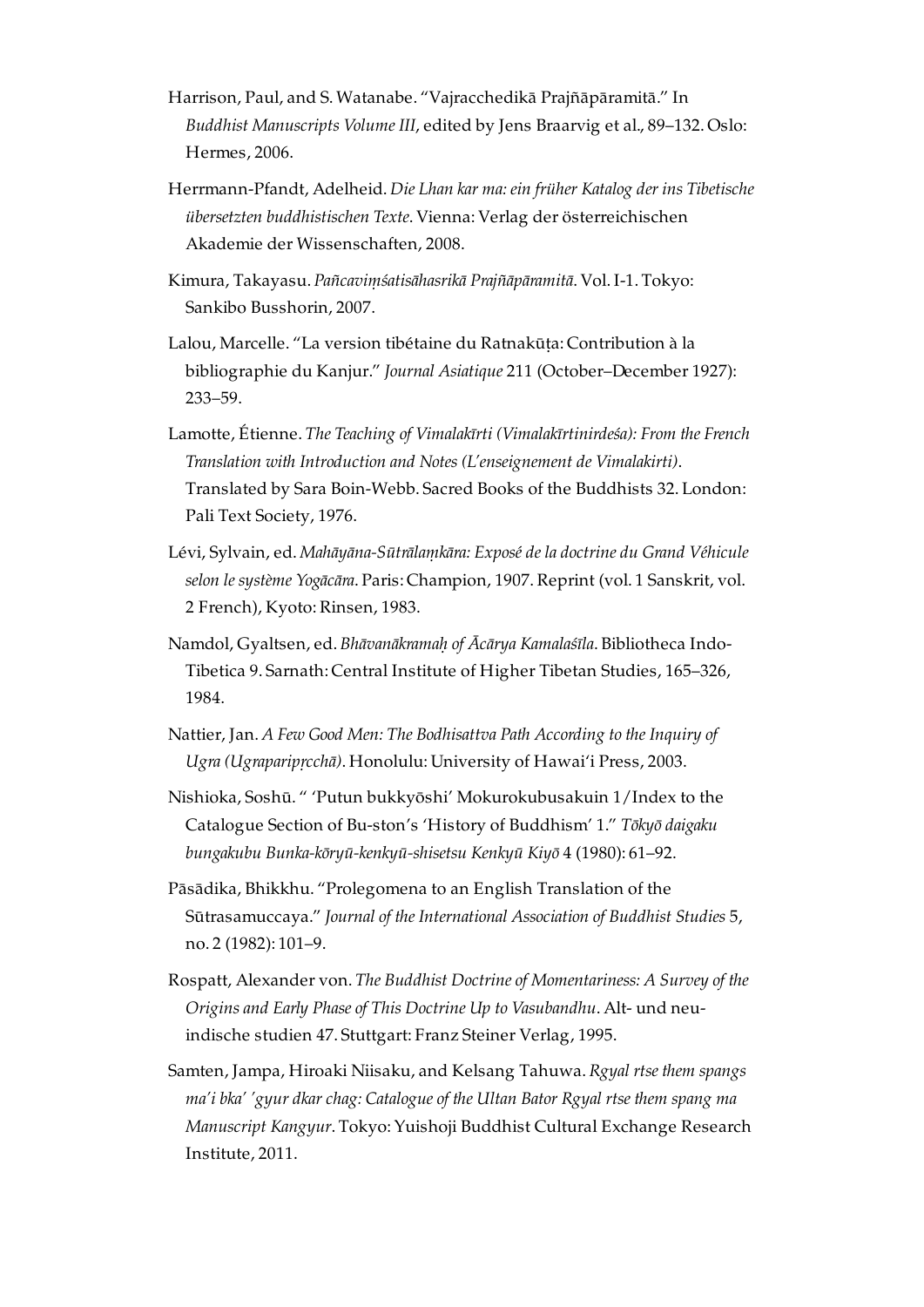- Schaeffer, Kurtis R., and Leonard W. J. van der Kuijp. *An Early Tibetan Survey of Buddhist Literature: The* Bstan pa rgyas pa rgyan gyi nyi 'od *of Bcom ldan ral gri*. Harvard Oriental Series 64. Cambridge, MA: Harvard University Press, 2009.
- Scherrer-Schaub, Cristina Anna, and Paul M. Harrison. *Tabo Studies III: A Catalogue of the Manuscript Collection of Tabo Monastery*. Rome: Istituto italiano per l'Africa e l'Oriente, 2009.
- Silk, Jonathan A. (1994). *The Heart Sutra in Tibetan: A Critical Edition of the Two Recensions Contained in the Kanjur*. Wiener Studien zur Tibetologie und Buddhismuskunde 34. Vienna: Arbeitskreis für Tibetische und Buddhistische Studien der Universität Wien, 1994.
	- -(2007). "Child Abandonment and Homes for Unwed Mothers in Ancient India: Buddhist Sources." *Journal of the American Oriental Society* 127, no. 3 (July–September 2007): 297–314.
- Study Group on Buddhist Literature. *Vimalakīrtinirdeśa: Transliterated Sanskrit Text Collated with Tibetan and Chinese Translations*. Tokyo: Institute for Comprehensive Studies of Buddhism, Taisho University, 2004.
- Thurman, Robert A. F., trans. *The Teaching of Vimalakīrti [\(https://read.84000.co/translation/toh176.html\)](https://read.84000.co/translation/toh176.html)* (*Vimalakīrtinirdeśa*, Toh 176). 84000: Translating the Words of the Buddha, 2017.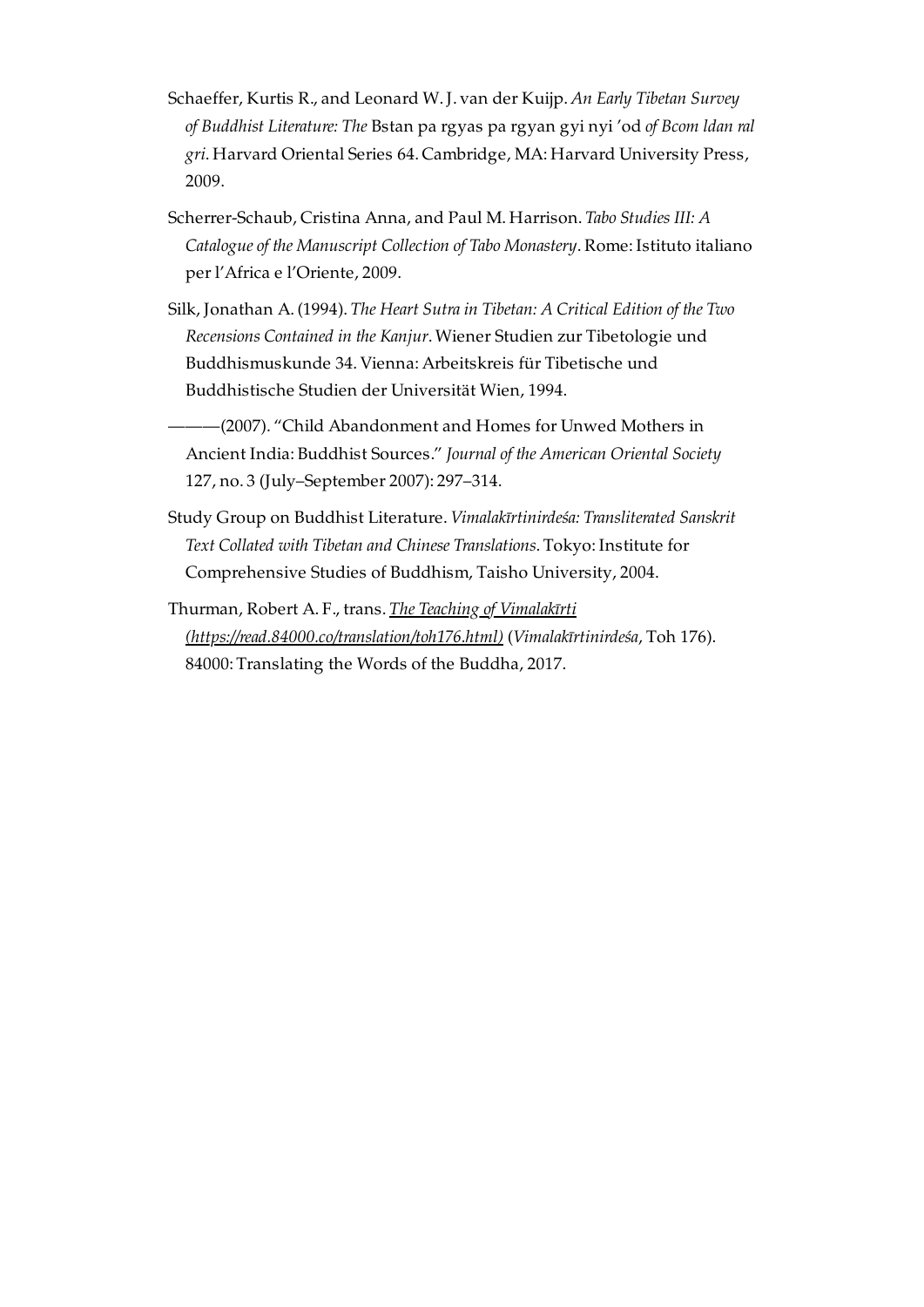## GLOSSARY

### <span id="page-38-1"></span>Acceptance that phenomena are unborn [g.1](#page-38-1)

*mi skye ba'i chos la bzod pa*

ষ্টাম্বন্টৰ্জন আনৰ্ষণ

*anutpattikadharmakṣānti*

Bodhisattvas' realization that all phenomena are unoriginated and empty. It sustains them on the difficult path of benefitting all beings so that they do not succumb to the goal of personal liberation. Different sources link this realization to the first or eighth bodhisattva level (*bhūmi*).

### <span id="page-38-2"></span>Aggregate [g.2](#page-38-2)

*phung po* ধ্ৰহাৰ্যা *skandha*

The five aggregates of form, sensation, perception, formation, and consciousness. On the individual level the five aggregates refer to the basis upon which the mistaken idea of a self is projected.

<span id="page-38-3"></span>Ajātaśatru [g.3](#page-38-3)

*ma skyes dgra*

*ম*'ক্লীম'ন্মা

*Ajātaśatru*

King of Magadha and son of king Bimbisāra. He reigned during the last ten years of the Buddha's life and about twenty years after. He overthrew his father and through invasion expanded the kingdom of Magadha. After his father's death, he became tormented with guilt and regret, converted to Buddhism, and supported the Buddha and his community.

<span id="page-38-0"></span>[g.](#page-38-0)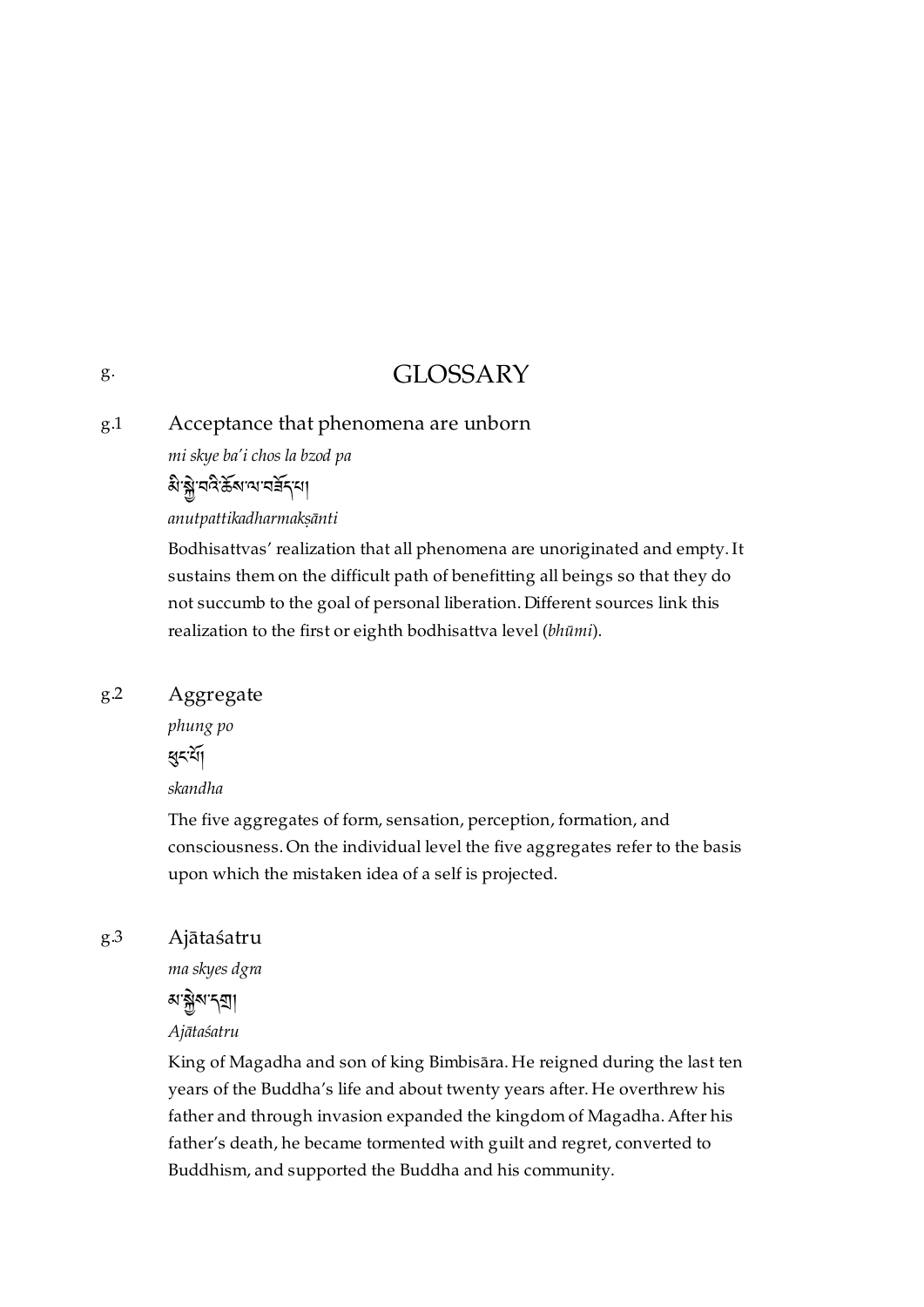Ānanda *kun dga' bo*

> <u>দ</u>াৰ'নগৰ'ৰ্মা *Ānanda*

The Buddha Śākyamuni's cousin, who was his attendant for the last twenty years of his life. He was the subject of criticism and opposition from the monastic community after the Buddha's passing but eventually succeeded to the position of the patriarch of Buddhism in India after the passing of the first patriarch, Mahākaśyapa.

### <span id="page-39-1"></span>Anāthapiṇḍada's pleasure garden [g.5](#page-39-1)

*mgon med zas sbyin gyi kun dga' ra ba* अर्वेदिकेन्चर बुद गुलुद नगर रा

*Anāthapiṇḍadārāma*

An important early Buddhist site located outside Śrāvasti. Anāthapindada, a wealthy patron of the Buddha, purchased the park at great cost, purportedly covering the ground with gold, and he donated it to the saṅgha. It was there that the Buddha spent a number of rainy seasons and gave discourses that were later recorded as sūtras. It was also the site for one of the first Buddhist monasteries.

#### <span id="page-39-2"></span>Arhat [g.6](#page-39-2)

*dgra bcom pa*

### <u>ন</u>য়ামর্ষরাখা

*arhat*

According to Buddhist tradition, one who is worthy of worship (*pūjām arhati*), or one who has conquered the enemies, the mental afflictions or emotions (*kleśa-ari-hata-vat*), and reached liberation from the cycle of rebirth and suffering. It is the fourth and highest of the four fruits attainable by śrāvakas. Also used as an epithet of the Buddha and rendered here as "worthy."

#### <span id="page-39-3"></span>Blessed one [g.7](#page-39-3)

*bcom ldan 'das*

བམ་ན་འདས།

### *bhagavat*

The Sanskrit is literally "one who has *bhaga*," which has many diverse meanings including "good fortune," "happiness," and "majesty." In the Buddhist context, it means one who has the good fortune of attaining

<span id="page-39-0"></span>[g.4](#page-39-0)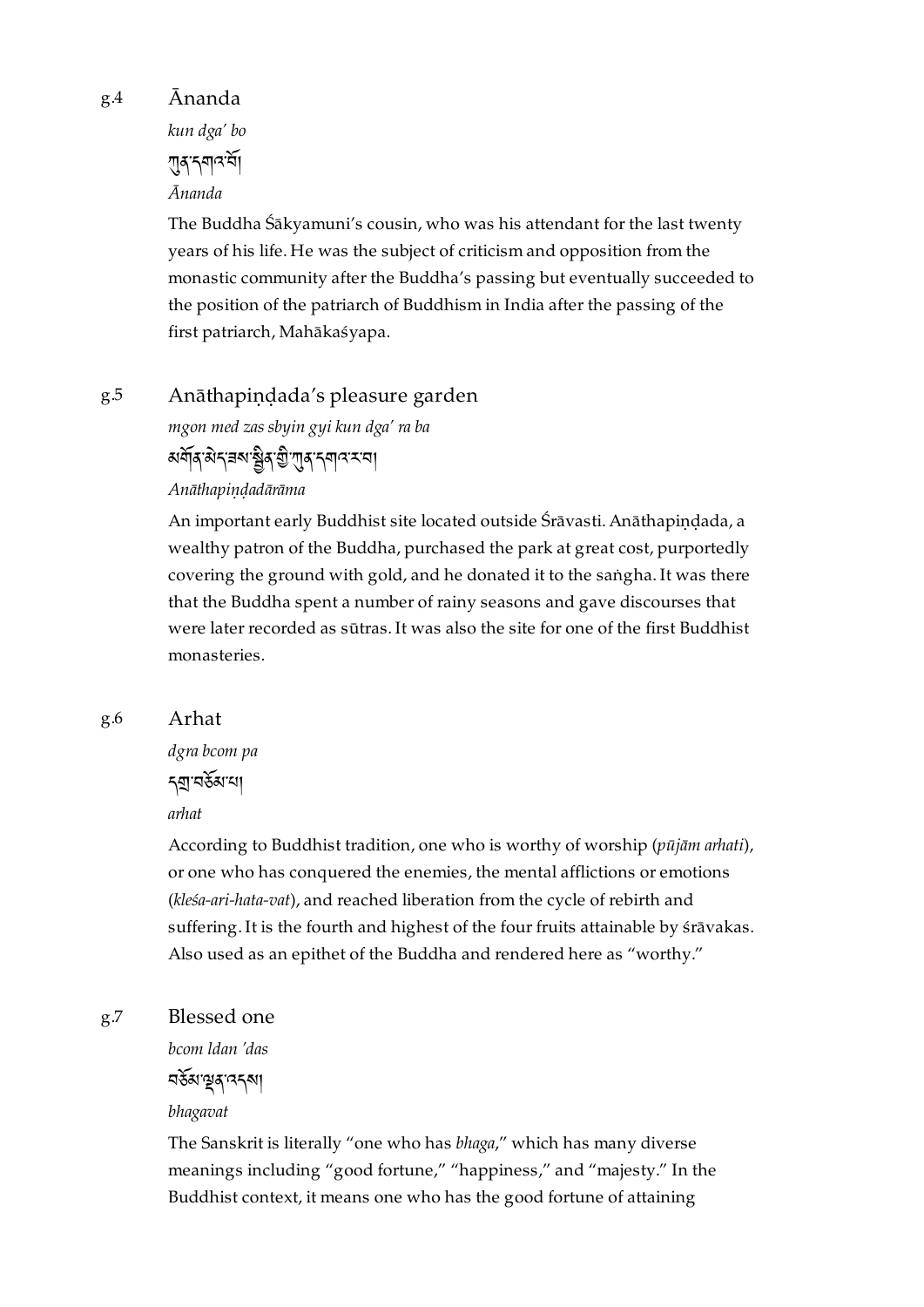enlightenment. The Tibetan translation has three syllables defined to mean "one who has conquered [the māras], possesses [the qualities of enlightenment], and has transcended [saṃsāra, or both saṃsāra and nirvāna]."

### <span id="page-40-0"></span>Bodhisattva mahāsattva [g.8](#page-40-0)

*byang chub sems dpa' sems dpa' chen po*

मुद्ध्वप्रेसब्य द्वयत्र से अर्था दिव देवी

*bodhisattvamahāsattva*

A bodhisattva mahāsattva is a bodhisattva who has completed the seventh bhūmi and is on the eighth, ninth, or tenth bhūmi prior to becoming a buddha.

### <span id="page-40-1"></span>Brahmā [g.9](#page-40-1)

*tshangs pa*

ཚངས་པ།

*Brahmā*

A high-ranking deity, presiding over a divine world where other beings consider him the creator; he is also considered the "Lord of the Sahā World" (our universe).

### <span id="page-40-2"></span>Element [g.10](#page-40-2)

*khams*

ཁམས།

*dhātu*

One way of describing experience and the world in terms of eighteen elements (eye and form, ear and sound, nose and odor, tongue and taste, body and touch, mind and mental objects, to which the six consciousnesses are added).

### <span id="page-40-3"></span>Gandharva [g.11](#page-40-3)

*dri za*

নিুঁ∃া

*gandharva*

A class of semidivine beings sometimes referred to as heavenly musicians.

### <span id="page-40-4"></span>Great Vehicle [g.12](#page-40-4)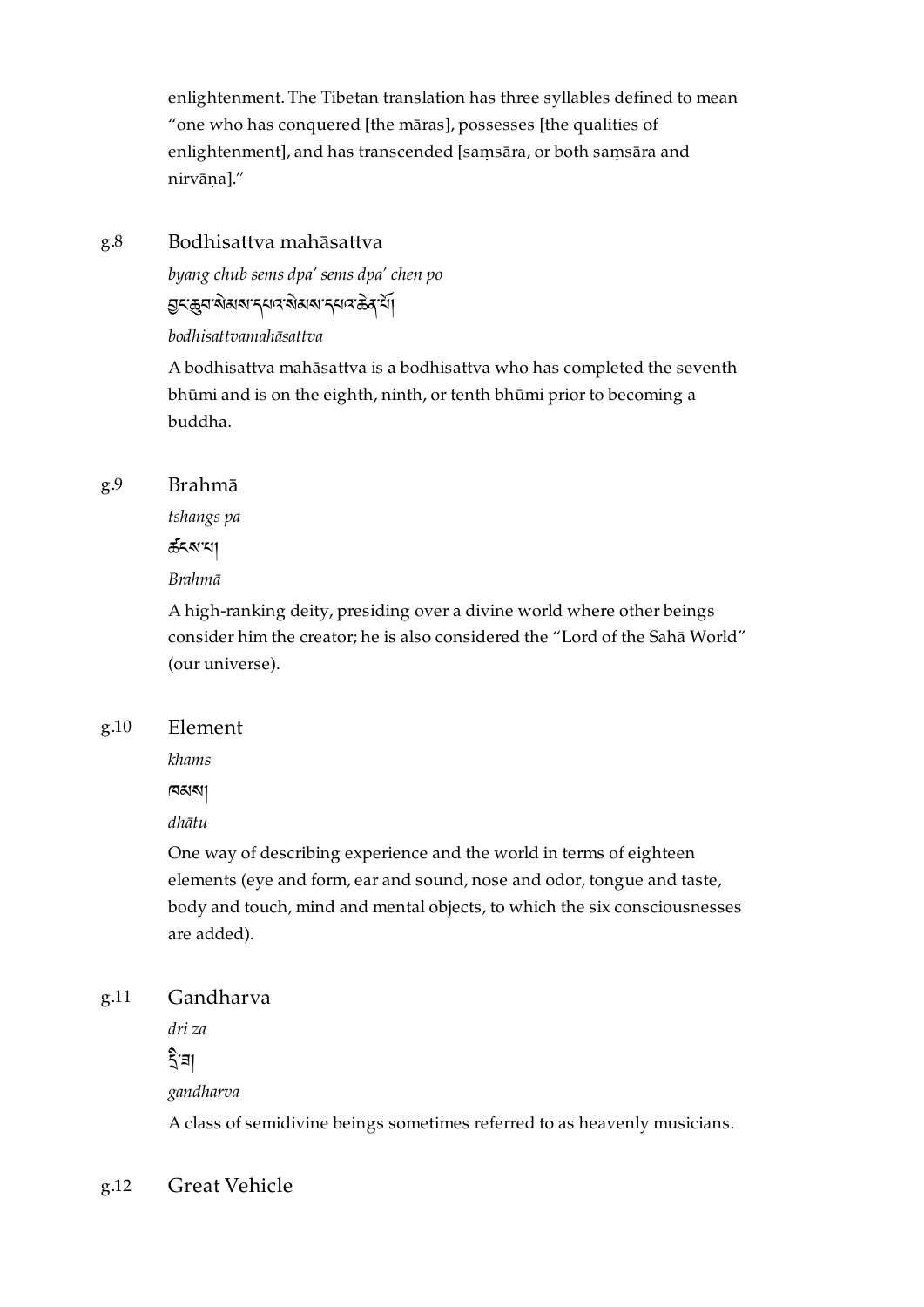### *theg pa chen po*

## ষিমাধাক্করশী

### *Mahāyāna*

The Great Vehicle of Buddhism is called "great" because it aims with altruistic intent to transport all living beings to the goal of liberation. It is distinguished from the Hīnayāna (Lesser Vehicle), including the Śrāvakayāna (Śrāvaka Vehicle) and Pratyekabuddhayāna (Solitary Buddha Vehicle), which allegedly aims to transport only its followers to their own personal liberation.

#### <span id="page-41-0"></span>Householder [g.13](#page-41-0)

*khyim bdag*

མ་བདག

*gṛhapati*

The term "householder" is usually used for wealthy lay patrons of the Buddhist community. It also refers to a subdivision of the vaiśya (mercantile) class of traditional Indian society, comprising businessmen, merchants, landowners, and so on.

<span id="page-41-1"></span>Life force [g.14](#page-41-1)



<span id="page-41-2"></span>Lord of Death [g.15](#page-41-2)

*'chi bdag* · *gshin rje*

 $\sqrt{33}$ ন্দ্ৰ · নাৰ্ণ ৰা

*Mṛtyu* · *Yama*

Another name for King Yama (Skt. *yamarāja*; Tib. *gshin rje rgyal po*), the deity who judges the dead and rules over the hell realms of the underworld.

### <span id="page-41-3"></span>Machine *'khrul 'khor* [g.16](#page-41-3)

འལ་འར། *yantra*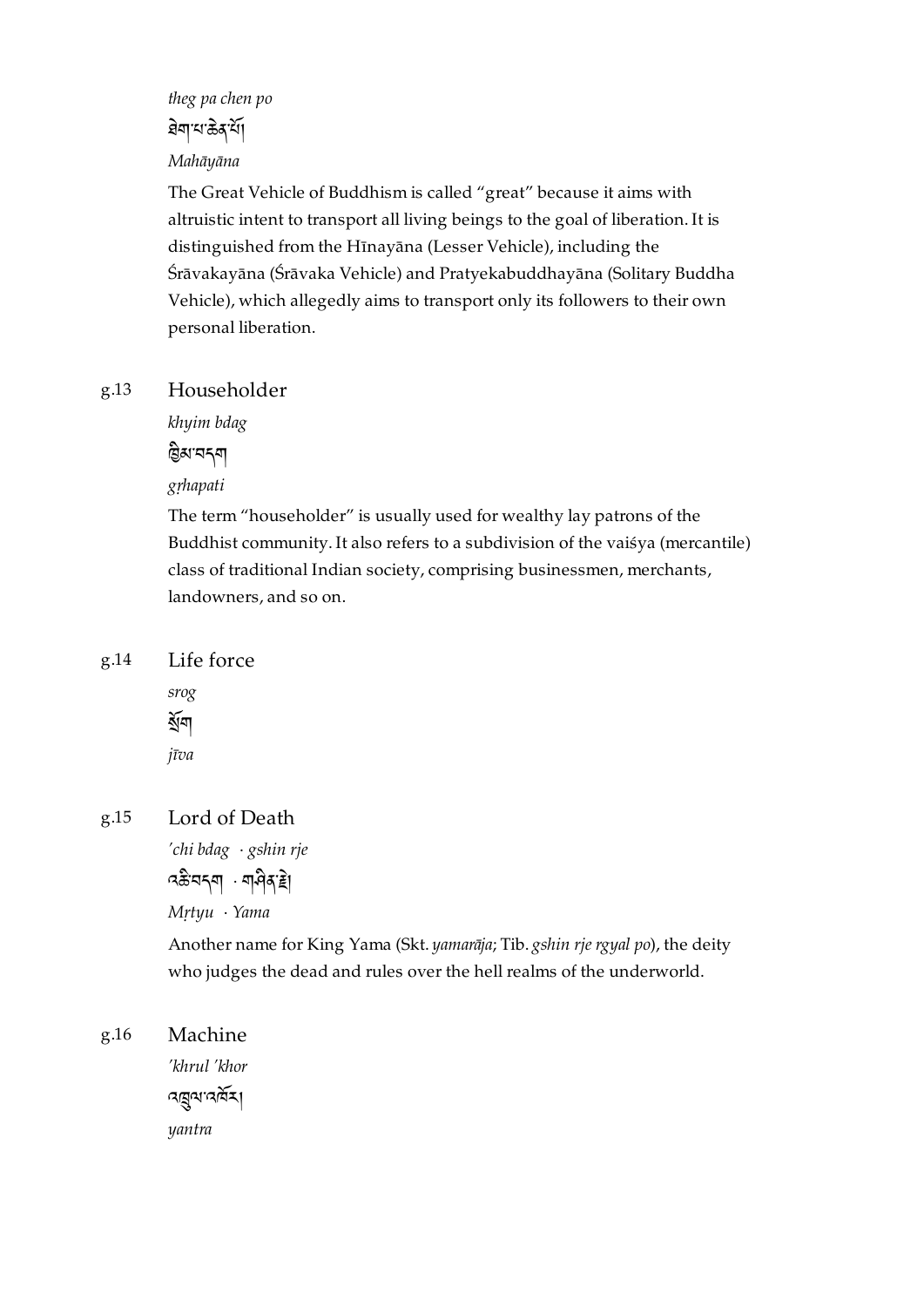This term can refer to a magical diagram or any mechanical tool or device (such as a siege weapon). In *The Questions of the Householder Vīradatta* it is used metaphorically in the latter sense to refer to the human body as a machine.

#### <span id="page-42-0"></span>Maitreya [g.17](#page-42-0)

*byams pa*

 $5$ बाबाया

### *Maitreya*

The bodhisattva who became Śākyamuni's regent and is prophesied to be the next buddha, the fifth buddha in the current eon. In early Buddhism he appears as the human disciple sent by his teacher to pay his respects to the Buddha, who gives him the gift of a robe and prophesies that he will be the next buddha, and that his companion Ajita will be the next cakravartin. As a bodhisattva, he has both these names. In *Karuṇāpuṇḍarīkasūtra* (Toh 112), the Buddha Ratnagarbha prophesies that Vimalavaiśayana, the fourth of the thousand young Vedapāṭhaka pupils of Samudrareṇu, will be the Buddha Maitreya.

### <span id="page-42-1"></span>Meditative absorption [g.18](#page-42-1)

*ting nge 'dzin* ང་་འན།

*samādhi*

A central term in Buddhism for states of deep concentration. It refers more specifically to contemplations involving one-pointed concentration that foster wholesome states of mind. It can refer more broadly to teachings (or sets of teachings) that lead the listener to states of absorption.

#### <span id="page-42-2"></span>Monkhood [g.19](#page-42-2)

*dge slong gi dngos po*

รุติหู้ระติ รุรัสห

### *bhikṣubhāva*

According to certain usage, a phrase used in the Mūlasarvāstivāda Vinaya in praise of monks fully committed to the monastic ideal, as opposed especially to those who merely wear the robes.

<span id="page-42-3"></span>One who has attained mastery *dbang dang ldan par gyur pa* དབང་དང་ན་པར་ར་པ། [g.20](#page-42-3)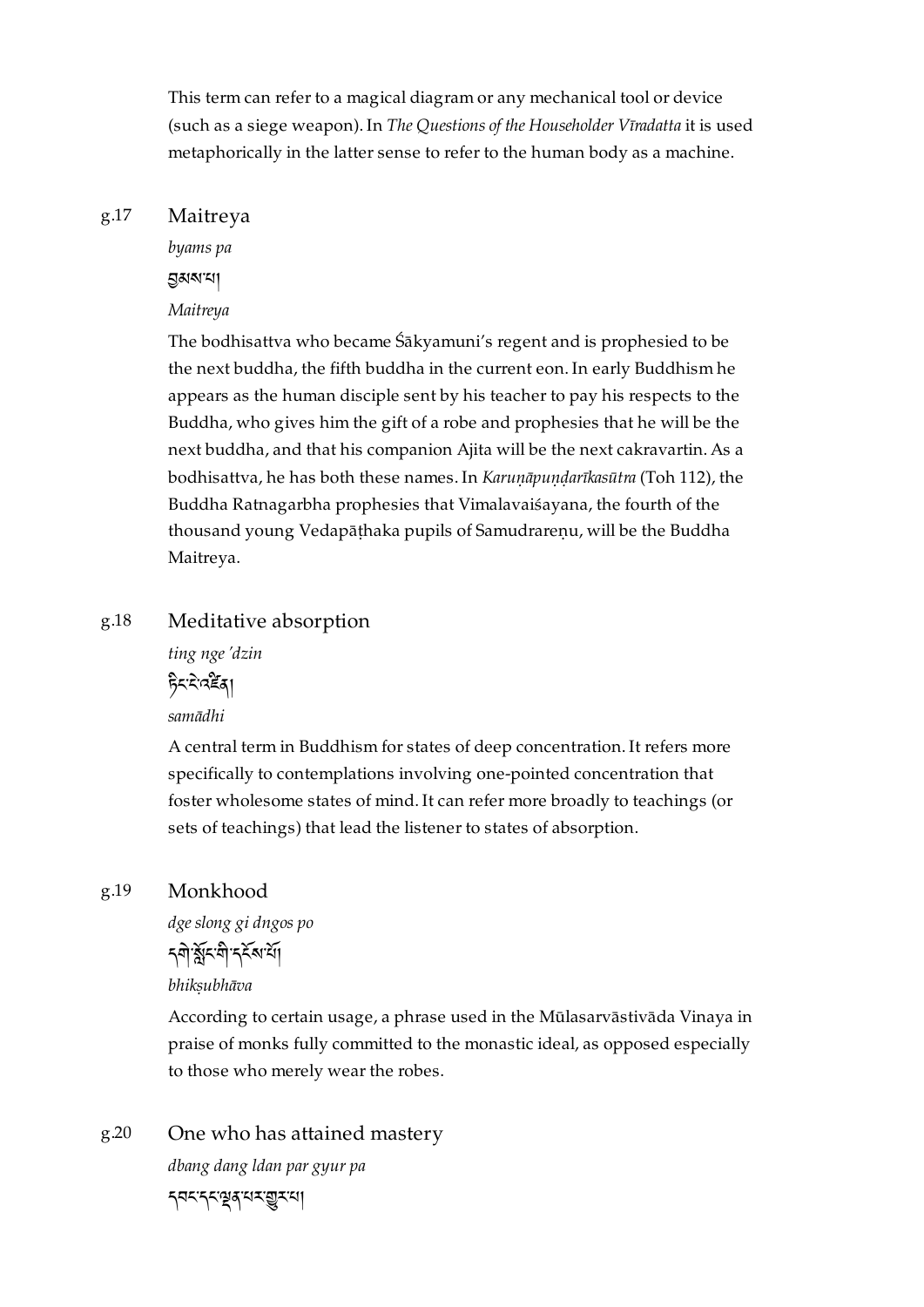*vaśībhūta*

### <span id="page-43-0"></span>Padmaśrīgarbha [g.21](#page-43-0)

*pad ma'i dpal gyi snying po* ยรุสเวิรุยญ ติรู้ระญี

*Padmaśrīgarbha*

According to the Buddha's prophecy at the conclusion of *The Questions of the Householder Vīradatta*, this is the name that will be given to each of the five hundred householders when they become buddhas.

### <span id="page-43-1"></span>Parinirvāna [g.22](#page-43-1)

*yongs su mya ngan las 'das pa*

ৰ্ঘিমস্মৃত্যু মৰ অক্ষত্ৰ মা

*parinirvāṇa*

The final or complete nirvāṇa, which occurs when an arhat or a buddha passes away. It implies the non-residual nirvāṇa where the aggregates have also been consumed within emptiness.

### <span id="page-43-2"></span>Pratyekabuddha Vehicle [g.23](#page-43-2)

*rang rgyal gyi theg pa* **হযক্কৰণ হীত্ৰবাৰ** 

*Pratyekabuddhayāna*

The vehicle comprising the teaching of the pratyekabuddhas, literally "solitary enlightened ones" or "buddhas on their own." The pratyekabuddhas are typically defined as those who have attained liberation but do not teach the path to liberation to others. Pratyekabuddhas are said to appear in universes and times in which there is no fully enlightened buddha who has rediscovered the path and taught it to others.

### <span id="page-43-3"></span>Prince Jeta's Grove [g.24](#page-43-3)

*rgyal bu rgyal byed kyi tshal*

ལ་་ལ་ད་་ཚལ།

*Jetavana*

A grove that was bought by the Buddha's wealthy follower and supporter Anāthapiṇḍada from a prince named Jeta and donated to the Buddha and his saṅgha.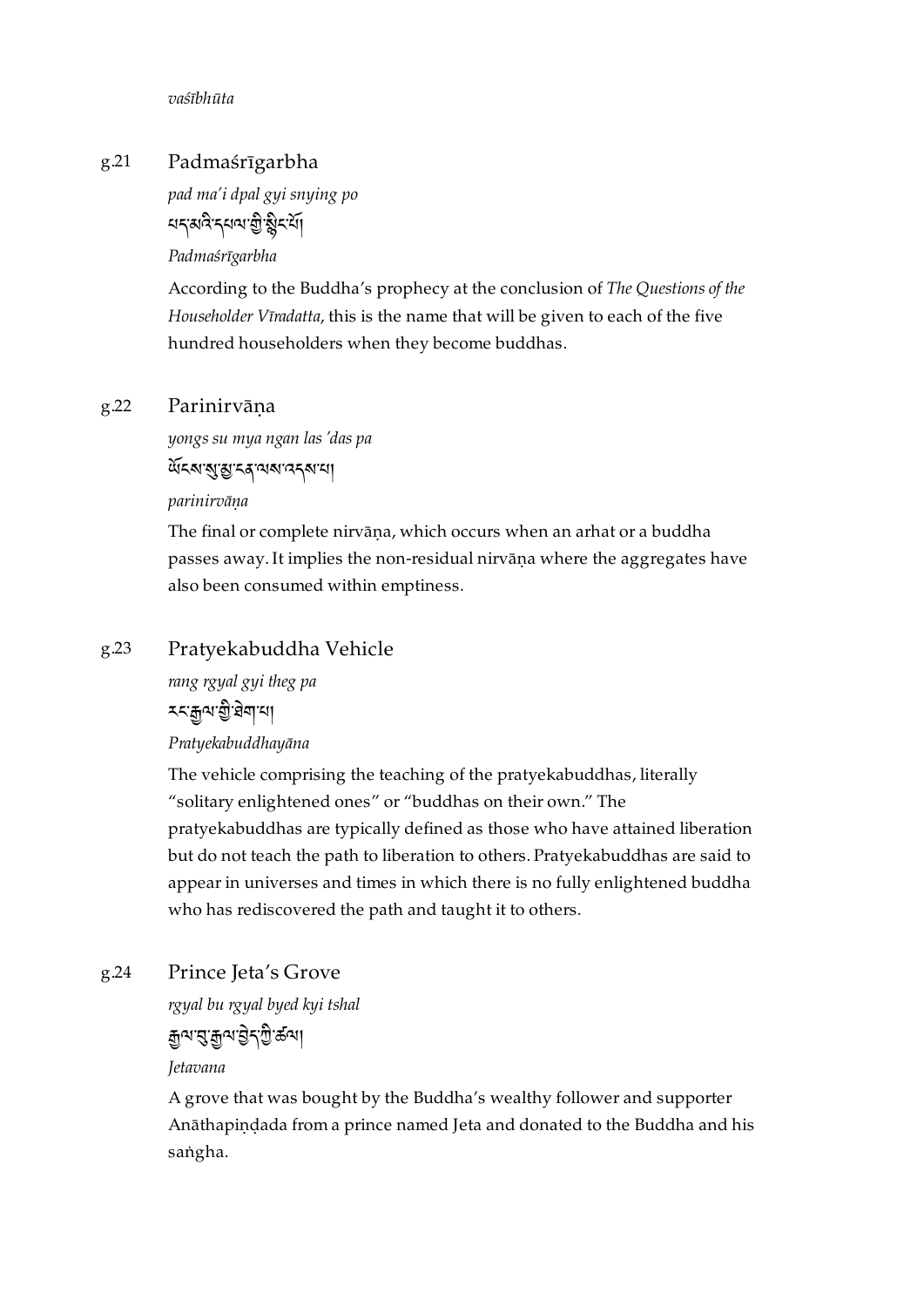#### <span id="page-44-0"></span>Renunciate [g.25](#page-44-0)

*rab tu byung ba*

རབ་་ང་བ།

# *pravrajita*

The Tibetan literally means "to go forth" or "one who has gone forth." Refers to who one has renounce settled, household life ("gone forth from home to homelessness") to become a monk or wandering spiritual practitioner.

#### <span id="page-44-1"></span>Resolve for awakening [g.26](#page-44-1)

*byang chub sems*

ང་བ་མས།

*bodhicitta*

The intention to reach unsurpassed, completely perfect awakening (Skt. *anuttarasamyaksambodhi*) in order to liberate all beings from suffering.

#### <span id="page-44-2"></span>Retention [g.27](#page-44-2)

*gzungs*

নাৱ্হমা

### *dhāraṇī*

The term *dhāraṇī*—in some sūtras a mnemonic formula and also the ability of realized beings to retain (*√dhṛ*) in their transmundane memory any teachings—refers, in its most general use, to dhāraṇīs as understood in the context of the Dhāraṇī genre and Mahāyāna Buddhism. Such dhāraṇīs are divinely revealed prayer formulae that are dedicated to a particular deity and typically include homage, praise, supplication, exhortation to act, and, most importantly, the heart mantra or mantras of the deity. The specific meaning of "retention" is also present in this inasmuch as dhāraṇīs, once obtained, are never lost but stay with the person who obtained them. They function as doors (*dhāraṇīdvāra*) or access points (*dhāraṇīmukha*) to infinite qualities of buddhahood. Even shorter mantras, when they are regarded as functioning in this way, can be designated as *dhāraṇī*.

<span id="page-44-3"></span>Seer [g.28](#page-44-3)

> *drang srong*  $55351$ *ṛṣi*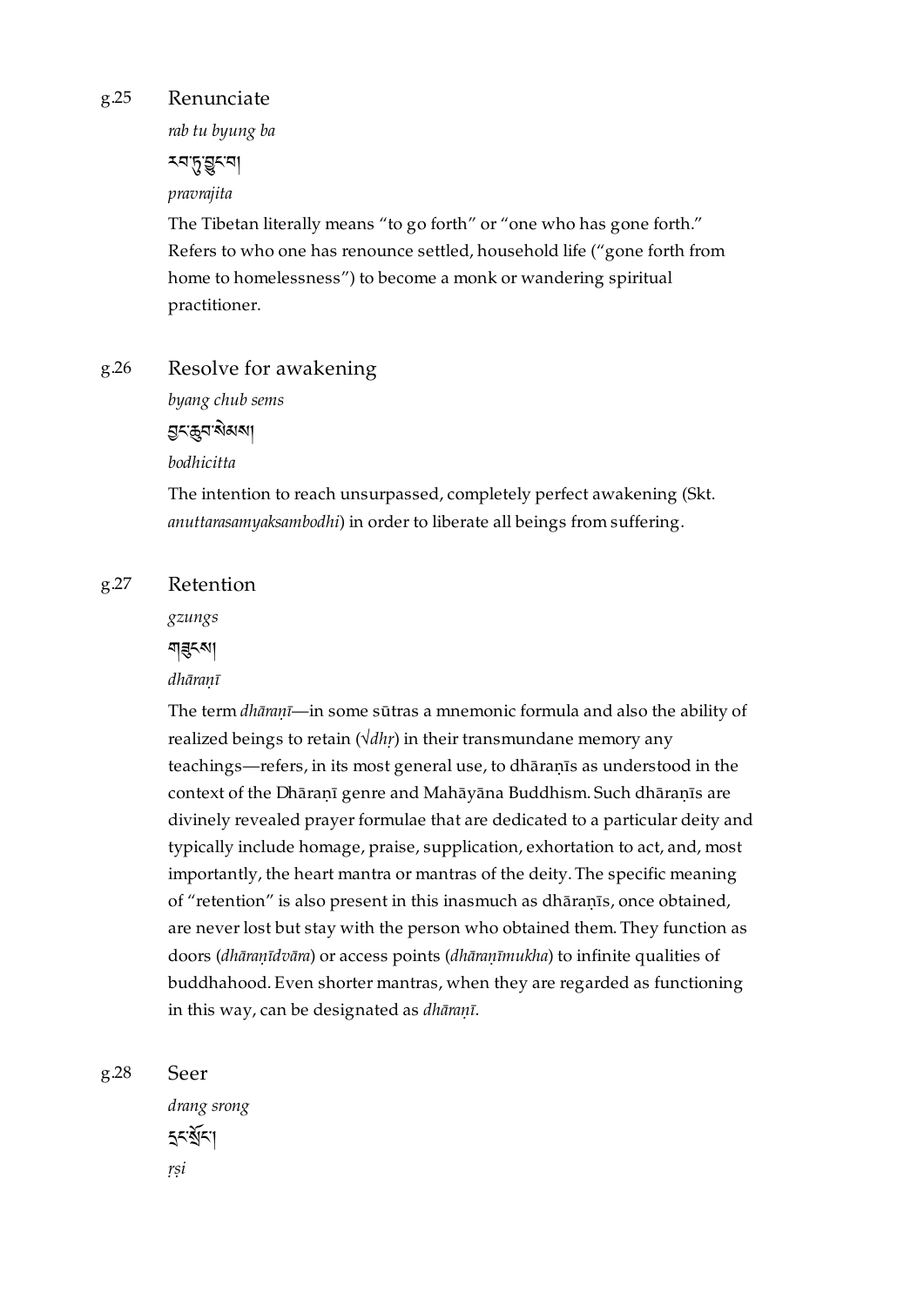Indian sage, often a wandering ascetic or hermit. "Great Seer" (*maharṣi*, *drang srong chen po*) is often used as an epithet of the Buddha.

#### <span id="page-45-0"></span>Sense base [g.29](#page-45-0)

*skye mched*

# য়ৢ৾<sup>৻</sup>য়ঌঽঀ

*āyatana*

One way of describing experience and the world in terms of twelve sense sources (eye and form, ear and sound, nose and odor, tongue and taste, body and touch, mind and mental objects).

### <span id="page-45-1"></span>Six perfections [g.30](#page-45-1)

*pha rol tu phyin pa drug*

ধার্মসংখ্যা

*ṣaṭpāramitā*

The trainings of the bodhisattva path: generosity (*dāna*, *byin pa*), discipline (*śīla*, *tshul khrims*), patience or acceptance (*kṣānti*, *bzod pa*), diligence or effort (*vīrya*, *brtson 'grus*), meditative concentration (*dhyāna*, *bsam gtan*), and insight (*prajñā*, *shes rab*).

### <span id="page-45-2"></span>Skillful means [g.31](#page-45-2)

*thabs la mkhas pa* ཐབས་ལ་མཁས་པ། *upāyakauśalya*

### <span id="page-45-3"></span>Śrāvaka Vehicle [g.32](#page-45-3)

*nyan thos kyi theg pa*

ঙৰ ষৰ্ষমাট্ট ঘৰা আ

*Śrāvakayāna*

The vehicle comprising the teaching of the śrāvakas, those disciples of the Buddha who aspire to attain the state of an arhat by seeking self-liberation. The śrāvakas are typically defined as "those who hear the teaching from the Buddha and make it heard by others."

<span id="page-45-4"></span>Śrāvastī *mnyan yod* མཉན་ད། [g.33](#page-45-4)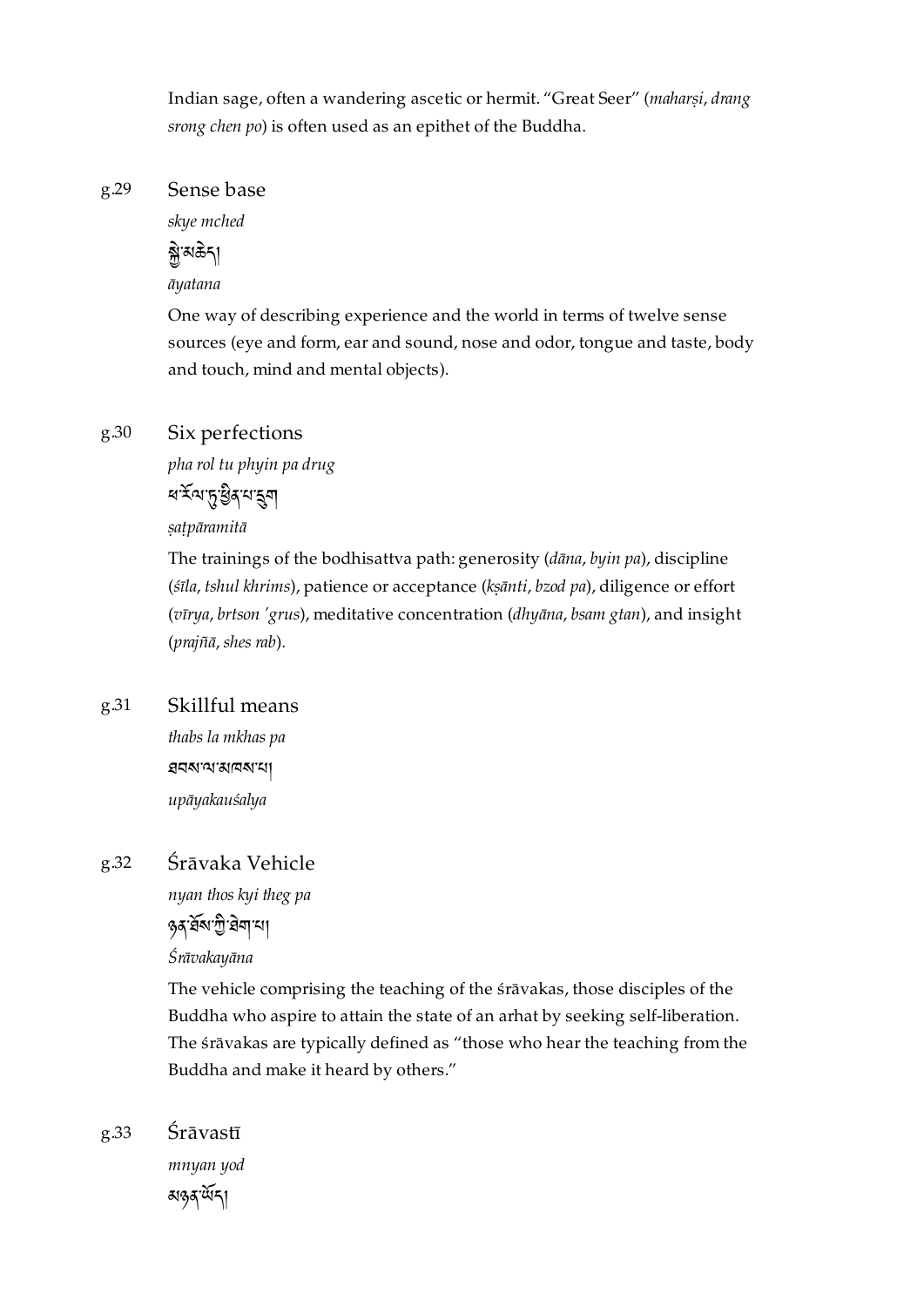### *Śrāvastī*

The capital of the ancient Indian kingdom of Kośala during the sixth–fifth centuries BCE ruled by one of the Buddha's royal patrons, King Prasenajit. It was the setting for many sūtras as the Buddha spent many rains retreats outside the city, in Prince Jeta's Grove. It has been identified with the present-day Sahet Mahet in Uttar Pradesh on the banks of the river Rapti.

### <span id="page-46-0"></span>Sugata [g.34](#page-46-0)

*bde bar gshegs pa* བ་བར་གགས་པ། *sugata* An epithet for a buddha meaning "well-gone one."

### <span id="page-46-1"></span>Tathāgata [g.35](#page-46-1)

*de bzhin gshegs pa* ་བན་གགས་པ།

*tathāgata*

A frequently used synonym for *buddha*. According to different explanations, it can be read as *tathā-gata*, literally meaning "one who has thus gone," or as *tathā-āgata*, "one who has thus come." *Gata*, though literally meaning "gone," is a past passive participle used to describe a state or condition of existence. *Tatha(tā)*, often rendered as "suchness" or "thusness," is the quality or condition of things as they really are, which cannot be conveyed in conceptual, dualistic terms. Therefore, this epithet is interpreted in different ways, but in general it implies one who has departed in the wake of the buddhas of the past, or one who has manifested the supreme awakening dependent on the reality that does not abide in the two extremes of existence and quiescence. Also rendered here as "thus-gone."

### <span id="page-46-2"></span>Three aspects of morality [g.36](#page-46-2)

*tshul khrims rnam pa gsum*

ৰ্দ্ৰুণ'ট্ৰিমম'ধ্ৰুম'ম'শামুমা

*trividhaṃ śīlaṃ*

The morality of restraint (*saṃvara*), the morality that gathers wholesome qualities (*kuśaladharmasaṃgrāha*), and the morality that works for the benefit of beings (*sattvārthakriyā*).

### <span id="page-46-3"></span>Three worlds [g.37](#page-46-3)